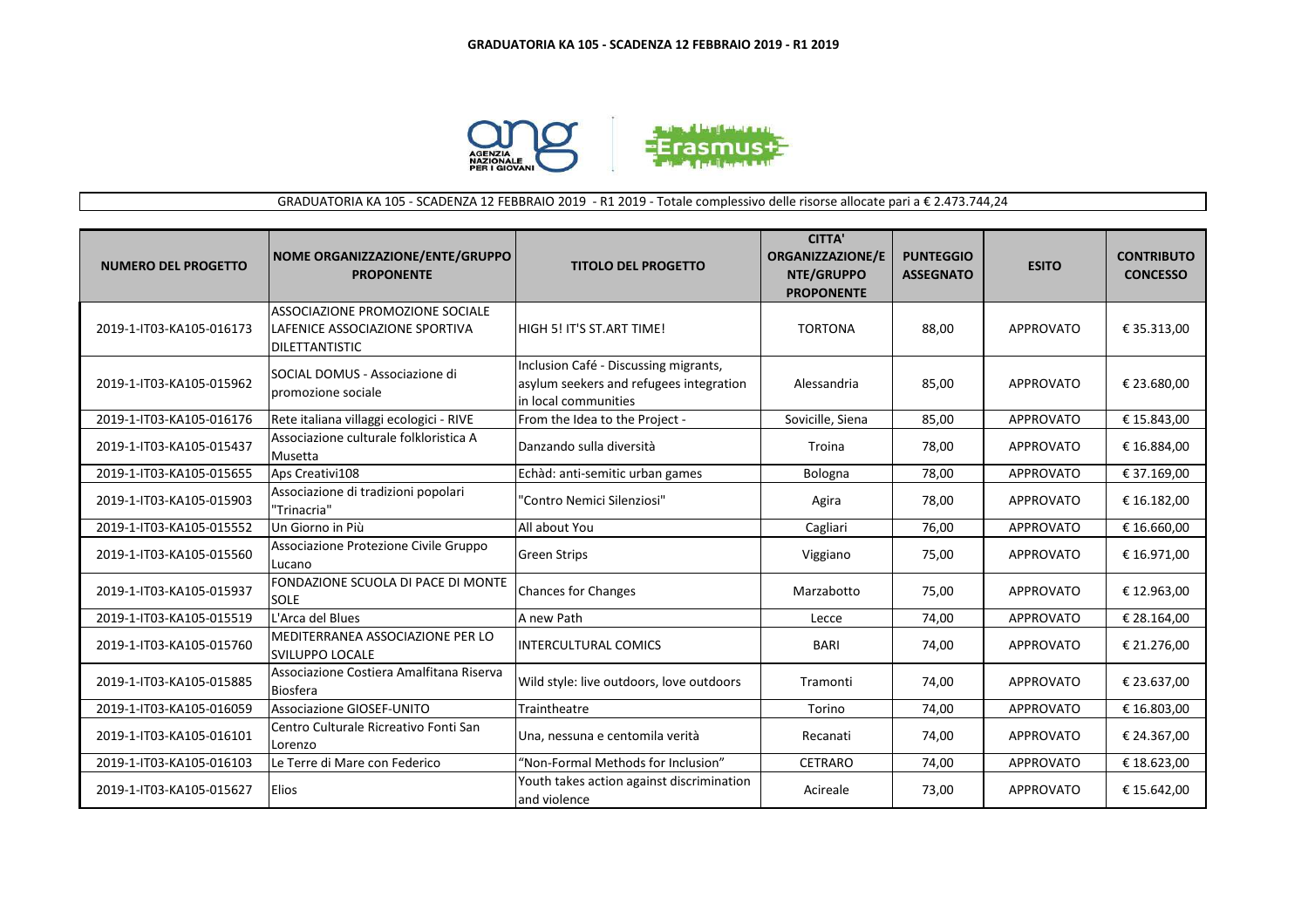| <b>NUMERO DEL PROGETTO</b> | NOME ORGANIZZAZIONE/ENTE/GRUPPO<br><b>PROPONENTE</b>              | <b>TITOLO DEL PROGETTO</b>                                                                                                                 | <b>CITTA'</b><br><b>ORGANIZZAZIONE/E</b><br>NTE/GRUPPO<br><b>PROPONENTE</b> | <b>PUNTEGGIO</b><br><b>ASSEGNATO</b> | <b>ESITO</b>     | <b>CONTRIBUTO</b><br><b>CONCESSO</b> |
|----------------------------|-------------------------------------------------------------------|--------------------------------------------------------------------------------------------------------------------------------------------|-----------------------------------------------------------------------------|--------------------------------------|------------------|--------------------------------------|
| 2019-1-IT03-KA105-015791   | ALEKOSLAB ASSOCIAZIONE DI<br>PROMOZIONE SOCIALE                   | YOUTH WORKERS ACROSS COMPLEXITY -<br>A trip between nonviolence and<br>interculture: a<br>new challenge for the future - Second<br>edition | Valmozzola                                                                  | 73,00                                | <b>APPROVATO</b> | € 13.206,00                          |
| 2019-1-IT03-KA105-015807   | WorldWide Youth                                                   | Recycling Art in Consuming World                                                                                                           | Turin                                                                       | 73,00                                | <b>APPROVATO</b> | € 27.174,00                          |
| 2019-1-IT03-KA105-015831   | Associazione Culturale Mastronauta                                | <b>Culture Dance Steps</b>                                                                                                                 | Omegna                                                                      | 73,00                                | <b>APPROVATO</b> | € 14.125,00                          |
| 2019-1-IT03-KA105-016034   | ASSOCIAZIONE DI PROMOZIONE SOCIALE<br><b>ACMOS</b>                | Bricks and sharing: let's build a common<br>Democracy                                                                                      | <b>TORINO</b>                                                               | 73,00                                | <b>APPROVATO</b> | € 34.395,00                          |
| 2019-1-IT03-KA105-015713   | PASSI SOCIETA COOPERATIVA                                         | YOUTH COMING! Fostering young people<br>social inclusion and pro-activism through<br>the art of comics and drawing                         | <b>BOLOGNA</b>                                                              | 72,00                                | <b>APPROVATO</b> | € 16.564,00                          |
| 2019-1-IT03-KA105-015965   | A.G.A.P.E. - ASSOCIAZIONE GENITORI<br>ADOTTIVI ALL'ESTERO - ONLUS | EUthful Cities, building youth-friendly<br>cities through young people innovation                                                          | Roma                                                                        | 72,00                                | <b>APPROVATO</b> | € 21.317,00                          |
| 2019-1-IT03-KA105-016024   | VulcanicaMente                                                    | Transformations: Potentials to Reality                                                                                                     | San Cesario di Lecce                                                        | 72,00                                | <b>APPROVATO</b> | € 21.432,00                          |
| 2019-1-IT03-KA105-016064   | Centro educativo di progettazione e<br>hosting internazionale     | <b>Transformation of Soft Skills</b>                                                                                                       | treviso                                                                     | 72,00                                | <b>APPROVATO</b> | € 23.528,00                          |
| 2019-1-IT03-KA105-015774   | COMUNE DI GERACI SICULO                                           | Musica e Intercultura                                                                                                                      | <b>GERACI SICULO</b><br>PALERMO                                             | 71,00                                | <b>APPROVATO</b> | € 19.482,00                          |
| 2019-1-IT03-KA105-015875   | Trait d'Union società cooperativa sociale                         | INVOLVACTION - nuove idee per<br>coinvolgere i giovani                                                                                     | Aosta                                                                       | 71,00                                | <b>APPROVATO</b> | € 11.424,00                          |
| 2019-1-IT03-KA105-015967   | ASSOCIAZIONE DI PROMOZIONE SOCIALE<br>JOINT                       | Crescendo: Music of Change                                                                                                                 | <b>MILANO</b>                                                               | 71,00                                | <b>APPROVATO</b> | € 34.068,00                          |
| 2019-1-IT03-KA105-016070   | Società Cooperativa Sociale Cosmos onlus                          | Do it yourself                                                                                                                             | Matera                                                                      | 71,00                                | <b>APPROVATO</b> | € 21.090,00                          |
| 2019-1-IT03-KA105-015452   | <b>ASSOCIAZIONE SIKANIE</b>                                       | Promoting Visual Facilitation in Youth<br>Work and Erasmus+                                                                                | SINAGRA                                                                     | 70,00                                | <b>APPROVATO</b> | € 20.912,00                          |
| 2019-1-IT03-KA105-015540   | La Fucina dei Saperi                                              | GrowingUp: Sustainable tools for a<br>healthy lifestyle                                                                                    | Castellammare di<br>Stabia                                                  | 70,00                                | <b>APPROVATO</b> | € 16.280,00                          |
| 2019-1-IT03-KA105-015567   | Jugend- und Kulturtreff BUNKER                                    | We are EUrope 2019                                                                                                                         | Bolzano                                                                     | 70,00                                | <b>APPROVATO</b> | € 18.074,00                          |
| 2019-1-IT03-KA105-015574   | <b>UnionProEurope</b>                                             | Mind the Green                                                                                                                             | Capurso (Bari)                                                              | 70,00                                | <b>APPROVATO</b> | € 25.315,00                          |
| 2019-1-IT03-KA105-015864   | Cooperativa Sociale "Il Mosaico"                                  | CheckM.A.T.E.! (Check Meet Action Team<br>Europe)                                                                                          | Vicenza                                                                     | 70,00                                | <b>APPROVATO</b> | € 24.362,00                          |
| 2019-1-IT03-KA105-015896   | Comune di Scala                                                   | Live sustainable, live outdoor                                                                                                             | Scala                                                                       | 70,00                                | <b>APPROVATO</b> | € 23.997,00                          |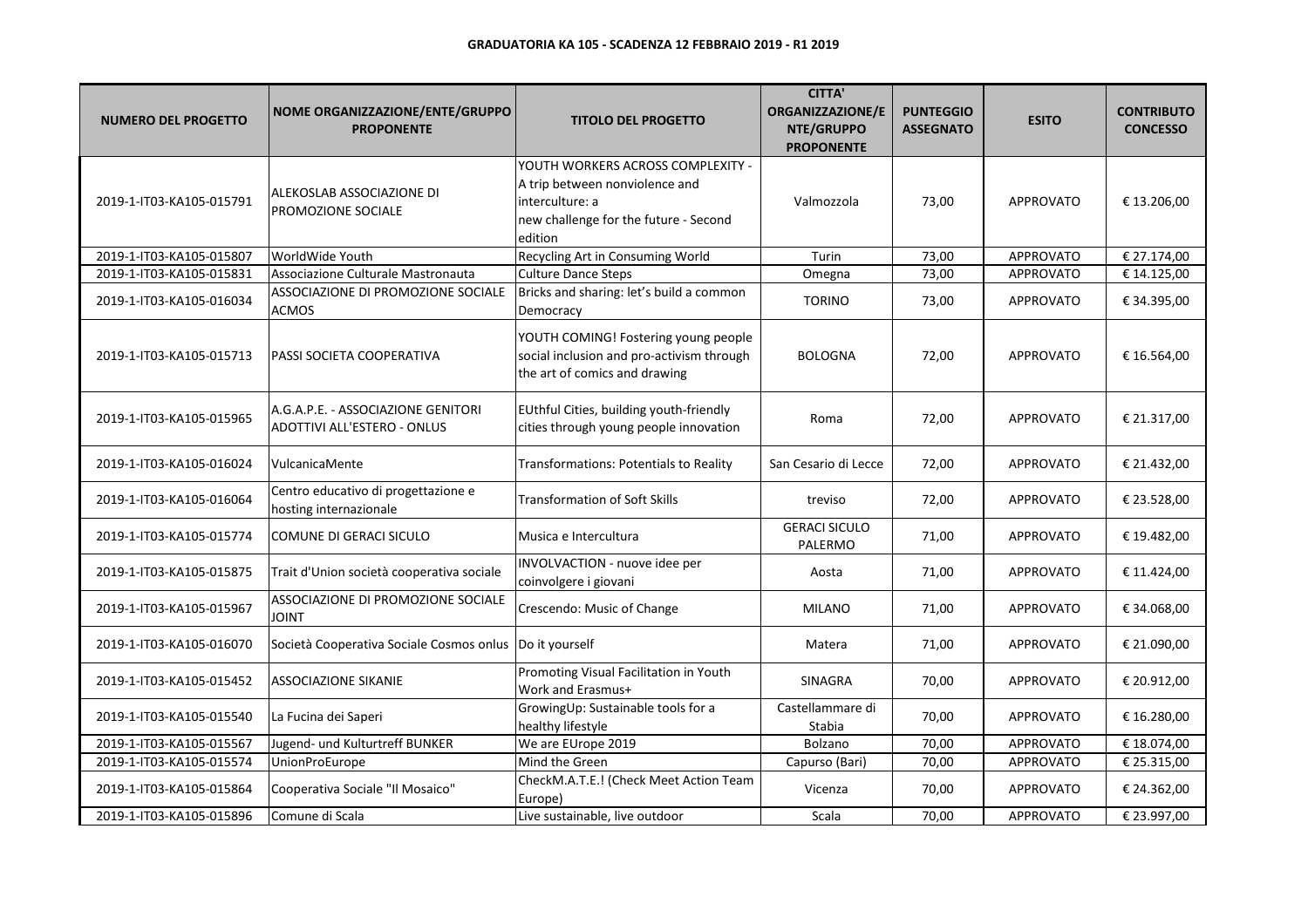| <b>NUMERO DEL PROGETTO</b> | NOME ORGANIZZAZIONE/ENTE/GRUPPO<br><b>PROPONENTE</b>                | <b>TITOLO DEL PROGETTO</b>                                                                                   | <b>CITTA'</b><br>ORGANIZZAZIONE/E<br>NTE/GRUPPO<br><b>PROPONENTE</b> | <b>PUNTEGGIO</b><br><b>ASSEGNATO</b> | <b>ESITO</b>     | <b>CONTRIBUTO</b><br><b>CONCESSO</b> |
|----------------------------|---------------------------------------------------------------------|--------------------------------------------------------------------------------------------------------------|----------------------------------------------------------------------|--------------------------------------|------------------|--------------------------------------|
| 2019-1-IT03-KA105-016044   | Borgo Futuro                                                        | Support Attractiveness of the Rural Areas<br>Youth Work                                                      | Ripe San Ginesio (MC)                                                | 70,00                                | <b>APPROVATO</b> | € 8.383,00                           |
| 2019-1-IT03-KA105-016079   | ASSOCIAZIONE BIR                                                    | You change your Youth Work, they<br>change their lives: how to use Non-formal<br><b>Education with Youth</b> | <b>MILANO</b>                                                        | 70,00                                | <b>APPROVATO</b> | € 17.615,00                          |
| 2019-1-IT03-KA105-016100   | AMBECO' AMBIENTE E COMUNICAZIONE<br>SOC COOP ARL                    | Volontari in cammino                                                                                         | OVINDOLI                                                             | 70,00                                | <b>APPROVATO</b> | € 15.831,00                          |
| 2019-1-IT03-KA105-015635   | CENTRO PER LO SVILUPPO CREATIVO<br>DANILO DOLCI                     | Positive thinking for N.E.E.Ts and<br>E.S.Leavers re-engagement                                              | PALERMO                                                              | 69,00                                | <b>APPROVATO</b> | € 28.210,00                          |
| 2019-1-IT03-KA105-015747   | Legambiente Lecco Onlus                                             | Grow but Green. Idee per imprese<br>giovani, sostenibili ed ecologiche.                                      | Valmadrera                                                           | 69,00                                | <b>APPROVATO</b> | € 13.104,00                          |
| 2019-1-IT03-KA105-015764   | ZAGREUS                                                             | <b>MEWE-FACEMAPS</b>                                                                                         | SIMERI CRICHI (CZ)                                                   | 69,00                                | <b>APPROVATO</b> | € 24.171,00                          |
| 2019-1-IT03-KA105-015798   | Pepper Group                                                        | Born to survive                                                                                              | Magenta                                                              | 69,00                                | APPROVATO        | € 21.465,00                          |
| 2019-1-IT03-KA105-015802   | Rete Europa 2020 di Didasko scs                                     | Communication in the 4.0 age                                                                                 | Terni                                                                | 69,00                                | APPROVATO        | € 31.569,00                          |
| 2019-1-IT03-KA105-015823   | CIRCOLO ARCI NUOVA ASSOCIAZIONE -<br>CIRCOLO TERRITORIALE DI CHIETI | restART in Nature: tools for youth<br>inclusion and community development                                    | <b>CHIETI</b>                                                        | 69,00                                | <b>APPROVATO</b> | € 50.740,00                          |
| 2019-1-IT03-KA105-015874   | <b>YOUth Connect</b>                                                | All You Need                                                                                                 | Torino                                                               | 69,00                                | <b>APPROVATO</b> | € 23.771,00                          |
| 2019-1-IT03-KA105-015905   | Hermete Società Cooperativa Sociale<br>Onlus                        | Let's go beyond the stereotypes!                                                                             | S.Pietro in Cariano                                                  | 69,00                                | <b>APPROVATO</b> | € 15.406,00                          |
| 2019-1-IT03-KA105-015922   | Teatro della Zucca                                                  | <b>Social Theatre Toolbox</b>                                                                                | Milano                                                               | 69,00                                | APPROVATO        | € 19.102,00                          |
| 2019-1-IT03-KA105-015956   | ASSOCIAZIONE INTERCULTURALE NUR                                     | <b>INcluding Games</b>                                                                                       | <b>CAGLIARI</b>                                                      | 69,00                                | <b>APPROVATO</b> | € 16.509,00                          |
| 2019-1-IT03-KA105-015970   | ASSOCIAZIONE DI PROMOZIONE SOCIALE<br><b>CILENTO YOUTH UNION</b>    | Intercultural Bridge                                                                                         | <b>ROFRANO</b>                                                       | 69,00                                | <b>APPROVATO</b> | € 19.500,00                          |
| 2019-1-IT03-KA105-016112   | EUROCOOP SERVIZI Società Cooperativa<br>Sociale                     | GOOD PRACTICES FOR A BETTER YOU(th).<br>Empowering youth well-being                                          | Camini                                                               | 69,00                                | <b>APPROVATO</b> | € 38.645,00                          |
| 2019-1-IT03-KA105-016180   | AMICI DEL VILLAGGIO                                                 | Technology For Social Development                                                                            | Rosà                                                                 | 69,00                                | <b>APPROVATO</b> | € 21.006,00                          |
| 2019-1-IT03-KA105-015545   | Kizil elma                                                          | <b>ARTI PER INCLUSIONE</b>                                                                                   | Spinea (venezia)                                                     | 68,00                                | APPROVATO        | € 22.320,00                          |
| 2019-1-IT03-KA105-015585   | P.E.CO. - PROGETTI EUROPEI DI<br>COOPERAZIONE                       | Mirror Mirror on the Wall: Breaking<br>Gender Stereotypes in Youth Work                                      | <b>GENOVA</b>                                                        | 68,00                                | <b>APPROVATO</b> | € 18.125,00                          |
| 2019-1-IT03-KA105-015663   | YOUNG MENS CHRISTIAN ASSOCIATION<br>YMCA PARTHENOPE ONLUS           | Fake Mirror: Don't be caught in the Net                                                                      | <b>NAPOLI</b>                                                        | 68,00                                | <b>APPROVATO</b> | € 30.846,00                          |
| 2019-1-IT03-KA105-015666   | Twoplustwo                                                          | World of Wonders                                                                                             | san giorgio a cremano                                                | 68,00                                | <b>APPROVATO</b> | € 16.198,00                          |
| 2019-1-IT03-KA105-015839   | Comune di Latronico                                                 | DA COSA NASCE COSA                                                                                           | Latronico                                                            | 68,00                                | <b>APPROVATO</b> | € 14.391,00                          |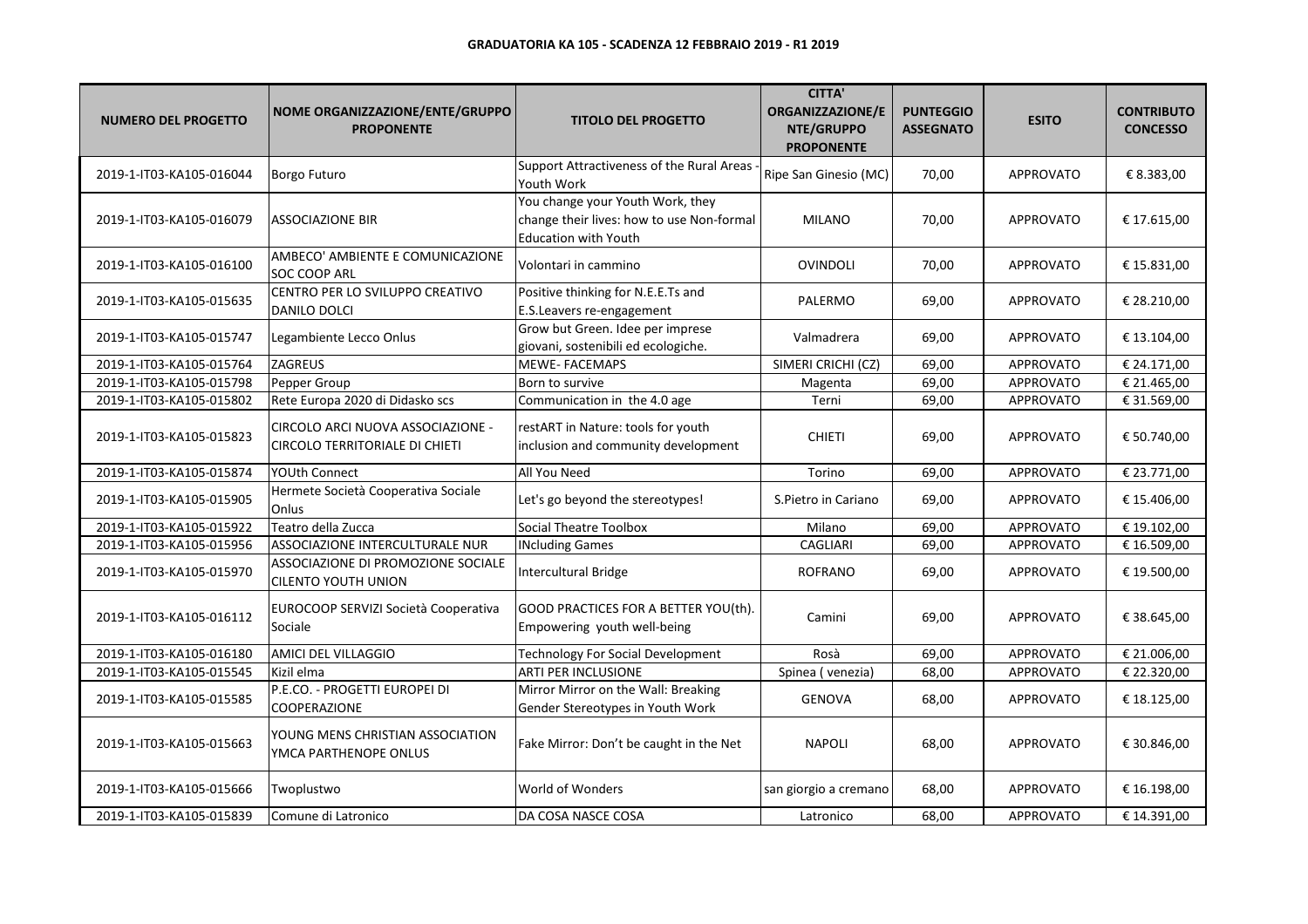| <b>NUMERO DEL PROGETTO</b> | NOME ORGANIZZAZIONE/ENTE/GRUPPO<br><b>PROPONENTE</b>                                      | <b>TITOLO DEL PROGETTO</b>                                                                 | <b>CITTA'</b><br>ORGANIZZAZIONE/E<br>NTE/GRUPPO<br><b>PROPONENTE</b> | <b>PUNTEGGIO</b><br><b>ASSEGNATO</b> | <b>ESITO</b>     | <b>CONTRIBUTO</b><br><b>CONCESSO</b> |
|----------------------------|-------------------------------------------------------------------------------------------|--------------------------------------------------------------------------------------------|----------------------------------------------------------------------|--------------------------------------|------------------|--------------------------------------|
| 2019-1-IT03-KA105-015850   | Ideas2Actions                                                                             | Together in this                                                                           | San Giovanni in Fiore                                                | 68,00                                | <b>APPROVATO</b> | € 17.718,00                          |
| 2019-1-IT03-KA105-015966   | CENTRO DIEGO FABBRI DI STUDI<br>RICERCHE E FORMAZIONE SUL TEATRO                          | CAN VOLUNTEER - Improving skills of<br>volunteers to deal with new challenges<br>and needs | <b>FORLI</b>                                                         | 68,00                                | <b>APPROVATO</b> | € 31.573,00                          |
| 2019-1-IT03-KA105-016048   | Associazione Icarus                                                                       | Digital Intercultural Youth                                                                | Palermo                                                              | 68,00                                | APPROVATO        | € 17.867,00                          |
| 2019-1-IT03-KA105-016072   | <b>ETV EuroTreviso</b>                                                                    | Democrazia: il nostro passato, il nostro<br>presente, il nostro futuro                     | <b>TREVISO</b>                                                       | 68,00                                | <b>APPROVATO</b> | € 11.950,00                          |
| 2019-1-IT03-KA105-016078   | Associazione Culturale Malik                                                              | YOUTH, ECOLOGY AND ART                                                                     | <b>CAGLIARI</b>                                                      | 68,00                                | <b>APPROVATO</b> | € 18.612,00                          |
| 2019-1-IT03-KA105-015536   | Cilento Youth Union                                                                       | Human Library, Diversity in Dialogue                                                       | Rofrano                                                              | 67,00                                | <b>APPROVATO</b> | € 22.223,00                          |
| 2019-1-IT03-KA105-015569   | Twoplustwo                                                                                | Totem R.I.S.E. (Rural Introspective &<br>Spiritual Evolution)                              | san giorgio a cremano                                                | 67,00                                | <b>APPROVATO</b> | € 17.130,00                          |
| 2019-1-IT03-KA105-015749   | Arciragazzi Brescia                                                                       | Grow in the Valley                                                                         | Brescia                                                              | 67,00                                | APPROVATO        | € 35.260,00                          |
| 2019-1-IT03-KA105-015821   | Active Youth for Europe                                                                   | Youth against radicalization                                                               | Santa Maria la Carità                                                | 67,00                                | <b>APPROVATO</b> | € 21.241,00                          |
| 2019-1-IT03-KA105-015826   | Arte e Cultura Sociale                                                                    | YOUTH INCLUSION TOOLBOX                                                                    | Bedizzole                                                            | 67,00                                | <b>APPROVATO</b> | € 17.460,00                          |
| 2019-1-IT03-KA105-015852   | ASSOCIAZIONE INCO INTERCULTURALITA& Let's BLOG! Blog Literacy for Online<br>COMUNICAZIONE | Generation                                                                                 | <b>TRENTO</b>                                                        | 67,00                                | <b>APPROVATO</b> | € 15.625,00                          |
| 2019-1-IT03-KA105-015921   | Euro-Mediterranean Association of<br><b>Exchanges Volunteers Events</b>                   | Take the lead                                                                              | Favara                                                               | 67,00                                | <b>APPROVATO</b> | € 28.272,00                          |
| 2019-1-IT03-KA105-015948   | ASSOCIAZIONE PROMOZIONE SOCIALE<br>LAFENICE ASSOCIAZIONE SPORTIVA<br>DILETTANTISTIC       | <b>RUN 4 INCLUSION!</b>                                                                    | <b>TORTONA</b>                                                       | 67,00                                | <b>APPROVATO</b> | € 33.376,00                          |
| 2019-1-IT03-KA105-015994   | Associazione Sabbeen Group                                                                | <b>Taste for Culture</b>                                                                   | Viadana                                                              | 67,00                                | <b>APPROVATO</b> | € 23.163,00                          |
| 2019-1-IT03-KA105-016003   | <b>Neverland Europe APS</b>                                                               | <b>Mobility Faces Crisis</b>                                                               | Cosenza                                                              | 67,00                                | APPROVATO        | € 17.072,00                          |
| 2019-1-IT03-KA105-016006   | Vagamondo                                                                                 | Enjoy Eat! - Feeding the learning, learning<br>to enjoy                                    | Roletto                                                              | 67,00                                | <b>APPROVATO</b> | € 53.423,00                          |
| 2019-1-IT03-KA105-015581   | Associazione Culturale di Promozione<br>Sociale Gentle Giant                              | Clean beaches                                                                              | Ardea                                                                | 66,00                                | <b>APPROVATO</b> | € 17.148,00                          |
| 2019-1-IT03-KA105-015622   | <b>FREEMINDS IN ACTION</b>                                                                | Young rowers facing sailboats 2.0                                                          | <b>FAVARA</b>                                                        | 66,00                                | <b>APPROVATO</b> | € 27.528,00                          |
| 2019-1-IT03-KA105-015736   | Ex-Duco laB                                                                               | <b>Natural Sense</b>                                                                       | Lentini                                                              | 66,00                                | <b>APPROVATO</b> | € 20.989,00                          |
| 2019-1-IT03-KA105-015753   | <b>Bravi Ragazzi</b>                                                                      | Safety first, action loading                                                               | Messina                                                              | 66,00                                | <b>APPROVATO</b> | € 22.194,00                          |
| 2019-1-IT03-KA105-015825   | STRANAIDEA Società Cooperativa Sociale<br>Impresa Sociale Onlus                           | Il teatro non ha confini                                                                   | <b>TORINO</b>                                                        | 66,00                                | APPROVATO        | € 28.751,24                          |
| 2019-1-IT03-KA105-015856   | ASSOCIAZIONE DI PROMOZIONE SOCIALE<br><b>KORA</b>                                         | Interstellar Inclusion                                                                     | PASSIGNANO SUL<br><b>TRASIMENO</b>                                   | 66,00                                | APPROVATO        | € 25.306,00                          |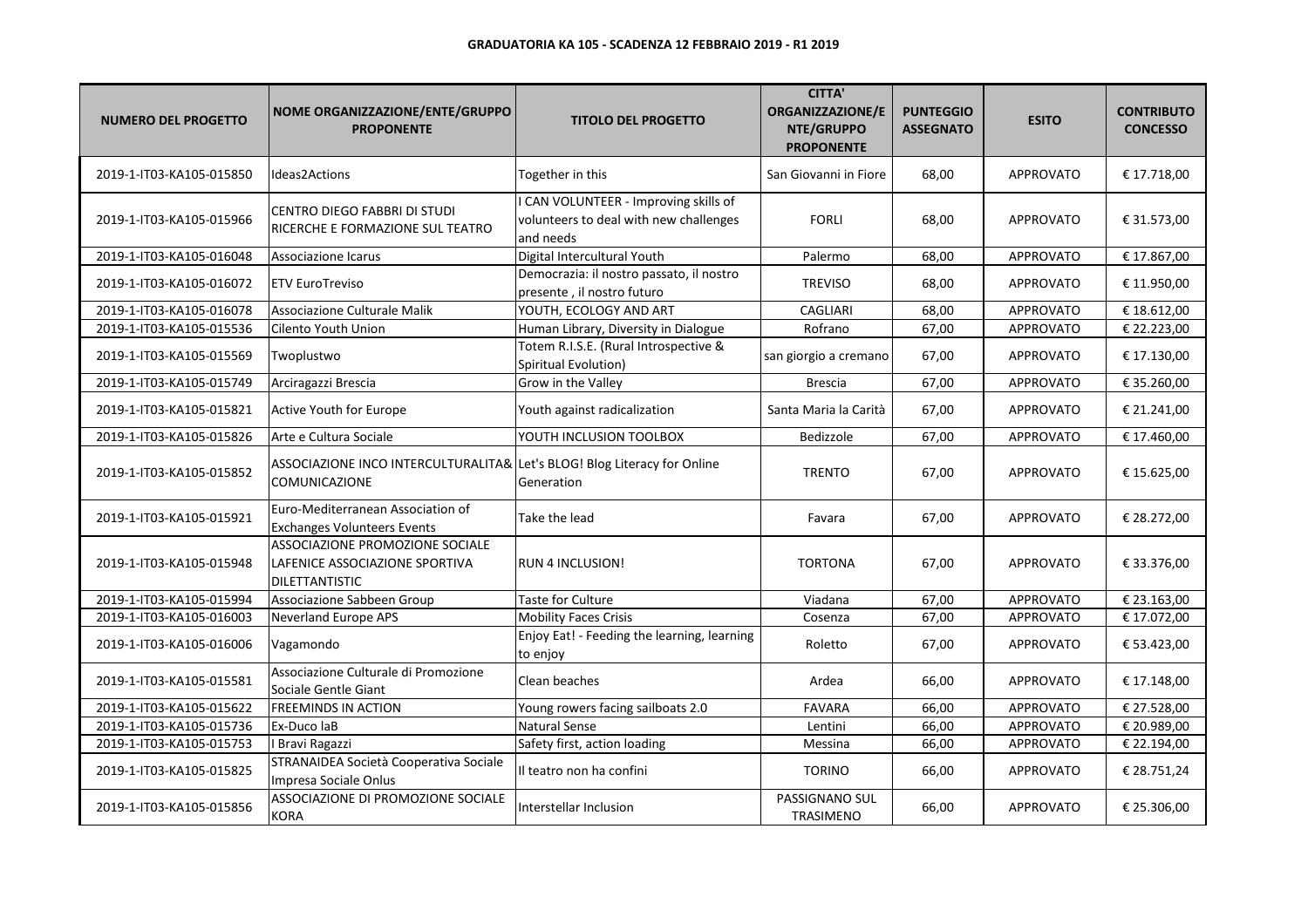| <b>NUMERO DEL PROGETTO</b> | NOME ORGANIZZAZIONE/ENTE/GRUPPO<br><b>PROPONENTE</b>                                           | <b>TITOLO DEL PROGETTO</b>                                                                       | <b>CITTA'</b><br><b>ORGANIZZAZIONE/E</b><br>NTE/GRUPPO<br><b>PROPONENTE</b> | <b>PUNTEGGIO</b><br><b>ASSEGNATO</b> | <b>ESITO</b>     | <b>CONTRIBUTO</b><br><b>CONCESSO</b> |
|----------------------------|------------------------------------------------------------------------------------------------|--------------------------------------------------------------------------------------------------|-----------------------------------------------------------------------------|--------------------------------------|------------------|--------------------------------------|
| 2019-1-IT03-KA105-016041   | Articolo NOVE                                                                                  | 'OH BROTHER, WHO ARE YOU?" -<br>Preventing the rise of Radicalism and<br>Islamophobia trough art | <b>TORINO</b>                                                               | 66,00                                | <b>APPROVATO</b> | € 25.727,00                          |
| 2019-1-IT03-KA105-016047   | Associazione di Promozione Sociale YEPP<br>Italia                                              | A Visual Narrative Approach to Explore<br>Identity and Countering Hate Speech                    | Torino                                                                      | 66,00                                | <b>APPROVATO</b> | € 29.268,00                          |
| 2019-1-IT03-KA105-016084   | CET PLATFORM ITALY                                                                             | Entrepreneur+                                                                                    | CASERTA                                                                     | 66,00                                | <b>APPROVATO</b> | € 20.248,00                          |
| 2019-1-IT03-KA105-016107   | COMUNE DI GALLODORO                                                                            | Youth Participation Against Bullying<br>Attitudes                                                | <b>GALLODORO ME</b>                                                         | 66,00                                | <b>APPROVATO</b> | € 20.281,00                          |
| 2019-1-IT03-KA105-015515   | Frega Project Associazione di Promozione<br>Sociale                                            | Carpe Diem                                                                                       | Parma                                                                       | 65,00                                | <b>APPROVATO</b> | € 16.182,00                          |
| 2019-1-IT03-KA105-015537   | AS Club Pantera Rosa                                                                           | Young people throught the Screen                                                                 | Pagliara                                                                    | 65,00                                | <b>APPROVATO</b> | € 23.128,00                          |
| 2019-1-IT03-KA105-015571   | Pro Loco di Apice                                                                              | L'apice della creatività                                                                         | Apice (BN)                                                                  | 65,00                                | APPROVATO        | € 23.702,00                          |
| 2019-1-IT03-KA105-015648   | ASSOCIAZIONE CULTURALE EUFEMIA                                                                 | <b>Games of Trainers</b>                                                                         | <b>TORINO</b>                                                               | 65,00                                | APPROVATO        | € 19.205,00                          |
| 2019-1-IT03-KA105-015706   | Associazione "Centro Culturale Terrazzani"   Slow Food Fast Fashion                            |                                                                                                  | Trabia (PA)                                                                 | 65,00                                | <b>APPROVATO</b> | € 25.024,00                          |
| 2019-1-IT03-KA105-015737   | Federazione Internazionale Scambi Socio-<br>Culturale Giovanili "World Net"                    | Non fermatemi adesso!                                                                            | Tito                                                                        | 65,00                                | <b>APPROVATO</b> | € 21.194,00                          |
| 2019-1-IT03-KA105-015786   | CENTRO STUDI ANALISI DI PSICOLOGIAE<br>SOCIOLOGIA APPLICATE DUE-SOCIETA<br>COOPERATIVA SOCIALE | International Meeting Point Act                                                                  | <b>BOLOGNA</b>                                                              | 65,00                                | <b>APPROVATO</b> | € 14.694,00                          |
| 2019-1-IT03-KA105-015899   | Giovani d'Oggi                                                                                 | Encouraging NETizens with Love Speech                                                            | Nocera Inferiore (Sa)                                                       | 65,00                                | <b>APPROVATO</b> | € 20.320,00                          |
| 2019-1-IT03-KA105-015913   | Associazione InCo - Molfetta                                                                   | <b>Stop Wasting</b>                                                                              | Molfetta                                                                    | 65,00                                | APPROVATO        | € 20.173,00                          |
| 2019-1-IT03-KA105-015930   | CENTRO INTERCULTURALE ARTISTICO<br>SICILIANO - LA GUILLA                                       | <b>Against Exclusion NEw Artistic Skills</b>                                                     | Palermo                                                                     | 65,00                                | <b>APPROVATO</b> | € 22.185,00                          |
| 2019-1-IT03-KA105-015976   | <b>Invasioni Creative</b>                                                                      | Right by my side                                                                                 | Prato                                                                       | 65,00                                | APPROVATO        | € 15.158,00                          |
| 2019-1-IT03-KA105-016033   | The Rising Stars                                                                               | Highway to ESC                                                                                   | Messina                                                                     | 65,00                                | APPROVATO        | € 19.623,00                          |
| 2019-1-IT03-KA105-015476   | CIVITAS MILETO                                                                                 | Youth Work For Human Rights                                                                      | <b>MILETO</b>                                                               | 64,00                                | APPROVATO        | € 21.087,00                          |
| 2019-1-IT03-KA105-015520   | Comune di Arquata Scrivia                                                                      | <b>STAY TUNED!</b>                                                                               | Arquata Scrivia                                                             | 64,00                                | <b>APPROVATO</b> | € 19.712,00                          |
| 2019-1-IT03-KA105-015608   | ASSOCIAZIONE DI PROMOZIONE SOCIALE<br>YOUNG EFFECT                                             | <b>Restarting Up!</b>                                                                            | <b>MAGENTA</b>                                                              | 64,00                                | <b>APPROVATO</b> | € 20.693,00                          |
| 2019-1-IT03-KA105-015702   | ASSOCIAZIONE AGRADO                                                                            | UNDER PRESSURE - burnout prevention<br>and self-care as Youth Workers' key<br>competence         | <b>VINCI</b>                                                                | 64,00                                | <b>APPROVATO</b> | € 17.501,00                          |
| 2019-1-IT03-KA105-015717   | Pro-Loco IL NIBBIO                                                                             | Pensando verde                                                                                   | Sasso di Castalda                                                           | 64,00                                | <b>APPROVATO</b> | € 14.384,00                          |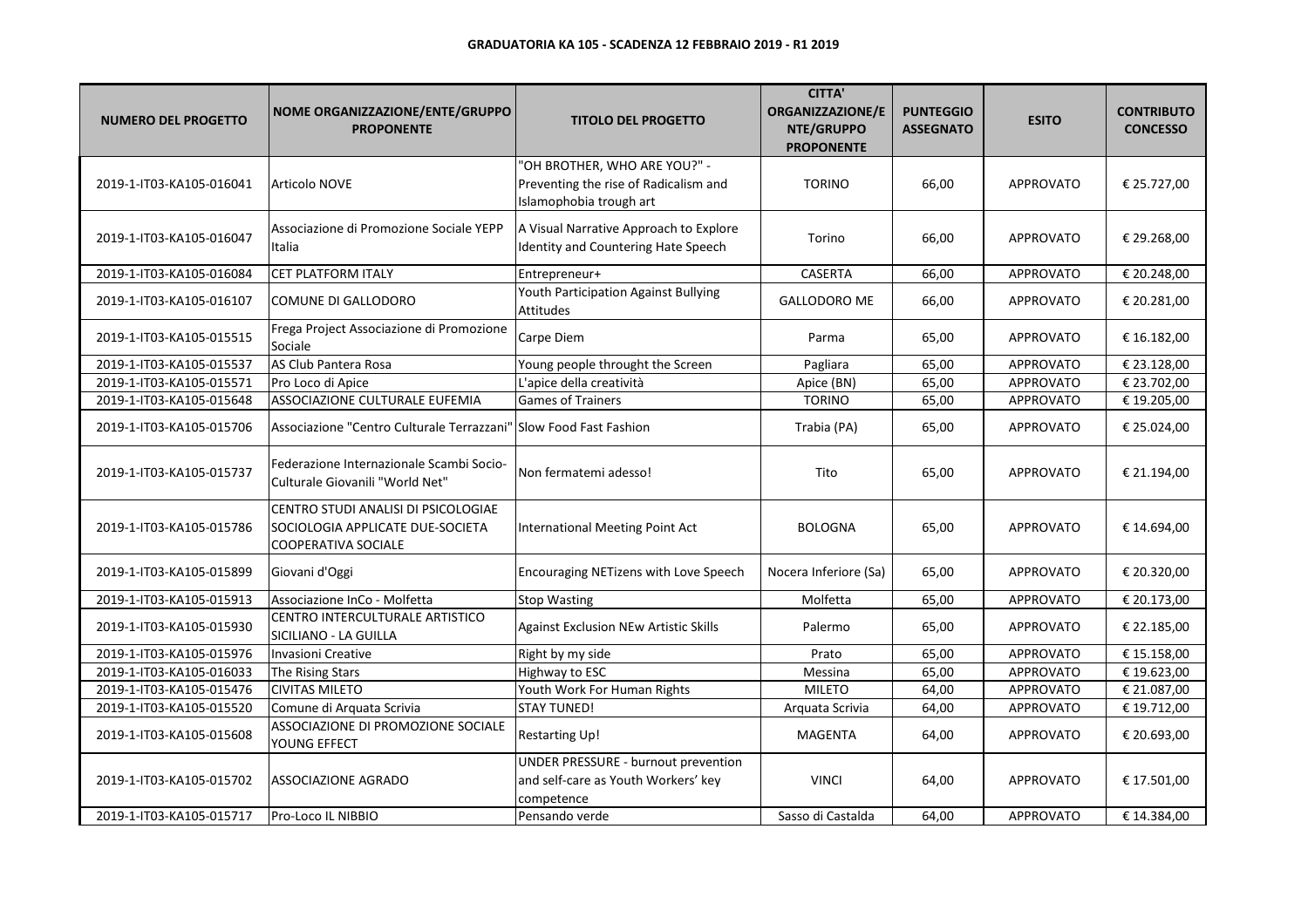| <b>NUMERO DEL PROGETTO</b> | NOME ORGANIZZAZIONE/ENTE/GRUPPO<br><b>PROPONENTE</b>                        | <b>TITOLO DEL PROGETTO</b>                                             | <b>CITTA'</b><br>ORGANIZZAZIONE/E<br>NTE/GRUPPO<br><b>PROPONENTE</b> | <b>PUNTEGGIO</b><br><b>ASSEGNATO</b> | <b>ESITO</b>                                              | <b>CONTRIBUTO</b><br><b>CONCESSO</b> |
|----------------------------|-----------------------------------------------------------------------------|------------------------------------------------------------------------|----------------------------------------------------------------------|--------------------------------------|-----------------------------------------------------------|--------------------------------------|
| 2019-1-IT03-KA105-015750   | <b>NEW HORIZONS</b>                                                         | Get in touch, get aware                                                | <b>TUSA</b>                                                          | 64.00                                | <b>APPROVATO</b>                                          | € 16.065,00                          |
| 2019-1-IT03-KA105-015789   | FONDAZIONE ISTITUTO MORCELLIANO                                             | Find your Inner Peace                                                  | <b>CHIARI</b>                                                        | 64,00                                | <b>APPROVATO</b>                                          | € 29.055,00                          |
| 2019-1-IT03-KA105-015811   | Iniziativa Democratica                                                      | Young People against Radicalization and<br>Violent Extremism in Europe | Ancona                                                               | 64,00                                | <b>APPROVATO</b>                                          | € 19.812,00                          |
| 2019-1-IT03-KA105-015822   | <b>NEW HORIZONS</b>                                                         | JOY - The Juggling Of Youth work                                       | <b>TUSA</b>                                                          | 64,00                                | <b>APPROVATO</b>                                          | € 24.501,00                          |
| 2019-1-IT03-KA105-015855   | ASSOCIAZIONE DI PROMOZIONE SOCIALE<br><b>KORA</b>                           | Reduce your Ecological Food Print 4                                    | PASSIGNANO SUL<br>TRASIMENO                                          | 64,00                                | <b>APPROVATO</b>                                          | € 26.189,00                          |
| 2019-1-IT03-KA105-015865   | Fondazione Museo Montelupo Onlus                                            | La nostra tradizione ceramica ci unisce                                | Montelupo Fiorentino                                                 | 64,00                                | <b>APPROVATO</b>                                          | € 13.678,00                          |
| 2019-1-IT03-KA105-015910   | <b>Neverland Europe APS</b>                                                 | Boost your creativity, go digital!                                     | Cosenza                                                              | 64,00                                | <b>APPROVATO</b>                                          | € 17.576,00                          |
| 2019-1-IT03-KA105-015943   | Porto di terra                                                              | HeritAge                                                               | Terrasini                                                            | 64,00                                | <b>APPROVATO</b>                                          | € 19.085,00                          |
| 2019-1-IT03-KA105-015971   | <b>FREEMINDS IN ACTION</b>                                                  | Radicalization: Let's face it!                                         | <b>FAVARA</b>                                                        | 64,00                                | APPROVATO                                                 | € 24.387,00                          |
| 2019-1-IT03-KA105-015973   | T.G.S. Turismo Giovanile e Sociale                                          | The Journey Never Ends                                                 | Roma                                                                 | 64,00                                | <b>APPROVATO</b>                                          | € 21.954,00                          |
| 2019-1-IT03-KA105-016016   | Organizzazione di Volontariato Be Equal                                     | 14ALL: inclusion, immigrant (refugees),<br>integration, impact.        | Cosenza                                                              | 64,00                                | <b>APPROVATO</b>                                          | € 14.395,00                          |
| 2019-1-IT03-KA105-016055   | SOUTH EUROPE YOUTH FORUM                                                    | Strike a Pose                                                          | <b>NOVOLI</b>                                                        | 64,00                                | <b>APPROVATO</b>                                          | € 31.770,00                          |
| 2019-1-IT03-KA105-016077   | Itinere Società Cooperativa Sociale                                         | Digital Storytelling for Social Inclusion                              | <b>ROMA</b>                                                          | 64,00                                | <b>APPROVATO</b>                                          | € 17.878,00                          |
| 2019-1-IT03-KA105-016093   | Vedogiovane Società Cooperativa Sociale                                     | Together we live                                                       | Borgomanero                                                          | 64,00                                | <b>APPROVATO</b>                                          | € 15.475,00                          |
| 2019-1-IT03-KA105-016177   | Associazione locale obiezione e non<br>violenza - Gruppo azione nonviolenta | Le arti per una cultura di pace                                        | Forlì                                                                | 64,00                                | <b>APPROVATO</b>                                          | € 34.725,00                          |
| 2019-1-IT03-KA105-015531   | Oriel                                                                       | New Youth opportunities to enhance rural<br>areas                      | Dossobuono, Verona                                                   | 63,00                                | <b>RESPINTO -</b><br><b>INSUFFICIENZA</b><br><b>FONDI</b> | € 0,00                               |
| 2019-1-IT03-KA105-015533   | Associazione Culturale "La Cascata"                                         | Despite the differences                                                | Abriola                                                              | 63,00                                | <b>RESPINTO -</b><br>INSUFFICIENZA<br><b>FONDI</b>        | € 0,00                               |
| 2019-1-IT03-KA105-015570   | Pro Loco SalviAmo                                                           | Facilitare l'inclusione con un linguaggio<br>musicale e multimediale   | Savoia di Lucania                                                    | 63,00                                | <b>RESPINTO -</b><br>INSUFFICIENZA<br><b>FONDI</b>        | € 0,00                               |
| 2019-1-IT03-KA105-015577   | <b>EURO SUD</b>                                                             | ICEBERG - INTERCULTURAL SKILLS IN<br>YOUTH WORK                        | <b>TRIGGIANO</b>                                                     | 63,00                                | <b>RESPINTO -</b><br>INSUFFICIENZA<br><b>FONDI</b>        | € 0,00                               |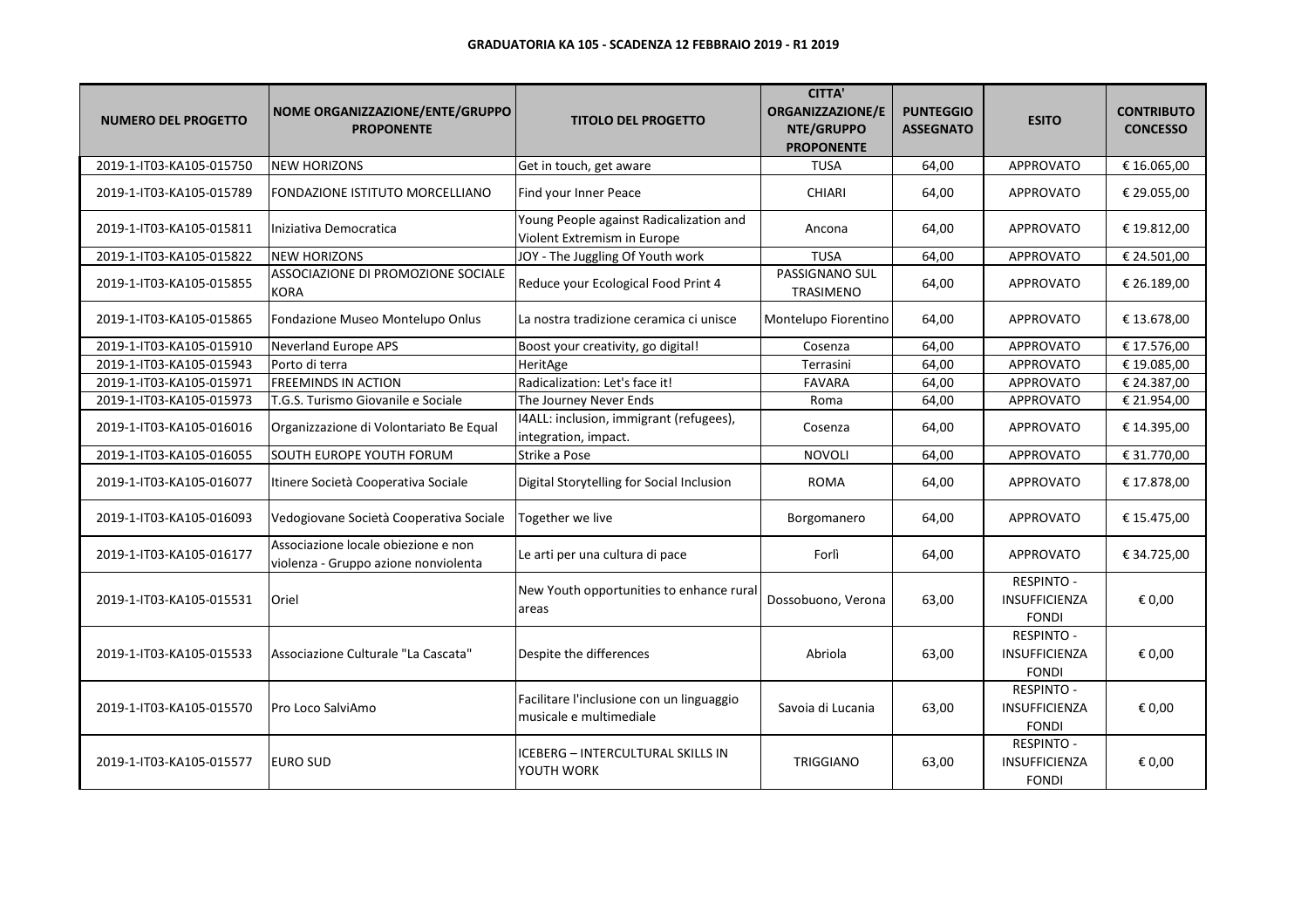| <b>NUMERO DEL PROGETTO</b> | NOME ORGANIZZAZIONE/ENTE/GRUPPO<br><b>PROPONENTE</b>   | <b>TITOLO DEL PROGETTO</b>                                                                    | <b>CITTA'</b><br>ORGANIZZAZIONE/E<br>NTE/GRUPPO<br><b>PROPONENTE</b> | <b>PUNTEGGIO</b><br><b>ASSEGNATO</b> | <b>ESITO</b>                                              | <b>CONTRIBUTO</b><br><b>CONCESSO</b> |
|----------------------------|--------------------------------------------------------|-----------------------------------------------------------------------------------------------|----------------------------------------------------------------------|--------------------------------------|-----------------------------------------------------------|--------------------------------------|
| 2019-1-IT03-KA105-015593   | AMICI DEL VILLAGGIO                                    | United States of Dance                                                                        | Rosà                                                                 | 63,00                                | <b>RESPINTO -</b><br>INSUFFICIENZA<br><b>FONDI</b>        | € 0,00                               |
| 2019-1-IT03-KA105-015638   | High on Life                                           | Get Up! In Action for our World                                                               | Mileto                                                               | 63,00                                | RESPINTO -<br>INSUFFICIENZA<br><b>FONDI</b>               | € 0,00                               |
| 2019-1-IT03-KA105-015712   | Associazione Studenti per la Città                     | Fairbook: creating a network of youth<br>workers promoting media literacy among<br>youngsters | Decimomannu                                                          | 63,00                                | <b>RESPINTO -</b><br><b>INSUFFICIENZA</b><br><b>FONDI</b> | € 0,00                               |
| 2019-1-IT03-KA105-015740   | <b>EUducation Italy</b>                                | A soft way for self empowerment                                                               | Messina                                                              | 63,00                                | <b>RESPINTO -</b><br><b>INSUFFICIENZA</b><br><b>FONDI</b> | € 0,00                               |
| 2019-1-IT03-KA105-015748   | <b>Bravi Ragazzi</b>                                   | Inclusion must go on                                                                          | Messina                                                              | 63,00                                | <b>RESPINTO -</b><br>INSUFFICIENZA<br><b>FONDI</b>        | € 0,00                               |
| 2019-1-IT03-KA105-015754   | Cooperativa Sociale La Pietra d'Angolo<br>ONLUS        | PBA - SeaCoop - Building Cooperation<br>Among Black and Mediterranean Seas                    | San Miniato                                                          | 63,00                                | <b>RESPINTO -</b><br><b>INSUFFICIENZA</b><br><b>FONDI</b> | € 0,00                               |
| 2019-1-IT03-KA105-015795   | NICOLA NEW INTERNATIONAL COMPANY<br>OF LIVE ARTS ITALY | <b>MUSIC FOR ALL</b>                                                                          | SALERNO                                                              | 63,00                                | <b>RESPINTO -</b><br>INSUFFICIENZA<br><b>FONDI</b>        | € 0,00                               |
| 2019-1-IT03-KA105-015838   | Associazione Culturale Giovani Iddocca                 | Say It Loud, I'm Green And I'm Proud                                                          | Laconi                                                               | 63,00                                | <b>RESPINTO -</b><br><b>INSUFFICIENZA</b><br><b>FONDI</b> | € 0,00                               |
| 2019-1-IT03-KA105-015888   | The Rising Stars                                       | ReACT towards intolerance against<br>migrants                                                 | Messina                                                              | 63,00                                | <b>RESPINTO -</b><br><b>INSUFFICIENZA</b><br><b>FONDI</b> | € 0,00                               |
| 2019-1-IT03-KA105-015982   | <b>MV INTERNATIONAL</b>                                | <b>Empower The Employment</b>                                                                 | SASSARI                                                              | 63,00                                | <b>RESPINTO -</b><br><b>INSUFFICIENZA</b><br><b>FONDI</b> | € 0,00                               |
| 2019-1-IT03-KA105-015983   | <b>ASSOCIAZIONE CULTURALE EUFEMIA</b>                  | I Love Yourban!                                                                               | <b>TORINO</b>                                                        | 63,00                                | <b>RESPINTO -</b><br><b>INSUFFICIENZA</b><br><b>FONDI</b> | € 0,00                               |
| 2019-1-IT03-KA105-016000   | Be The Change                                          | <b>Be ReCreative</b>                                                                          | Messina                                                              | 63,00                                | <b>RESPINTO -</b><br>INSUFFICIENZA<br><b>FONDI</b>        | € 0,00                               |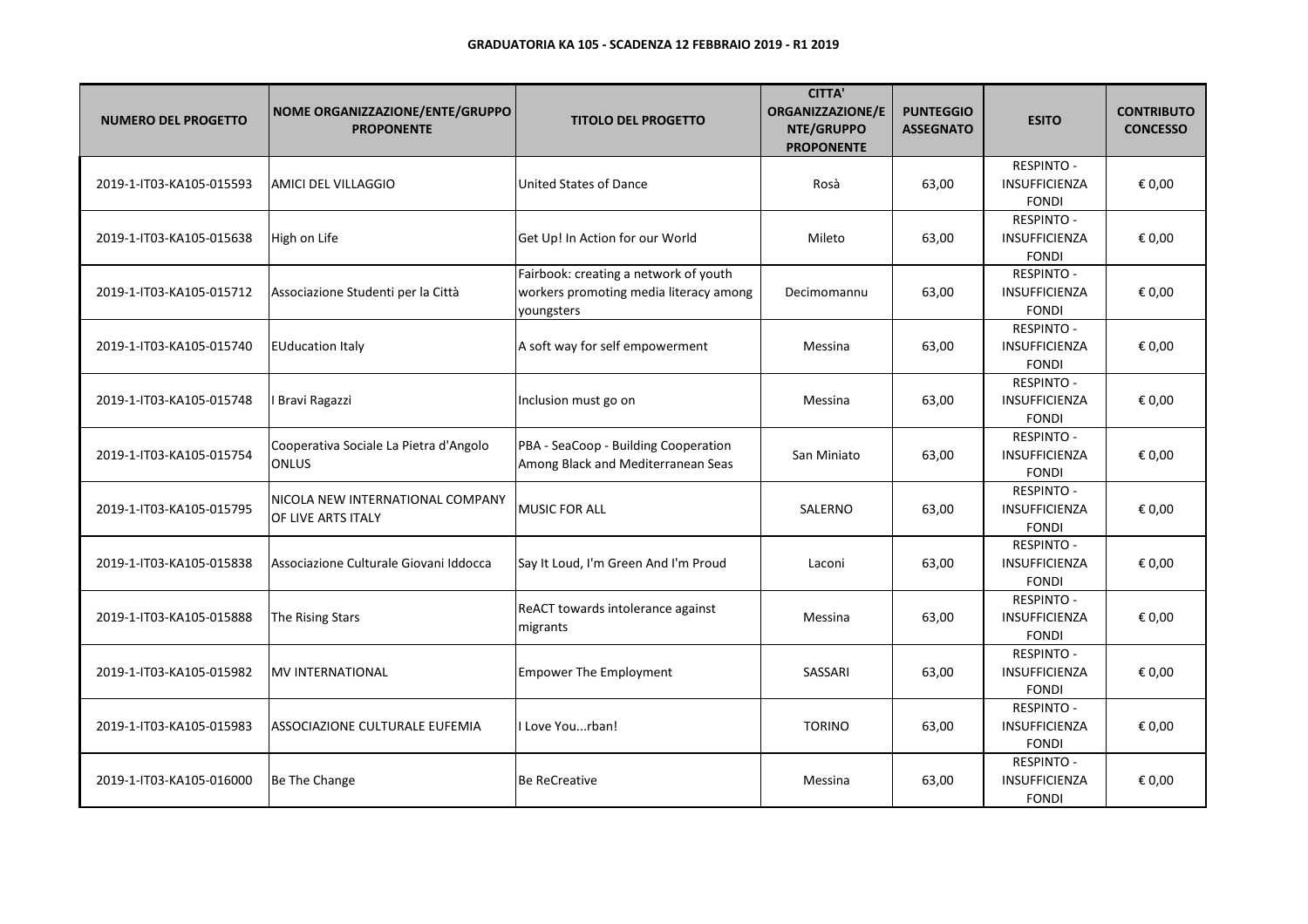| <b>NUMERO DEL PROGETTO</b> | NOME ORGANIZZAZIONE/ENTE/GRUPPO<br><b>PROPONENTE</b>              | <b>TITOLO DEL PROGETTO</b>                                                    | <b>CITTA'</b><br>ORGANIZZAZIONE/E<br>NTE/GRUPPO<br><b>PROPONENTE</b> | <b>PUNTEGGIO</b><br><b>ASSEGNATO</b> | <b>ESITO</b>                                       | <b>CONTRIBUTO</b><br><b>CONCESSO</b> |
|----------------------------|-------------------------------------------------------------------|-------------------------------------------------------------------------------|----------------------------------------------------------------------|--------------------------------------|----------------------------------------------------|--------------------------------------|
| 2019-1-IT03-KA105-016009   | OTP "Uell Done"                                                   | <b>Theater Against Discrimination</b>                                         | Bacoli (Napoli)                                                      | 63,00                                | RESPINTO -<br><b>INSUFFICIENZA</b><br><b>FONDI</b> | € 0,00                               |
| 2019-1-IT03-KA105-016049   | ASSOCIAZIONE INTERCULTURALE ITALIA-<br>ROMANIA"CUORE ROMENO"ONLUS | Bully for you!                                                                | ORISTANO                                                             | 63,00                                | <b>RESPINTO -</b><br>INSUFFICIENZA<br><b>FONDI</b> | € 0,00                               |
| 2019-1-IT03-KA105-016082   | Vagamondo                                                         | Move to move on                                                               | Roletto                                                              | 63,00                                | <b>RESPINTO -</b><br>INSUFFICIENZA<br><b>FONDI</b> | € 0,00                               |
| 2019-1-IT03-KA105-016085   | <b>ETV EuroTreviso</b>                                            | Radici comuni, storie comuni                                                  | <b>TREVISO</b>                                                       | 63,00                                | <b>RESPINTO -</b><br>INSUFFICIENZA<br><b>FONDI</b> | € 0,00                               |
| 2019-1-IT03-KA105-016109   | I.S.K.CON - FIRENZE                                               | Live Green & Be Happy                                                         | SAN CASCIANO IN VAL<br>DI PESA (FI)                                  | 63,00                                | <b>RESPINTO -</b><br>INSUFFICIENZA<br><b>FONDI</b> | € 0,00                               |
| 2019-1-IT03-KA105-016208   | Associazione culturale Effetto Domino                             | NVC Empowers Youth - Youth<br>Empowerment Through Nonviolent<br>Communication | Firenze                                                              | 63,00                                | RESPINTO -<br>INSUFFICIENZA<br><b>FONDI</b>        | € 0,00                               |
| 2019-1-IT03-KA105-015491   | Pro-Loco Calciano                                                 | <b>Heart to Heart</b>                                                         | Calciano                                                             | 62,00                                | <b>RESPINTO -</b><br>INSUFFICIENZA<br><b>FONDI</b> | € 0,00                               |
| 2019-1-IT03-KA105-015493   | <b>EURO SUD</b>                                                   | EU:EUROPE OR EUROPIA?                                                         | <b>TRIGGIANO</b>                                                     | 62,00                                | <b>RESPINTO -</b><br>INSUFFICIENZA<br><b>FONDI</b> | € 0,00                               |
| 2019-1-IT03-KA105-015526   | L'Arca del Blues                                                  | Speak Outside the box                                                         | Lecce                                                                | 62,00                                | RESPINTO -<br><b>INSUFFICIENZA</b><br><b>FONDI</b> | € 0,00                               |
| 2019-1-IT03-KA105-015532   | <b>LEGAMBIENTE TRANI</b>                                          | Across the five SenSeaS                                                       | Trani                                                                | 62,00                                | <b>RESPINTO -</b><br>INSUFFICIENZA<br><b>FONDI</b> | € 0,00                               |
| 2019-1-IT03-KA105-015562   | FERFILO ASSOCIAZIONE SPORTIVA<br><b>DILETTANTISTICA</b>           | Matching youth workers competences<br>with the inclusive activities           | <b>CENTO</b>                                                         | 62,00                                | <b>RESPINTO -</b><br>INSUFFICIENZA<br><b>FONDI</b> | € 0,00                               |
| 2019-1-IT03-KA105-015652   | S.S.D. ar.l. L'Orma                                               | Opening your Eu_outdoor                                                       | Milan                                                                | 62,00                                | <b>RESPINTO -</b><br>INSUFFICIENZA<br><b>FONDI</b> | € 0,00                               |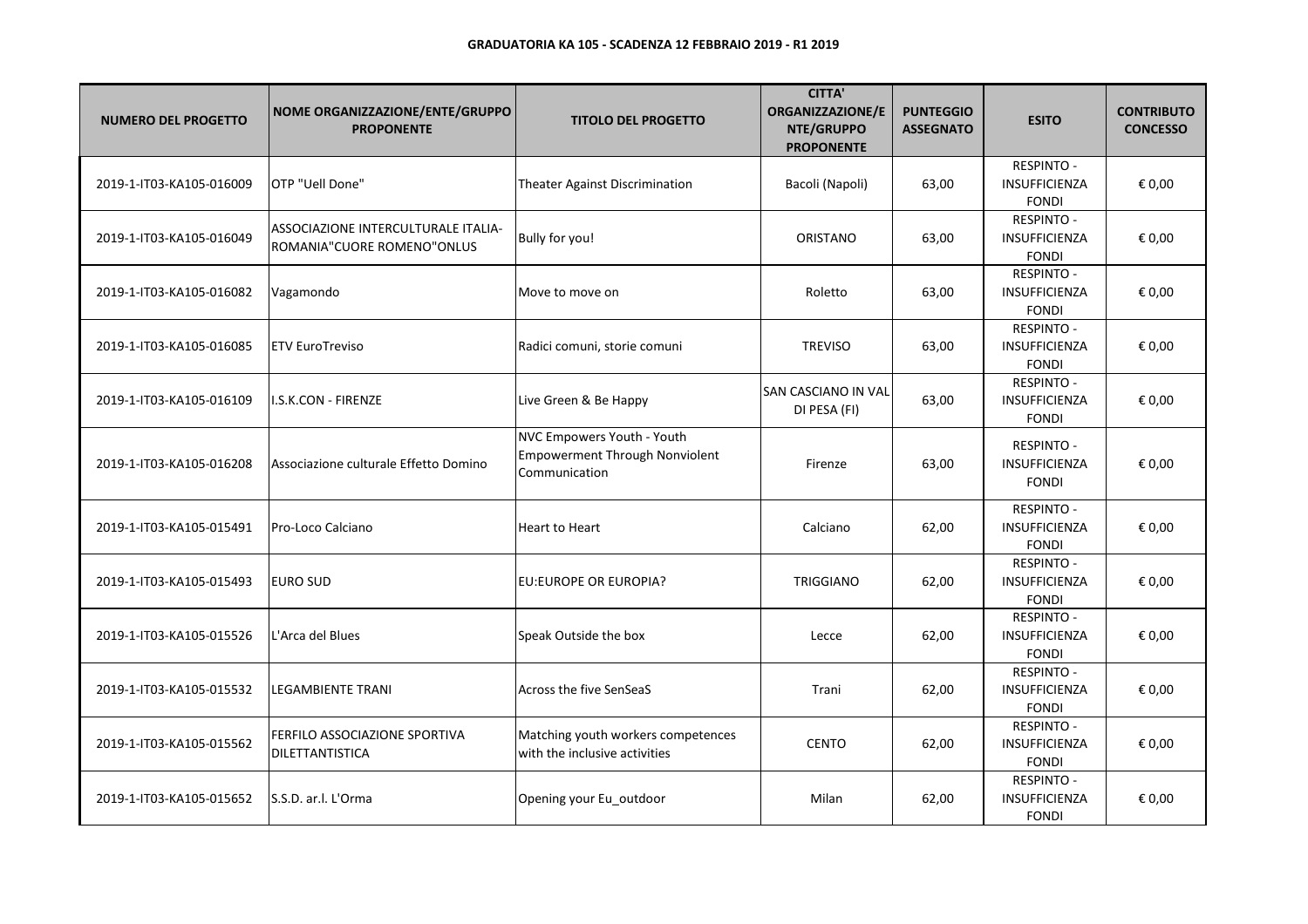| <b>NUMERO DEL PROGETTO</b> | NOME ORGANIZZAZIONE/ENTE/GRUPPO<br><b>PROPONENTE</b>                                          | <b>TITOLO DEL PROGETTO</b>                                                                             | <b>CITTA'</b><br>ORGANIZZAZIONE/E<br>NTE/GRUPPO<br><b>PROPONENTE</b> | <b>PUNTEGGIO</b><br><b>ASSEGNATO</b> | <b>ESITO</b>                                              | <b>CONTRIBUTO</b><br><b>CONCESSO</b> |
|----------------------------|-----------------------------------------------------------------------------------------------|--------------------------------------------------------------------------------------------------------|----------------------------------------------------------------------|--------------------------------------|-----------------------------------------------------------|--------------------------------------|
| 2019-1-IT03-KA105-015674   | COMMISSIONE SINODALE PER LA<br><b>DIACONIA</b>                                                | Turn EmotiOn - Emotional Education to<br>prevent cyberbulling                                          | <b>TORRE PELLICE TO</b>                                              | 62,00                                | <b>RESPINTO -</b><br>INSUFFICIENZA<br><b>FONDI</b>        | € 0,00                               |
| 2019-1-IT03-KA105-015710   | PRISM - PROMOZIONE INTERNAZIONALE<br>SICILIA - MONDO                                          | Project Cycle Management in Community<br>work with Young Refugees in the Euro-<br>Mediterranean region | <b>ENNA EN</b>                                                       | 62,00                                | <b>RESPINTO -</b><br><b>INSUFFICIENZA</b><br><b>FONDI</b> | € 0,00                               |
| 2019-1-IT03-KA105-015779   | Associazione Bouligar                                                                         | Meeting Self - Meeting Others:<br>Mindfulness and Embodiment in Youth<br>Work                          | Ostana                                                               | 62,00                                | <b>RESPINTO -</b><br>INSUFFICIENZA<br><b>FONDI</b>        | € 0,00                               |
| 2019-1-IT03-KA105-015796   | Associazione Culturale Entropia                                                               | "SEED; sharing and encouraging Erasmus+<br>dissemination"                                              | Arcavacata di Rende<br>(Cosenza)                                     | 62,00                                | <b>RESPINTO -</b><br><b>INSUFFICIENZA</b><br><b>FONDI</b> | € 0,00                               |
| 2019-1-IT03-KA105-015835   | IL CASSETTO DEI SOGNI ASSOCIAZIONE<br><b>CULTURALE RICREATIVA SPORTIVA</b><br>DILETTANTISTICA | Dipendenze: giovani tra bisogni e<br>solitudine                                                        | Modena                                                               | 62.00                                | <b>RESPINTO -</b><br><b>INSUFFICIENZA</b><br><b>FONDI</b> | € 0,00                               |
| 2019-1-IT03-KA105-015843   | LUNARIA ASSOCIAZIONE DI PROMOZIONE<br>SOCIALE E IMPRESA SOCIALE                               | (R)ALLY- Raising Awareness and Learning<br>on LGBT*IQ+ issues with Youngsters                          | <b>ROMA</b>                                                          | 62,00                                | <b>RESPINTO -</b><br><b>INSUFFICIENZA</b><br><b>FONDI</b> | € 0,00                               |
| 2019-1-IT03-KA105-015845   | Associazione Sonora Social Club                                                               | THE WAY YOU PLAY                                                                                       | Bagnacavallo                                                         | 62,00                                | <b>RESPINTO -</b><br>INSUFFICIENZA<br><b>FONDI</b>        | € 0,00                               |
| 2019-1-IT03-KA105-015859   | <b>ALCARA TOUR</b>                                                                            | INES (Inclusione come Esempio di<br>Sviluppo)                                                          | ALCARA LI FUSI -<br><b>MESSINA</b>                                   | 62,00                                | <b>RESPINTO -</b><br><b>INSUFFICIENZA</b><br><b>FONDI</b> | € 0,00                               |
| 2019-1-IT03-KA105-015898   | VulcanicaMente                                                                                | Self-Expression for Urban Action                                                                       | San Cesario di Lecce                                                 | 62,00                                | <b>RESPINTO -</b><br>INSUFFICIENZA<br><b>FONDI</b>        | € 0,00                               |
| 2019-1-IT03-KA105-015953   | Associazione Culturale Malik                                                                  | Light Up Your Future                                                                                   | <b>CAGLIARI</b>                                                      | 62,00                                | RESPINTO -<br>INSUFFICIENZA<br><b>FONDI</b>               | € 0,00                               |
| 2019-1-IT03-KA105-015979   | <b>MV INTERNATIONAL</b>                                                                       | A Look Into Refugees Shadow                                                                            | SASSARI                                                              | 62,00                                | <b>RESPINTO -</b><br><b>INSUFFICIENZA</b><br><b>FONDI</b> | € 0,00                               |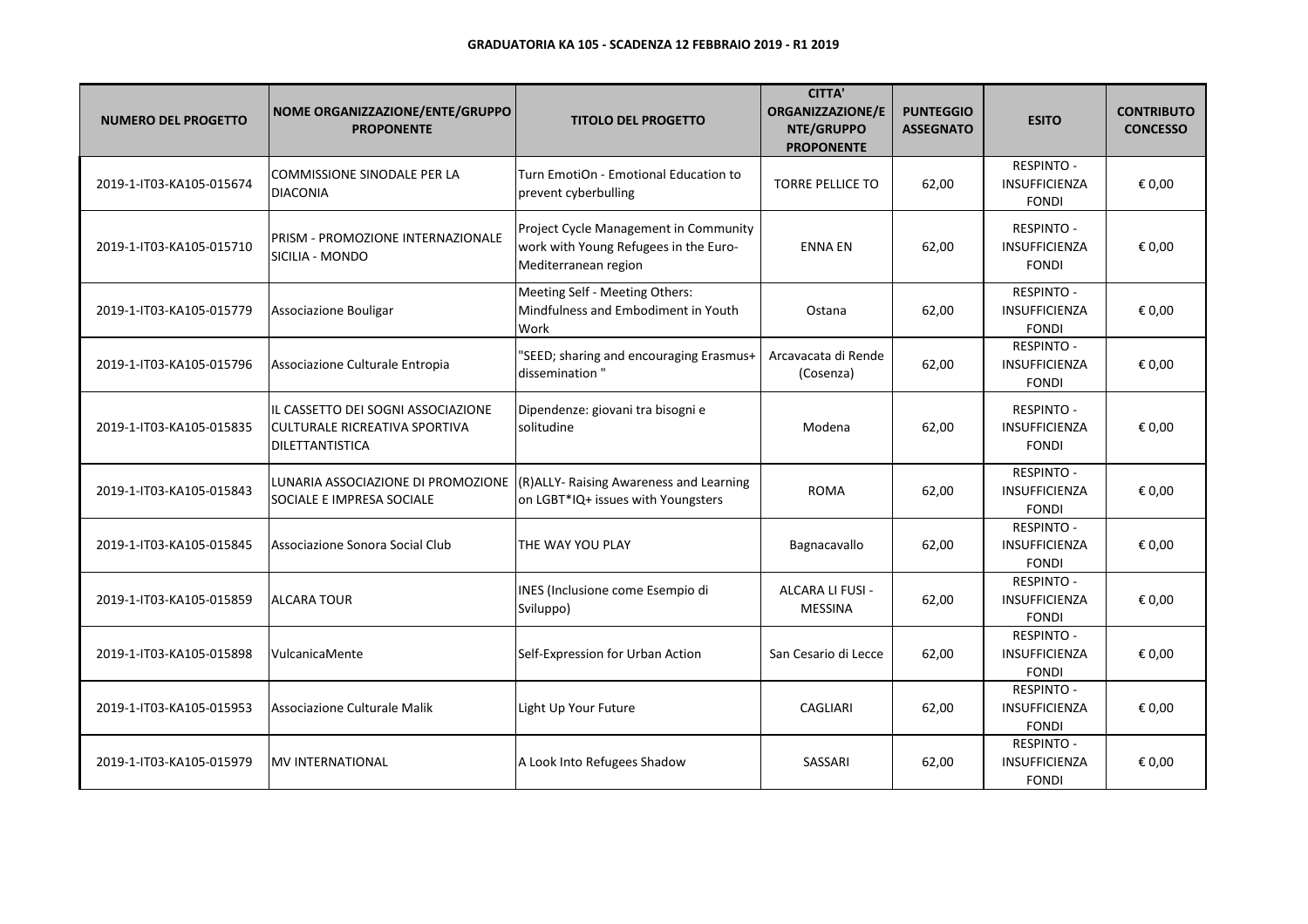| <b>NUMERO DEL PROGETTO</b> | NOME ORGANIZZAZIONE/ENTE/GRUPPO<br><b>PROPONENTE</b>                                          | <b>TITOLO DEL PROGETTO</b>                                                                       | <b>CITTA'</b><br><b>ORGANIZZAZIONE/E</b><br>NTE/GRUPPO<br><b>PROPONENTE</b> | <b>PUNTEGGIO</b><br><b>ASSEGNATO</b> | <b>ESITO</b>                                              | <b>CONTRIBUTO</b><br><b>CONCESSO</b> |
|----------------------------|-----------------------------------------------------------------------------------------------|--------------------------------------------------------------------------------------------------|-----------------------------------------------------------------------------|--------------------------------------|-----------------------------------------------------------|--------------------------------------|
| 2019-1-IT03-KA105-016023   | Carovane Migranti                                                                             | ReefRap                                                                                          | Torino                                                                      | 62,00                                | <b>RESPINTO -</b><br><b>INSUFFICIENZA</b><br><b>FONDI</b> | € 0,00                               |
| 2019-1-IT03-KA105-016063   | ISOUTH EUROPE YOUTH FORUM                                                                     | Revindicating Identity Over Time                                                                 | <b>NOVOLI</b>                                                               | 62,00                                | <b>RESPINTO -</b><br><b>INSUFFICIENZA</b><br><b>FONDI</b> | € 0,00                               |
| 2019-1-IT03-KA105-016081   | TDM 2000 INTERNATIONAL                                                                        | Path-Builders: on the route of solidarity                                                        | QUARTU SANTELENA                                                            | 62,00                                | <b>RESPINTO -</b><br><b>INSUFFICIENZA</b><br><b>FONDI</b> | € 0,00                               |
| 2019-1-IT03-KA105-016111   | L'Arca del Blues                                                                              | Tú hablas español ?                                                                              | Lecce                                                                       | 62,00                                | <b>RESPINTO -</b><br>INSUFFICIENZA<br><b>FONDI</b>        | € 0,00                               |
| 2019-1-IT03-KA105-016172   | <b>EURO SUD</b>                                                                               | ART OF INCLUSION - PARTNERSHIP-<br><b>BUILDING ACTIVITY FOR MIXED- ABILITY</b><br>YOUTH PROJECTS | <b>TRIGGIANO</b>                                                            | 62,00                                | <b>RESPINTO -</b><br><b>INSUFFICIENZA</b><br><b>FONDI</b> | € 0,00                               |
| 2019-1-IT03-KA105-015468   | Associazione Turistica Pro Loco<br>Guamaggiore                                                | Musica Arte Tecnologia per il Sociale 4.0                                                        | Guamaggiore                                                                 | 61,00                                | <b>RESPINTO -</b><br><b>INSUFFICIENZA</b><br><b>FONDI</b> | € 0,00                               |
| 2019-1-IT03-KA105-015534   | Associazione culturale U iascungiedd (e)                                                      | The shape of inclusion                                                                           | Marsico Nuovo                                                               | 61,00                                | RESPINTO -<br>INSUFFICIENZA<br><b>FONDI</b>               | € 0,00                               |
| 2019-1-IT03-KA105-015561   | Euro-Mediterranean Association of<br><b>Exchanges Volunteers Events</b>                       | Medias as Tools for tolerance and Raising<br>Awareness of Illegal Immigration                    | Favara                                                                      | 61,00                                | <b>RESPINTO -</b><br><b>INSUFFICIENZA</b><br><b>FONDI</b> | € 0,00                               |
| 2019-1-IT03-KA105-015595   | IL CASSETTO DEI SOGNI ASSOCIAZIONE<br><b>CULTURALE RICREATIVA SPORTIVA</b><br>DILETTANTISTICA | Liberamente Atipico                                                                              | Modena                                                                      | 61,00                                | <b>RESPINTO -</b><br><b>INSUFFICIENZA</b><br><b>FONDI</b> | € 0,00                               |
| 2019-1-IT03-KA105-015625   | <b>SOF ITALY</b>                                                                              | CAN SOCIAL ENTREPRENEURSHIP SOLVE<br>THE REFUGEE CRISIS ?                                        | <b>TRIGGIANO</b>                                                            | 61,00                                | <b>RESPINTO -</b><br>INSUFFICIENZA<br><b>FONDI</b>        | € 0,00                               |
| 2019-1-IT03-KA105-015693   | ASSOCIAZIONE DI PROMOZIONE SOCIALE<br>YOUNG EFFECT                                            | One to One - Countering Extremism and<br>Radicalizations                                         | <b>MAGENTA</b>                                                              | 61,00                                | <b>RESPINTO -</b><br>INSUFFICIENZA<br><b>FONDI</b>        | € 0,00                               |
| 2019-1-IT03-KA105-015709   | lPimonte Domani                                                                               | JobUp                                                                                            | Pimonte                                                                     | 61,00                                | <b>RESPINTO -</b><br><b>INSUFFICIENZA</b><br><b>FONDI</b> | € 0,00                               |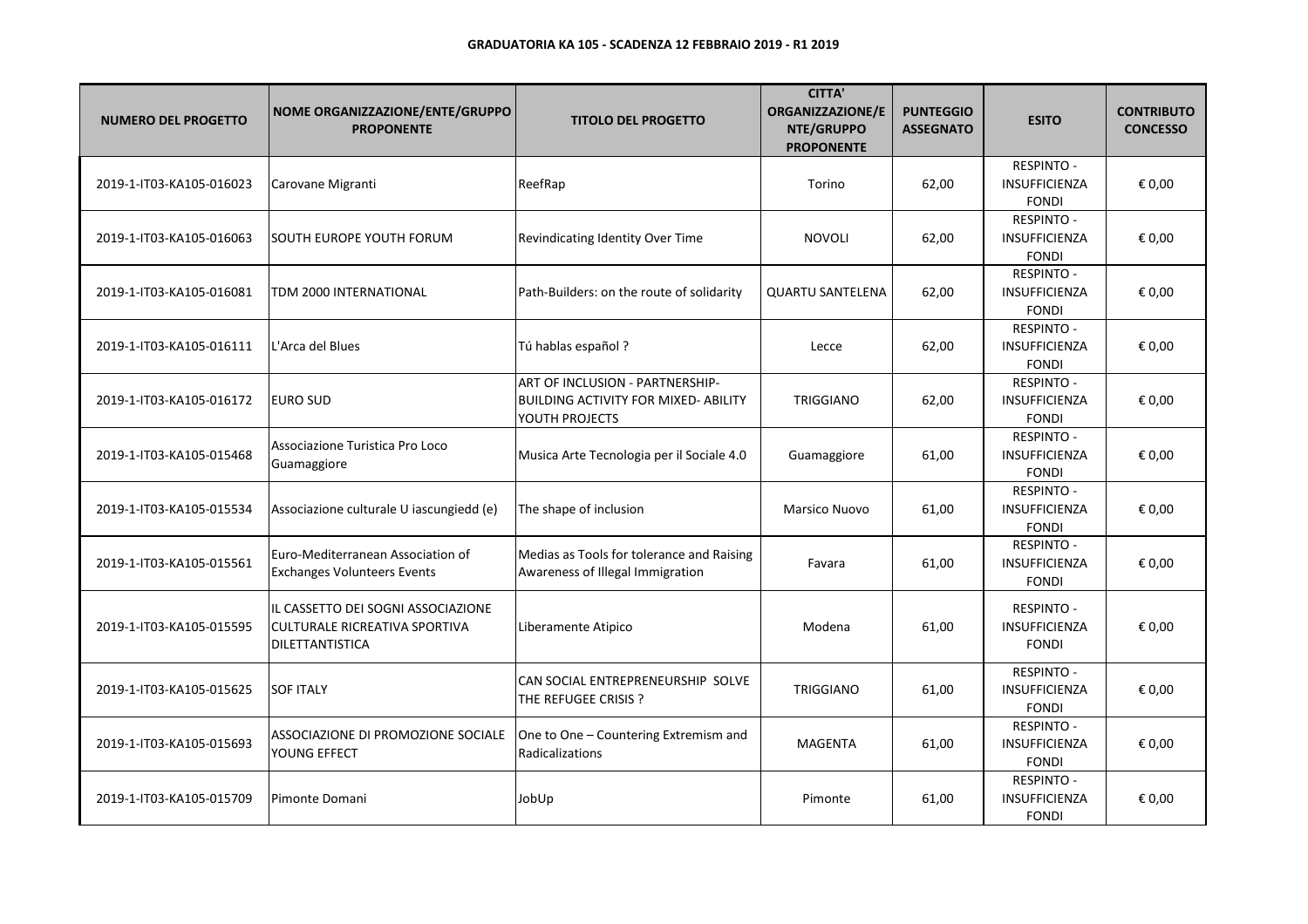| <b>NUMERO DEL PROGETTO</b> | NOME ORGANIZZAZIONE/ENTE/GRUPPO<br><b>PROPONENTE</b>              | <b>TITOLO DEL PROGETTO</b>                              | <b>CITTA'</b><br><b>ORGANIZZAZIONE/E</b><br>NTE/GRUPPO<br><b>PROPONENTE</b> | <b>PUNTEGGIO</b><br><b>ASSEGNATO</b> | <b>ESITO</b>                                              | <b>CONTRIBUTO</b><br><b>CONCESSO</b> |
|----------------------------|-------------------------------------------------------------------|---------------------------------------------------------|-----------------------------------------------------------------------------|--------------------------------------|-----------------------------------------------------------|--------------------------------------|
| 2019-1-IT03-KA105-015721   | Associazione Culturale Usamborgia                                 | "OLIVE - Opportunità in Agricoltura                     | Avola                                                                       | 61,00                                | RESPINTO -<br><b>INSUFFICIENZA</b><br><b>FONDI</b>        | € 0,00                               |
| 2019-1-IT03-KA105-015726   | Forme                                                             | UnboundEd                                               | Palermo                                                                     | 61,00                                | <b>RESPINTO -</b><br>INSUFFICIENZA<br><b>FONDI</b>        | € 0,00                               |
| 2019-1-IT03-KA105-015761   | ASSOCIAZIONE MISSIONE NATURA                                      | Music and traditions of young Europeans                 | Sersale                                                                     | 61,00                                | <b>RESPINTO -</b><br><b>INSUFFICIENZA</b><br><b>FONDI</b> | € 0,00                               |
| 2019-1-IT03-KA105-015863   | The Rising Stars                                                  | A safe place called outdoor                             | Messina                                                                     | 61,00                                | <b>RESPINTO -</b><br>INSUFFICIENZA<br><b>FONDI</b>        | € 0,00                               |
| 2019-1-IT03-KA105-015927   | <b>ACROSS EUROPE ACADEMY</b>                                      | Jump the Barrier                                        | Nicotera                                                                    | 61,00                                | <b>RESPINTO -</b><br>INSUFFICIENZA<br><b>FONDI</b>        | € 0,00                               |
| 2019-1-IT03-KA105-015995   | Micro Progress Onlus                                              | Let's Visualize it!                                     | Rome                                                                        | 61,00                                | <b>RESPINTO -</b><br>INSUFFICIENZA<br><b>FONDI</b>        | € 0,00                               |
| 2019-1-IT03-KA105-016080   | Torre dei Giovani - TdG                                           | Share the knowledge!                                    | Torre del Greco                                                             | 61,00                                | RESPINTO -<br><b>INSUFFICIENZA</b><br><b>FONDI</b>        | € 0,00                               |
| 2019-1-IT03-KA105-016097   | ASSOCIAZIONE INTERCULTURALE ITALIA-<br>ROMANIA"CUORE ROMENO"ONLUS | MAT - Mixed Ability Training                            | <b>ORISTANO</b>                                                             | 61,00                                | <b>RESPINTO -</b><br><b>INSUFFICIENZA</b><br><b>FONDI</b> | € 0,00                               |
| 2019-1-IT03-KA105-015490   | <b>EURO SUD</b>                                                   | ERROR HTTP 404 - CRITICAL THINKING IN<br>YOUTH WORK     | <b>TRIGGIANO</b>                                                            | 60,00                                | <b>RESPINTO -</b><br>INSUFFICIENZA<br><b>FONDI</b>        | € 0,00                               |
| 2019-1-IT03-KA105-015598   | ASSOCIAZIONE DI PROMOZIONE SOCIALE<br>MAGHWEB                     | Sounds Good!                                            | PALERMO                                                                     | 60,00                                | <b>RESPINTO -</b><br><b>INSUFFICIENZA</b><br><b>FONDI</b> | € 0,00                               |
| 2019-1-IT03-KA105-015654   | S.S.D. ar.l. L'Orma                                               | <b>RE-ACTION</b>                                        | Milan                                                                       | 60,00                                | <b>RESPINTO -</b><br>INSUFFICIENZA<br><b>FONDI</b>        | € 0,00                               |
| 2019-1-IT03-KA105-015672   | COMMISSIONE SINODALE PER LA<br>DIACONIA                           | Voices: Youth Choirs keeping alive<br>minority cultures | <b>TORRE PELLICE TO</b>                                                     | 60,00                                | <b>RESPINTO -</b><br>INSUFFICIENZA<br><b>FONDI</b>        | € 0,00                               |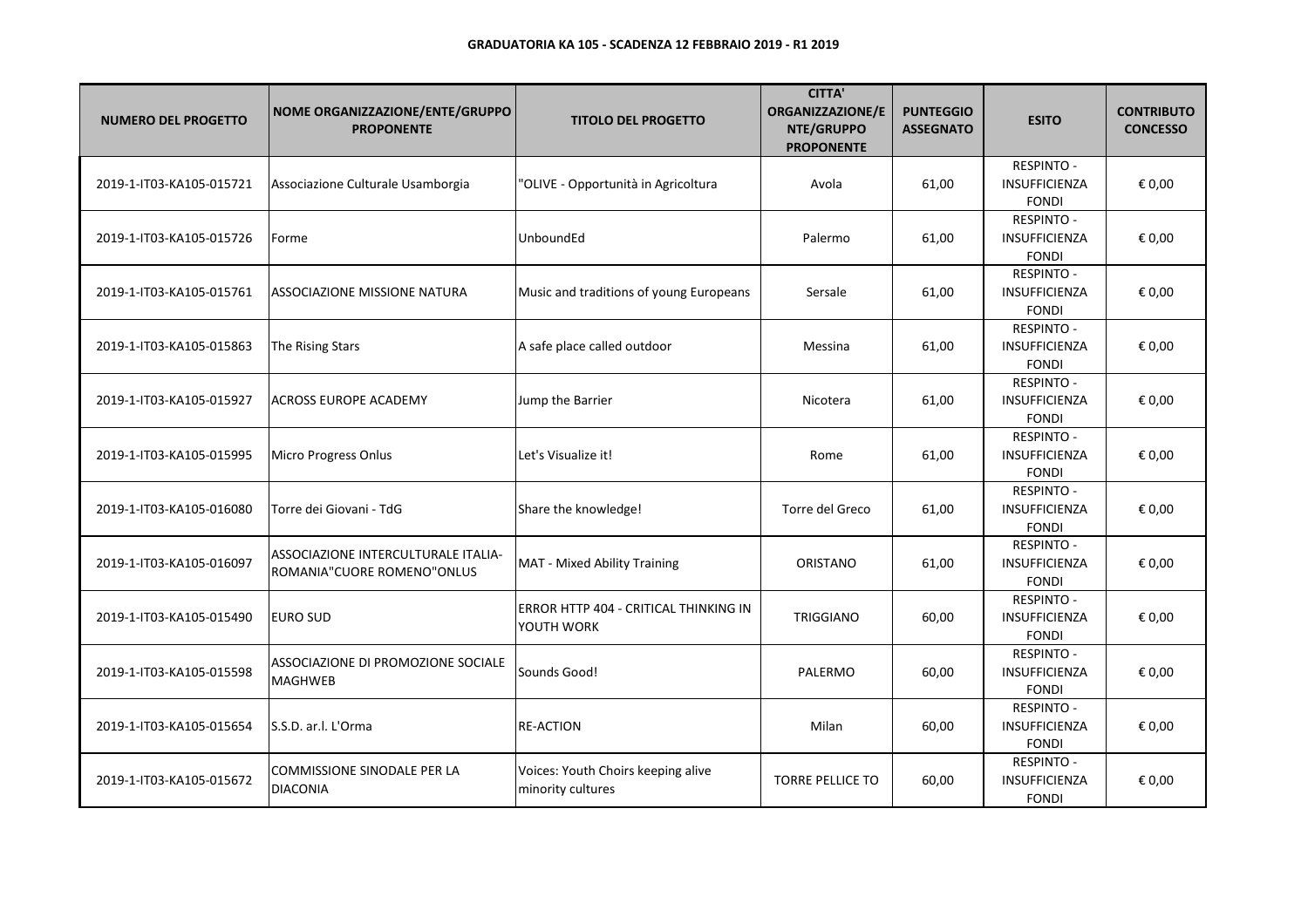| <b>NUMERO DEL PROGETTO</b> | NOME ORGANIZZAZIONE/ENTE/GRUPPO<br><b>PROPONENTE</b>               | <b>TITOLO DEL PROGETTO</b>                                                                  | <b>CITTA'</b><br><b>ORGANIZZAZIONE/E</b><br>NTE/GRUPPO<br><b>PROPONENTE</b> | <b>PUNTEGGIO</b><br><b>ASSEGNATO</b> | <b>ESITO</b>                                              | <b>CONTRIBUTO</b><br><b>CONCESSO</b> |
|----------------------------|--------------------------------------------------------------------|---------------------------------------------------------------------------------------------|-----------------------------------------------------------------------------|--------------------------------------|-----------------------------------------------------------|--------------------------------------|
| 2019-1-IT03-KA105-015698   | LUNARIA ASSOCIAZIONE DI PROMOZIONE<br>SOCIALE E IMPRESA SOCIALE    | P.I.R.A.T.E(s) Promoting Inclusion through<br>Raising Awareness Tools for European<br>youth | <b>ROMA</b>                                                                 | 60,00                                | <b>RESPINTO -</b><br><b>INSUFFICIENZA</b><br><b>FONDI</b> | € 0,00                               |
| 2019-1-IT03-KA105-015767   | COMUNE DI TEMPIO PAUSANIA                                          | Growth Of Awareness and Learn through<br>Sport                                              | <b>TEMPIO PAUSANIA</b>                                                      | 60,00                                | <b>RESPINTO -</b><br><b>INSUFFICIENZA</b><br><b>FONDI</b> | € 0,00                               |
| 2019-1-IT03-KA105-015768   | Comune di Uri                                                      | Youth social EntrepreneurS                                                                  | Uri                                                                         | 60,00                                | <b>RESPINTO -</b><br><b>INSUFFICIENZA</b><br><b>FONDI</b> | € 0,00                               |
| 2019-1-IT03-KA105-015775   | Associazione Culturale Pitagora                                    | Networking for Entrepreneurial<br>Development                                               | Sassari                                                                     | 60,00                                | <b>RESPINTO -</b><br><b>INSUFFICIENZA</b><br><b>FONDI</b> | € 0,00                               |
| 2019-1-IT03-KA105-015794   | Associazione culturale "MediterrArt"                               | Strategia di lavoro                                                                         | Fragagnano                                                                  | 60,00                                | <b>RESPINTO -</b><br><b>INSUFFICIENZA</b><br><b>FONDI</b> | € 0,00                               |
| 2019-1-IT03-KA105-015844   | C.S.A.IN. Comitato Regionale Puglia                                | SPORTegration                                                                               | <b>SAN PIETRO</b><br>VERNOTICO                                              | 60,00                                | <b>RESPINTO -</b><br>INSUFFICIENZA<br><b>FONDI</b>        | € 0,00                               |
| 2019-1-IT03-KA105-015951   | Associazione Giosef - Giovani Senza<br>Frontiere                   | Cult Med - Euromed youth for social<br>cohesion                                             | Palermo                                                                     | 60,00                                | <b>RESPINTO -</b><br><b>INSUFFICIENZA</b><br><b>FONDI</b> | € 0,00                               |
| 2019-1-IT03-KA105-015998   | 196 Paesi                                                          | Art for Green Youth                                                                         | Cerda                                                                       | 60,00                                | <b>RESPINTO -</b><br><b>INSUFFICIENZA</b><br><b>FONDI</b> | € 0,00                               |
| 2019-1-IT03-KA105-016036   | Gruppo folklorico "I figli di Lauro"                               | lCon occhi diversi                                                                          | Sessa Aurunca                                                               | 60,00                                | <b>RESPINTO -</b><br>INSUFFICIENZA<br><b>FONDI</b>        | € 0,00                               |
| 2019-1-IT03-KA105-016073   | COMITATO PROVINCIALE ARCIGAY DI<br>BOLOGNA IL CASSERO ASSOCIAZIONE | GenderED                                                                                    | <b>BOLOGNA</b>                                                              | 60,00                                | <b>RESPINTO -</b><br><b>INSUFFICIENZA</b><br><b>FONDI</b> | € 0,00                               |
| 2019-1-IT03-KA105-016098   | PER ESEMPIO                                                        | Arte Migrante4Intercultural CommunitY                                                       | PALERMO                                                                     | 60,00                                | <b>RESPINTO -</b><br>INSUFFICIENZA<br><b>FONDI</b>        | € 0,00                               |
| 2019-1-IT03-KA105-016183   | YOUNET                                                             | DigiEU - digital competences to telling<br>Europe                                           | <b>BOLOGNA</b>                                                              | 60,00                                | <b>RESPINTO -</b><br>INSUFFICIENZA<br><b>FONDI</b>        | € 0,00                               |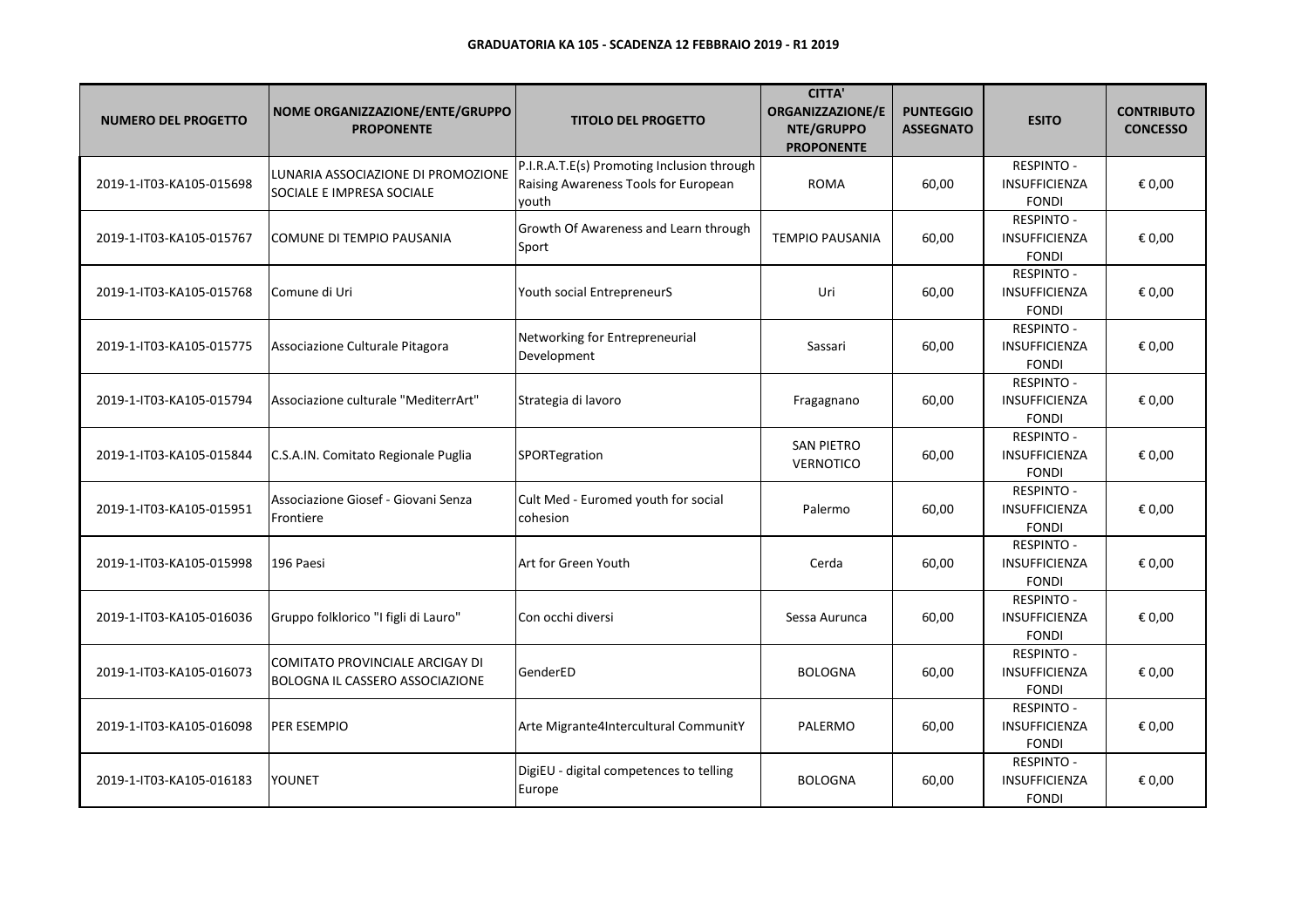| <b>NUMERO DEL PROGETTO</b> | NOME ORGANIZZAZIONE/ENTE/GRUPPO<br><b>PROPONENTE</b>   | <b>TITOLO DEL PROGETTO</b>                                                                                 | <b>CITTA'</b><br>ORGANIZZAZIONE/E<br>NTE/GRUPPO<br><b>PROPONENTE</b> | <b>PUNTEGGIO</b><br><b>ASSEGNATO</b> | <b>ESITO</b>                                              | <b>CONTRIBUTO</b><br><b>CONCESSO</b> |
|----------------------------|--------------------------------------------------------|------------------------------------------------------------------------------------------------------------|----------------------------------------------------------------------|--------------------------------------|-----------------------------------------------------------|--------------------------------------|
| 2019-1-IT03-KA105-016185   | ASSOCIAZIONE CULTURALE STRAUSS                         | Peekaboo - All the worlds in front of<br>(y) our eyes                                                      | <b>MUSSOMELI</b>                                                     | 60,00                                | <b>RESPINTO -</b><br><b>INSUFFICIENZA</b><br><b>FONDI</b> | € 0,00                               |
| 2019-1-IT03-KA105-015436   | Associazione Proloco Buccino                           | Youth mUsEum                                                                                               | <b>BUCCINO (SA)</b>                                                  | 59,00                                | <b>RESPINTO</b>                                           | € 0,00                               |
| 2019-1-IT03-KA105-015539   | L'Arca del Blues                                       | <b>Inner Sounds</b>                                                                                        | Lecce                                                                | 59,00                                | <b>RESPINTO</b>                                           | € 0,00                               |
| 2019-1-IT03-KA105-015592   | H.R.Y.O HUMAN RIGHTS YOUTH<br><b>ORGANIZATION</b>      | Migration issue at Media literacy                                                                          | MONREALE                                                             | 59,00                                | <b>RESPINTO</b>                                           | € 0,00                               |
| 2019-1-IT03-KA105-015683   | Associazione di Promozione Sociale<br>Passepartout.up  | I'M PROactive - Applied Improvisation for<br><b>Active Youth Participation</b>                             | Serra San Bruno (VV)                                                 | 59,00                                | <b>RESPINTO</b>                                           | € 0,00                               |
| 2019-1-IT03-KA105-015686   | Associazione di Promozione Sociale<br>Passepartout.up  | IMPROVe Yourself - Improvisation<br>Theatre as a Tool for Personal<br>Development and Method in Youth Work | Serra San Bruno (VV)                                                 | 59,00                                | <b>RESPINTO</b>                                           | € 0,00                               |
| 2019-1-IT03-KA105-015688   | <b>FREEMINDS IN ACTION</b>                             | Open door to healthy lifestyle- do it right!                                                               | <b>FAVARA</b>                                                        | 59,00                                | <b>RESPINTO</b>                                           | € 0,00                               |
| 2019-1-IT03-KA105-015696   | Faro del Sud                                           | Youth & Volunteering                                                                                       | <b>Torre Annunziata</b>                                              | 59,00                                | <b>RESPINTO</b>                                           | € 0,00                               |
| 2019-1-IT03-KA105-015729   | <b>ASSOCIAZIONE MISSIONE NATURA</b>                    | Food and culture connect European<br>peoples                                                               | Sersale                                                              | 59,00                                | <b>RESPINTO</b>                                           | € 0,00                               |
| 2019-1-IT03-KA105-015734   | ASSOCIAZIONE CULTURALE BEYOND<br><b>BORDERS CORATO</b> | My First Training Course: Becoming a<br>Youth Work Trainer                                                 | <b>CORATO BA</b>                                                     | 59,00                                | <b>RESPINTO</b>                                           | € 0,00                               |
| 2019-1-IT03-KA105-015742   | Associazione Musicale "Tradizionando"                  | <b>Healthy Environment</b>                                                                                 | Palomonte                                                            | 59,00                                | <b>RESPINTO</b>                                           | € 0,00                               |
| 2019-1-IT03-KA105-015755   | Beyond The Horizons                                    | From Rural to EU!                                                                                          | Orta Nova                                                            | 59,00                                | <b>RESPINTO</b>                                           | € 0,00                               |
| 2019-1-IT03-KA105-015830   | <b>EUducation Italy</b>                                | A common action against gender based<br>violence                                                           | Messina                                                              | 59,00                                | <b>RESPINTO</b>                                           | € 0,00                               |
| 2019-1-IT03-KA105-015858   | <b>CESIE</b>                                           | FAME- Fake news and sAfe use of online<br>MEdia                                                            | <b>TRAPPETO</b>                                                      | 59,00                                | <b>RESPINTO</b>                                           | € 0,00                               |
| 2019-1-IT03-KA105-015872   | FONDAZIONE ISTITUTO MORCELLIANO                        | Know yourself through the others                                                                           | <b>CHIARI</b>                                                        | 59,00                                | <b>RESPINTO</b>                                           | € 0,00                               |
| 2019-1-IT03-KA105-015889   | Associazione Culturale Malik                           | BE DIFFERENT BE YOURSELF                                                                                   | <b>CAGLIARI</b>                                                      | 59,00                                | <b>RESPINTO</b>                                           | € 0,00                               |
| 2019-1-IT03-KA105-015933   | <b>Associazione Bouligar</b>                           | Say no to Extremism                                                                                        | Ostana                                                               | 59,00                                | <b>RESPINTO</b>                                           | € 0,00                               |
| 2019-1-IT03-KA105-015958   | <b>Associazione POSEIDON</b>                           | Youth Unemployment                                                                                         | Villafranca Tirrena                                                  | 59,00                                | <b>RESPINTO</b>                                           | € 0,00                               |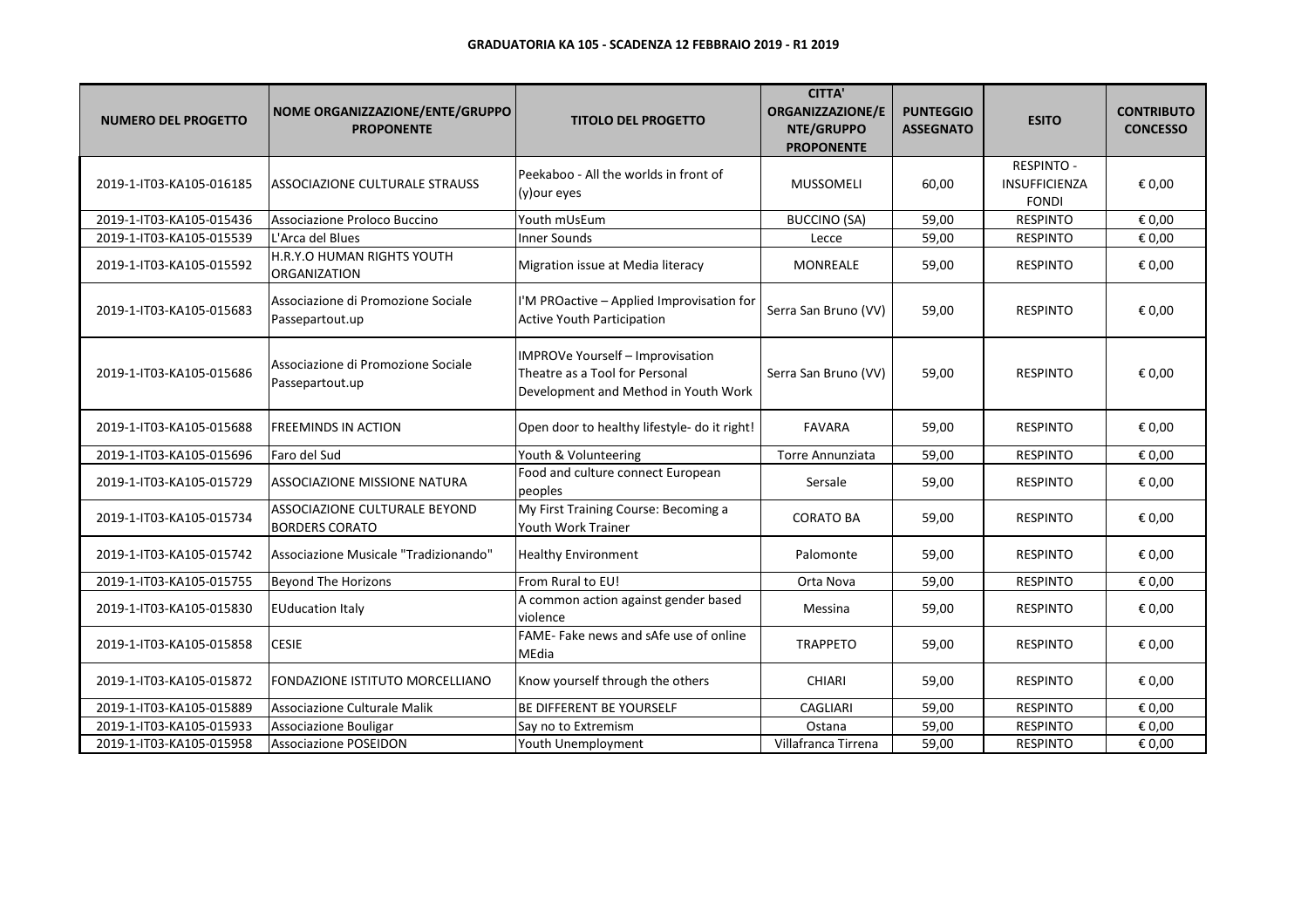| <b>NUMERO DEL PROGETTO</b> | NOME ORGANIZZAZIONE/ENTE/GRUPPO<br><b>PROPONENTE</b>      | <b>TITOLO DEL PROGETTO</b>                                                                                                                                                     | <b>CITTA'</b><br><b>ORGANIZZAZIONE/E</b><br>NTE/GRUPPO<br><b>PROPONENTE</b> | <b>PUNTEGGIO</b><br><b>ASSEGNATO</b> | <b>ESITO</b>    | <b>CONTRIBUTO</b><br><b>CONCESSO</b> |
|----------------------------|-----------------------------------------------------------|--------------------------------------------------------------------------------------------------------------------------------------------------------------------------------|-----------------------------------------------------------------------------|--------------------------------------|-----------------|--------------------------------------|
| 2019-1-IT03-KA105-015986   | ProgettoMondo Mlal Onlus                                  | A Possible World. Nuovi strumenti e<br>competenze per rafforzare il<br>protagonismo dei giovani nell'attuazione<br>dell'agenda 2030 sugli Obiettivi di<br>Sviluppo Sostenibili | Verona                                                                      | 59,00                                | <b>RESPINTO</b> | € 0,00                               |
| 2019-1-IT03-KA105-015993   | <b>ASSOCIAZIONE BIOS</b>                                  | LIVE: Legal and International Value<br>Exchange                                                                                                                                | <b>MESSINA</b>                                                              | 59,00                                | <b>RESPINTO</b> | € 0,00                               |
| 2019-1-IT03-KA105-016051   | Vedogiovane Società Cooperativa Sociale                   | Let's move together                                                                                                                                                            | Borgomanero                                                                 | 59,00                                | <b>RESPINTO</b> | € 0,00                               |
| 2019-1-IT03-KA105-016068   | ASSOCIAZIONE INFORMAGIOVANI                               | Skills 4 Your Future                                                                                                                                                           | PALERMO                                                                     | 59,00                                | <b>RESPINTO</b> | € 0,00                               |
| 2019-1-IT03-KA105-016175   | Fondazione Teatro della Città di Livorno<br>Carlo Goldoni | Connecting Youth to Boost Engagement,<br>Epowerment and Responsive Resilience<br>among the young generations                                                                   | Livorno                                                                     | 59,00                                | <b>RESPINTO</b> | € 0,00                               |
| 2019-1-IT03-KA105-016191   | <b>FONDAZIONE ISTITUTO MORCELLIANO</b>                    | Recognize your resources                                                                                                                                                       | <b>CHIARI</b>                                                               | 59,00                                | <b>RESPINTO</b> | € 0,00                               |
| 2019-1-IT03-KA105-015417   | <b>CIVITAS MILETO</b>                                     | LGBTQIA+: Put Colours in your heart!                                                                                                                                           | <b>MILETO</b>                                                               | 58,00                                | <b>RESPINTO</b> | € 0,00                               |
| 2019-1-IT03-KA105-015541   | ASSOCIAZIONE CULTURALE VERBICARO                          | La magia in ognuno di noi                                                                                                                                                      | Verbicaro                                                                   | 58,00                                | <b>RESPINTO</b> | € 0,00                               |
| 2019-1-IT03-KA105-015542   | L'Arca del Blues                                          | Youthwork&Trainership                                                                                                                                                          | Lecce                                                                       | 58,00                                | <b>RESPINTO</b> | € 0,00                               |
| 2019-1-IT03-KA105-015641   | <b>CIVITAS MILETO</b>                                     | Mind the Gap: Jump into Digital<br>Entrepreneurship                                                                                                                            | <b>MILETO</b>                                                               | 58,00                                | <b>RESPINTO</b> | € 0,00                               |
| 2019-1-IT03-KA105-015715   | <b>TDM 2000</b>                                           | DebatEU: raise your voice, it's your<br>Europe!                                                                                                                                | <b>CAGLIARI</b>                                                             | 58,00                                | <b>RESPINTO</b> | € 0,00                               |
| 2019-1-IT03-KA105-015735   | <b>Sparkles</b>                                           | ToT for Coaching                                                                                                                                                               | Capolona (AR)                                                               | 58,00                                | <b>RESPINTO</b> | € 0,00                               |
| 2019-1-IT03-KA105-015787   | <b>FUTURO DIGITALE</b>                                    | Stand Up for EuroPeers                                                                                                                                                         | <b>TERRANOVA DA</b><br>SIBARI                                               | 58,00                                | <b>RESPINTO</b> | € 0,00                               |
| 2019-1-IT03-KA105-015828   | Associazione Culturale Rocambolesco                       | <b>CMS: Work Your Future</b>                                                                                                                                                   | Roma                                                                        | 58,00                                | <b>RESPINTO</b> | € 0,00                               |
| 2019-1-IT03-KA105-015834   | Oasi Giovani onlus                                        | <b>OCEAN.EU</b>                                                                                                                                                                | SAVIGLIANO                                                                  | 58,00                                | <b>RESPINTO</b> | € 0,00                               |
| 2019-1-IT03-KA105-015893   | Youth4youth                                               | Adventure EU, adventure in you                                                                                                                                                 | <b>Boves</b>                                                                | 58,00                                | <b>RESPINTO</b> | € 0,00                               |
| 2019-1-IT03-KA105-015909   | FONDAZIONE ISTITUTO MORCELLIANO                           | In Volunteering We Trust                                                                                                                                                       | <b>CHIARI</b>                                                               | 58,00                                | <b>RESPINTO</b> | € 0,00                               |
| 2019-1-IT03-KA105-015969   | FONDAZIONE SCUOLA DI PACE DI MONTE<br><b>SOLE</b>         | Youth Empowerment and Peace                                                                                                                                                    | Marzabotto                                                                  | 58,00                                | <b>RESPINTO</b> | € 0,00                               |
| 2019-1-IT03-KA105-015975   | Oriel                                                     | CAmminata per APprendere                                                                                                                                                       | Dossobuono, Verona                                                          | 58,00                                | <b>RESPINTO</b> | € 0,00                               |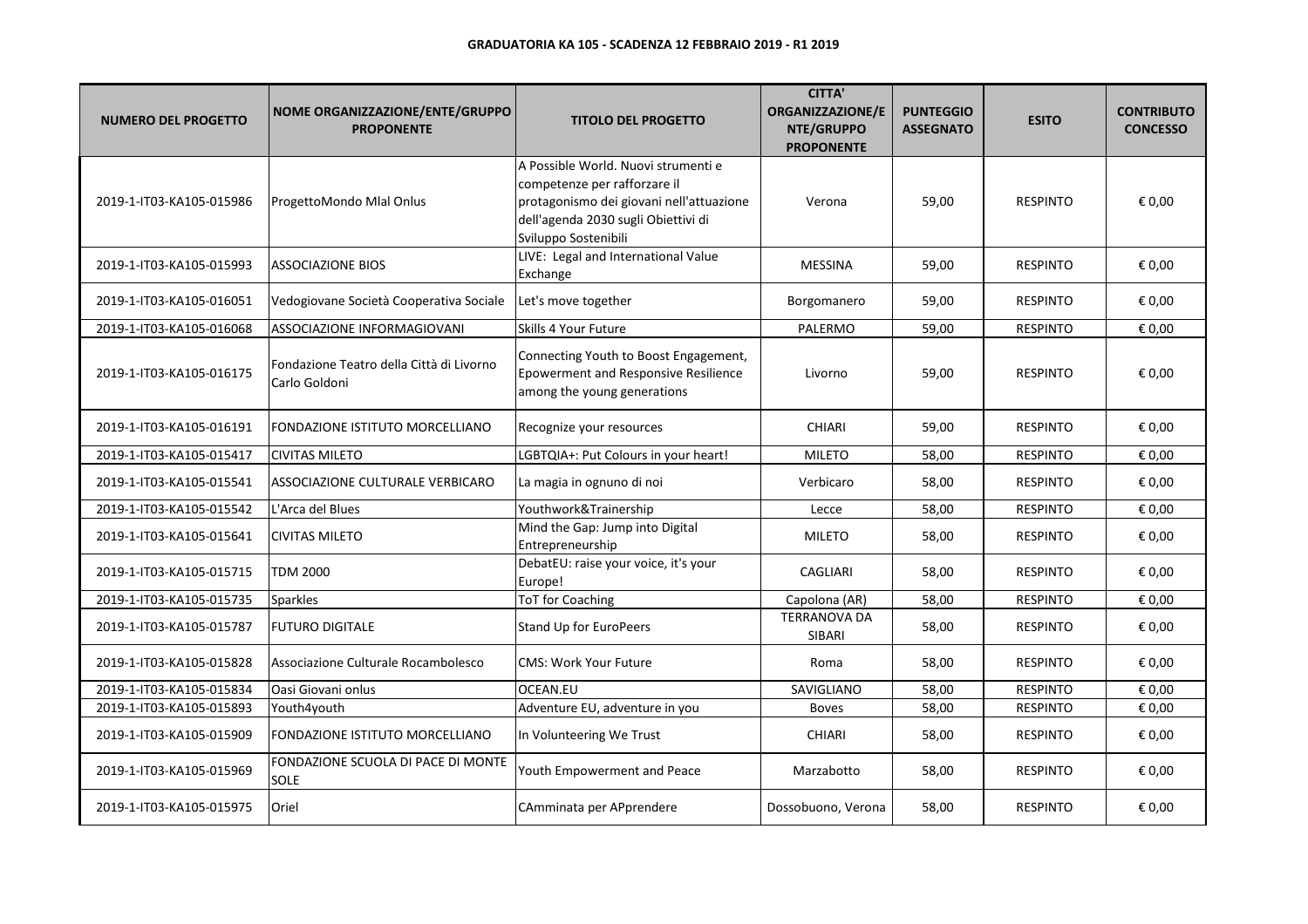| <b>NUMERO DEL PROGETTO</b> | NOME ORGANIZZAZIONE/ENTE/GRUPPO<br><b>PROPONENTE</b>    | <b>TITOLO DEL PROGETTO</b>                                                                                                             | <b>CITTA'</b><br><b>ORGANIZZAZIONE/E</b><br>NTE/GRUPPO<br><b>PROPONENTE</b> | <b>PUNTEGGIO</b><br><b>ASSEGNATO</b> | <b>ESITO</b>    | <b>CONTRIBUTO</b><br><b>CONCESSO</b> |
|----------------------------|---------------------------------------------------------|----------------------------------------------------------------------------------------------------------------------------------------|-----------------------------------------------------------------------------|--------------------------------------|-----------------|--------------------------------------|
| 2019-1-IT03-KA105-015992   | <b>ASSOCIAZIONE BIOS</b>                                | IMAP: Multiculturalism & Art in Palermo                                                                                                | <b>MESSINA</b>                                                              | 58,00                                | <b>RESPINTO</b> | € 0,00                               |
| 2019-1-IT03-KA105-015465   | ASSOCIAZIONE DI PROMOZIONE SOCIALE<br>MAGHWEB           | Divert- representing diversity                                                                                                         | PALERMO                                                                     | 57,00                                | <b>RESPINTO</b> | € 0,00                               |
| 2019-1-IT03-KA105-015525   | <b>Associazione Circum Vitae</b>                        | I'm European ! My Future is Europe                                                                                                     | Santa Teresa di Riva                                                        | 57,00                                | <b>RESPINTO</b> | € 0,00                               |
| 2019-1-IT03-KA105-015631   | Associazione Liberi Artigiani                           | <b>STAY CONNECTED</b>                                                                                                                  | Poggio Catino (RI)                                                          | 57,00                                | <b>RESPINTO</b> | € 0,00                               |
| 2019-1-IT03-KA105-015738   | Kizil elma                                              | You're an Entrepreneur!                                                                                                                | Spinea (venezia)                                                            | 57,00                                | <b>RESPINTO</b> | € 0,00                               |
| 2019-1-IT03-KA105-015746   | Oriel                                                   | Think About It                                                                                                                         | Dossobuono, Verona                                                          | 57,00                                | <b>RESPINTO</b> | € 0,00                               |
| 2019-1-IT03-KA105-015766   | ASSOCIAZIONE CULTURALE EUFEMIA                          | PastForward                                                                                                                            | <b>TORINO</b>                                                               | 57,00                                | <b>RESPINTO</b> | € 0,00                               |
| 2019-1-IT03-KA105-015862   | EURODEMOS YOUTH MOBILITY NGO                            | EradiK8                                                                                                                                | Reggio Calabria                                                             | 57,00                                | <b>RESPINTO</b> | € 0,00                               |
| 2019-1-IT03-KA105-015876   | EURODEMOS YOUTH MOBILITY NGO                            | TAGS - advanced green and sustainable<br>education                                                                                     | Reggio Calabria                                                             | 57,00                                | <b>RESPINTO</b> | € 0,00                               |
| 2019-1-IT03-KA105-015878   | <b>ZAGREUS</b>                                          | <b>ARTitude to ACTitude</b>                                                                                                            | SIMERI CRICHI (CZ)                                                          | 57,00                                | <b>RESPINTO</b> | € 0,00                               |
| 2019-1-IT03-KA105-015883   | Associazione Attiva-Mente                               | Youth Drops                                                                                                                            | Modica                                                                      | 57,00                                | <b>RESPINTO</b> | € 0,00                               |
| 2019-1-IT03-KA105-015939   | ASD POLISPORT NUORO                                     | Sports'R'us                                                                                                                            | Nuoro                                                                       | 57,00                                | <b>RESPINTO</b> | € 0,00                               |
| 2019-1-IT03-KA105-015996   | <b>Erasmus Force One</b>                                | E+U for Dummies!                                                                                                                       | Tortoreto                                                                   | 57,00                                | <b>RESPINTO</b> | € 0,00                               |
| 2019-1-IT03-KA105-016094   | Associazione PrimOlio Saperi e Sapori di<br>Calabria    | Taste before you waste                                                                                                                 | Palmi                                                                       | 57,00                                | <b>RESPINTO</b> | € 0,00                               |
| 2019-1-IT03-KA105-016178   | Kizil elma                                              | YOUTHOPIA                                                                                                                              | Spinea (venezia)                                                            | 57,00                                | <b>RESPINTO</b> | € 0,00                               |
| 2019-1-IT03-KA105-015461   | Associazione Culturale "Nuova Sicilia<br>Bedda"         | Laboratorio verde                                                                                                                      | Vita (TP)                                                                   | 56,00                                | <b>RESPINTO</b> | € 0,00                               |
| 2019-1-IT03-KA105-015486   | <b>SOF ITALY</b>                                        | <b>DIGITPASS</b>                                                                                                                       | TRIGGIANO                                                                   | 56,00                                | <b>RESPINTO</b> | € 0,00                               |
| 2019-1-IT03-KA105-015530   | -Dare Italy                                             | ComiCipate:<br>Youth participation through the use of<br>comics as a tool for social activism<br>(dealing with migration/integration). | Arona                                                                       | 56,00                                | <b>RESPINTO</b> | € 0,00                               |
| 2019-1-IT03-KA105-015820   | M.Y.CULTURE                                             | Cultura per l'integrazione                                                                                                             | Reggio Calabria                                                             | 56,00                                | <b>RESPINTO</b> | € 0,00                               |
| 2019-1-IT03-KA105-015892   | Altrochè Società Cooperativa Sociale                    | <b>Outdoor Education</b>                                                                                                               | Alpignano                                                                   | 56,00                                | <b>RESPINTO</b> | € 0,00                               |
| 2019-1-IT03-KA105-015912   | Associazione Polidea                                    | Tracce d'Europa in Calabria                                                                                                            | Cosenza                                                                     | 56,00                                | <b>RESPINTO</b> | € 0,00                               |
| 2019-1-IT03-KA105-015914   | Associazione di Promozione Sociale<br>"Outside The Box" | Slide the History, Steps through Cultures<br>& Climb up Identity                                                                       | Guardia Sanframondi                                                         | 56,00                                | <b>RESPINTO</b> | € 0,00                               |
| 2019-1-IT03-KA105-015945   | EURODEMOS YOUTH MOBILITY NGO                            | <b>Building Bridges!</b>                                                                                                               | Reggio Calabria                                                             | 56,00                                | <b>RESPINTO</b> | € 0,00                               |
| 2019-1-IT03-KA105-015977   | Associazione culturale "MediterrArt"                    | L'Arte Mediterranea tra i giovani                                                                                                      | Fragagnano                                                                  | 56,00                                | <b>RESPINTO</b> | € 0,00                               |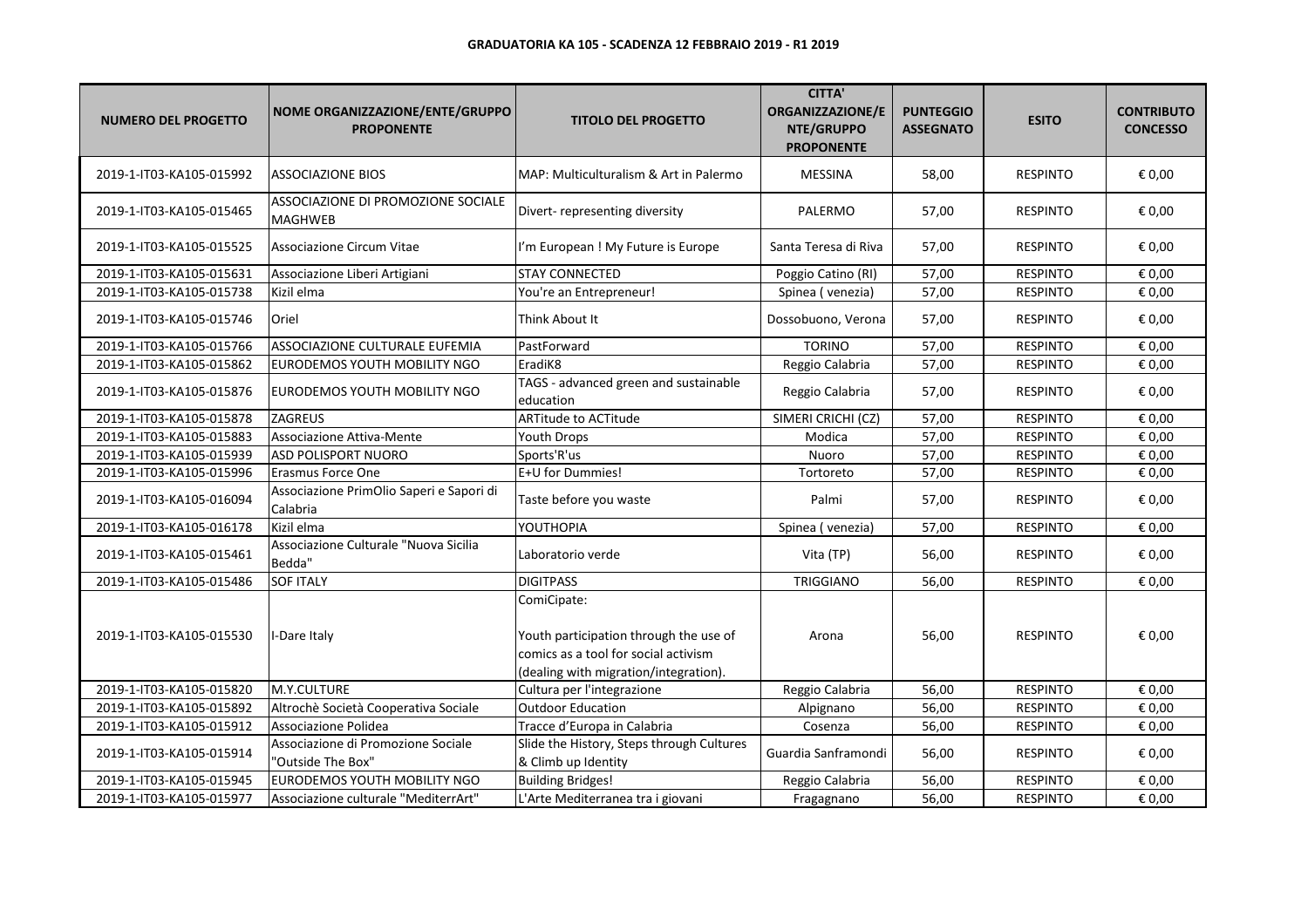| <b>NUMERO DEL PROGETTO</b> | NOME ORGANIZZAZIONE/ENTE/GRUPPO<br><b>PROPONENTE</b>                       | <b>TITOLO DEL PROGETTO</b>                                                  | <b>CITTA'</b><br>ORGANIZZAZIONE/E<br>NTE/GRUPPO<br><b>PROPONENTE</b> | <b>PUNTEGGIO</b><br><b>ASSEGNATO</b> | <b>ESITO</b>    | <b>CONTRIBUTO</b><br><b>CONCESSO</b> |
|----------------------------|----------------------------------------------------------------------------|-----------------------------------------------------------------------------|----------------------------------------------------------------------|--------------------------------------|-----------------|--------------------------------------|
| 2019-1-IT03-KA105-015981   | PASSI SOCIETA COOPERATIVA                                                  | Youppy life - Youth psyco-physical well-<br>being and healthy lifestyle     | <b>BOLOGNA</b>                                                       | 56,00                                | <b>RESPINTO</b> | € 0,00                               |
| 2019-1-IT03-KA105-015984   | <b>MV INTERNATIONAL</b>                                                    | Master the Gender!                                                          | SASSARI                                                              | 56,00                                | <b>RESPINTO</b> | € 0,00                               |
| 2019-1-IT03-KA105-016010   | Cooperativa Sociale A.E.P.E.R.                                             | WONDER - fighting bullying to discover<br>beauties                          | Bergamo                                                              | 56,00                                | <b>RESPINTO</b> | € 0,00                               |
| 2019-1-IT03-KA105-016020   | <b>ASSOCIAZIONE BIOS</b>                                                   | Food and Multiculturalism: Taste of<br>Mediterranean. Creating our Business | <b>MESSINA</b>                                                       | 56,00                                | <b>RESPINTO</b> | € 0,00                               |
| 2019-1-IT03-KA105-016040   | CENTRO SERVIZI ASSOCIATI -<br>COOPERATIVA SOCIALE ONLUS                    | Sport as a Tool to Educate People:<br>Integration is<br>the Goal            | SAN VENDEMIANO                                                       | 56,00                                | <b>RESPINTO</b> | € 0,00                               |
| 2019-1-IT03-KA105-016091   | Proloco Ameno                                                              | Ameno che                                                                   | Ameno                                                                | 56,00                                | <b>RESPINTO</b> | € 0,00                               |
| 2019-1-IT03-KA105-015668   | <b>ASSOCIAZIONE BIR</b>                                                    | Power of Unity                                                              | <b>MILANO</b>                                                        | 55,00                                | <b>RESPINTO</b> | € 0,00                               |
| 2019-1-IT03-KA105-015804   | Active Youth for Europe                                                    | Healthy generation                                                          | Santa Maria la Carità                                                | 55,00                                | <b>RESPINTO</b> | € 0,00                               |
| 2019-1-IT03-KA105-015810   | Associazione Sportiva Dilettantistica e di<br>Promozione Sociale Eclettica | Ready to Roll- create your opportunity                                      | Caltanissetta                                                        | 55,00                                | <b>RESPINTO</b> | € 0,00                               |
| 2019-1-IT03-KA105-015851   | Associazione Culturale di Promozione<br>Sociale Gentle Giant               | Unce upon a time pt 2                                                       | Ardea                                                                | 55,00                                | <b>RESPINTO</b> | € 0,00                               |
| 2019-1-IT03-KA105-015960   | YOUNG MENS CHRISTIAN ASSOCIATION<br>YMCA PARTHENOPE ONLUS                  | Tutti sulla stessa barca                                                    | NAPOLI                                                               | 55,00                                | <b>RESPINTO</b> | € 0,00                               |
| 2019-1-IT03-KA105-015963   | Officina Creativa Interculturale                                           | Open Mind, Create Paths. Migration and<br>youth in Europe.                  | Palermo                                                              | 55,00                                | <b>RESPINTO</b> | € 0,00                               |
| 2019-1-IT03-KA105-015968   | Oriel                                                                      | Be Active, Be Employed                                                      | Dossobuono, Verona                                                   | 55,00                                | <b>RESPINTO</b> | € 0,00                               |
| 2019-1-IT03-KA105-016039   | <b>ASSOCIAZIONE BIOS</b>                                                   | <b>UNited In Diversity</b>                                                  | <b>MESSINA</b>                                                       | 55,00                                | <b>RESPINTO</b> | € 0,00                               |
| 2019-1-IT03-KA105-016092   | Coconut Italia                                                             | Euro-Med Youth Activists Academy                                            | Imperia                                                              | 55,00                                | <b>RESPINTO</b> | € 0,00                               |
| 2019-1-IT03-KA105-015451   | Associazione Musicale Città di Cisternino                                  | Sustainable Sound                                                           | Cisternino (BR)                                                      | 54,00                                | <b>RESPINTO</b> | € 0,00                               |
| 2019-1-IT03-KA105-015473   | Federazione Bell'Italia                                                    | Alla scoperta di me stesso                                                  | Gravina in Puglia                                                    | 54,00                                | <b>RESPINTO</b> | € 0,00                               |
| 2019-1-IT03-KA105-015507   | Associazione Centro Studi e Ricerca<br>Gruppo Folcloristico Valdemone      | <b>Stazione Giovani</b>                                                     | Militello Rosmarino                                                  | 54,00                                | <b>RESPINTO</b> | € 0,00                               |
| 2019-1-IT03-KA105-015586   | Associazione culturale e musicale<br>folkloristica Toma Toma               | Live as you dance                                                           | Montefalcone nel<br>Sannio (CB)                                      | 54,00                                | <b>RESPINTO</b> | € 0,00                               |
| 2019-1-IT03-KA105-015605   | Banda Musicale Città di Ceccano                                            | Music Gate                                                                  | Frosinone                                                            | 54,00                                | <b>RESPINTO</b> | € 0,00                               |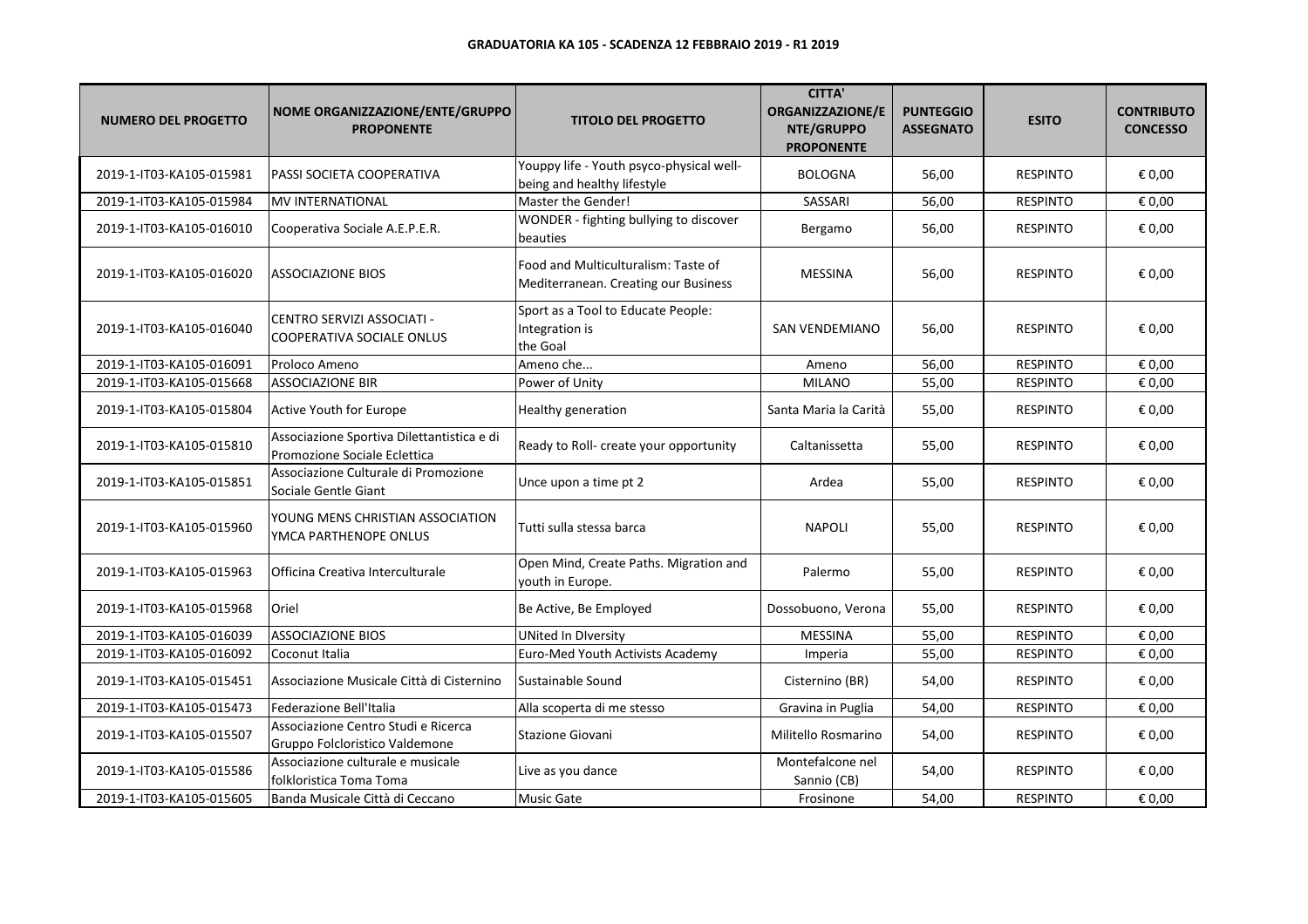| <b>NUMERO DEL PROGETTO</b> | NOME ORGANIZZAZIONE/ENTE/GRUPPO<br><b>PROPONENTE</b>                                                                       | <b>TITOLO DEL PROGETTO</b>                                        | <b>CITTA'</b><br><b>ORGANIZZAZIONE/E</b><br>NTE/GRUPPO<br><b>PROPONENTE</b> | <b>PUNTEGGIO</b><br><b>ASSEGNATO</b> | <b>ESITO</b>    | <b>CONTRIBUTO</b><br><b>CONCESSO</b> |
|----------------------------|----------------------------------------------------------------------------------------------------------------------------|-------------------------------------------------------------------|-----------------------------------------------------------------------------|--------------------------------------|-----------------|--------------------------------------|
| 2019-1-IT03-KA105-015640   | Museum Graphia                                                                                                             | Do EU Print?                                                      | Urbino (frazione<br>Miniera)                                                | 54,00                                | <b>RESPINTO</b> | € 0,00                               |
| 2019-1-IT03-KA105-015642   | Associazione Culturale Sportiva<br>Dilettantistica FIORI DEL MANDORLO                                                      | Mitologia                                                         | Agrigento                                                                   | 54,00                                | <b>RESPINTO</b> | € 0,00                               |
| 2019-1-IT03-KA105-015681   | M.Y.CULTURE                                                                                                                | LAVORO DI SQUADRA CONTRO LA<br><b>DISOCCUPAZIONE</b>              | Reggio Calabria                                                             | 54,00                                | <b>RESPINTO</b> | € 0,00                               |
| 2019-1-IT03-KA105-015714   | <b>NET IN ACTION</b>                                                                                                       | <b>Batching YOUth</b>                                             | <b>BOLOGNA</b>                                                              | 54,00                                | <b>RESPINTO</b> | € 0,00                               |
| 2019-1-IT03-KA105-015741   | Associazione di Promozione Sociale "YES<br>Youth Europe and Solidarity"                                                    | Different Version of Social Inclusion                             | Potenza                                                                     | 54,00                                | <b>RESPINTO</b> | € 0,00                               |
| 2019-1-IT03-KA105-015770   | C.R.E.A Creatività, Recreazione,<br>Educazione, Azione European Youth<br>Group                                             | <b>Health and Beyond</b>                                          | Camisano Vicentino                                                          | 54,00                                | <b>RESPINTO</b> | € 0,00                               |
| 2019-1-IT03-KA105-015808   | Iniziativa Democratica                                                                                                     | Developing Competences for More<br>Inclusive Youth Work in Europe | Ancona                                                                      | 54,00                                | <b>RESPINTO</b> | € 0,00                               |
| 2019-1-IT03-KA105-015836   | Associazione Culturale Entropia                                                                                            | MAP: Mapping active participation to<br>become protagonist        | Arcavacata di Rende<br>(Cosenza)                                            | 54,00                                | <b>RESPINTO</b> | € 0,00                               |
| 2019-1-IT03-KA105-015847   | Associazione Visionaria                                                                                                    | Ambiente SMART                                                    | Qualiano (NA)                                                               | 54,00                                | <b>RESPINTO</b> | € 0,00                               |
| 2019-1-IT03-KA105-015900   | COMUNE DI VIETRI DI POTENZA                                                                                                | 'RECA - RESPONSABILITA' E<br>CONSAPEVOLEZZA AMBIENTALE"           | Potenza                                                                     | 54,00                                | <b>RESPINTO</b> | € 0,00                               |
| 2019-1-IT03-KA105-015932   | <b>PASSAGGI CULTURA</b>                                                                                                    | COMmUNITY: Youth information & media<br>content creation          | ROMA                                                                        | 54,00                                | <b>RESPINTO</b> | € 0,00                               |
| 2019-1-IT03-KA105-015942   | Coro "Pueri Cantores" del Veneto                                                                                           | I giovani d'Europa uniti nella musica                             | Isola Vicentina (VI)                                                        | 54,00                                | <b>RESPINTO</b> | € 0,00                               |
| 2019-1-IT03-KA105-016056   | <b>GRUPPO ITALIANO AMICI DELLA NATURA</b>                                                                                  | Health and Well-being through Nature-<br>based Methods            | Lonato del Garda                                                            | 54,00                                | <b>RESPINTO</b> | € 0,00                               |
| 2019-1-IT03-KA105-016096   | Associazione Culturale Musicale Orchestra<br>Barocca "La Confraternita de' Musici"                                         | Erasmusic: giovani sotto lo stesso cielo                          | <b>Brindisi</b>                                                             | 54,00                                | <b>RESPINTO</b> | € 0,00                               |
| 2019-1-IT03-KA105-016104   | L'Arca del Blues                                                                                                           | The whY generation                                                | Lecce                                                                       | 54,00                                | <b>RESPINTO</b> | € 0,00                               |
| 2019-1-IT03-KA105-015501   | COMITATO PER IL GEMELLAGGIO DEL<br>COMUNE DI SANTA TERESA DI RIVA CON<br>ILPAESE FRANCESE DI FUVEAU<br><b>ASSOCIAZIONE</b> | To improve Healthy lifestyle for Youth                            | SANTA TERESA DI<br><b>RIVA</b>                                              | 53,00                                | <b>RESPINTO</b> | € 0,00                               |
| 2019-1-IT03-KA105-015935   | Associazione Visionaria                                                                                                    | European Citizenship, Intercultural<br>Communication              | Qualiano (NA)                                                               | 53,00                                | <b>RESPINTO</b> | € 0,00                               |
| 2019-1-IT03-KA105-015936   | Ideas2Actions                                                                                                              | <b>Excluding Factors of Exclusion</b>                             | San Giovanni in Fiore                                                       | 53,00                                | <b>RESPINTO</b> | € 0,00                               |
| 2019-1-IT03-KA105-015938   | Liceo Scientifico Fermi Nuoro                                                                                              | Self Advertisement                                                | Nuoro                                                                       | 53,00                                | <b>RESPINTO</b> | € 0,00                               |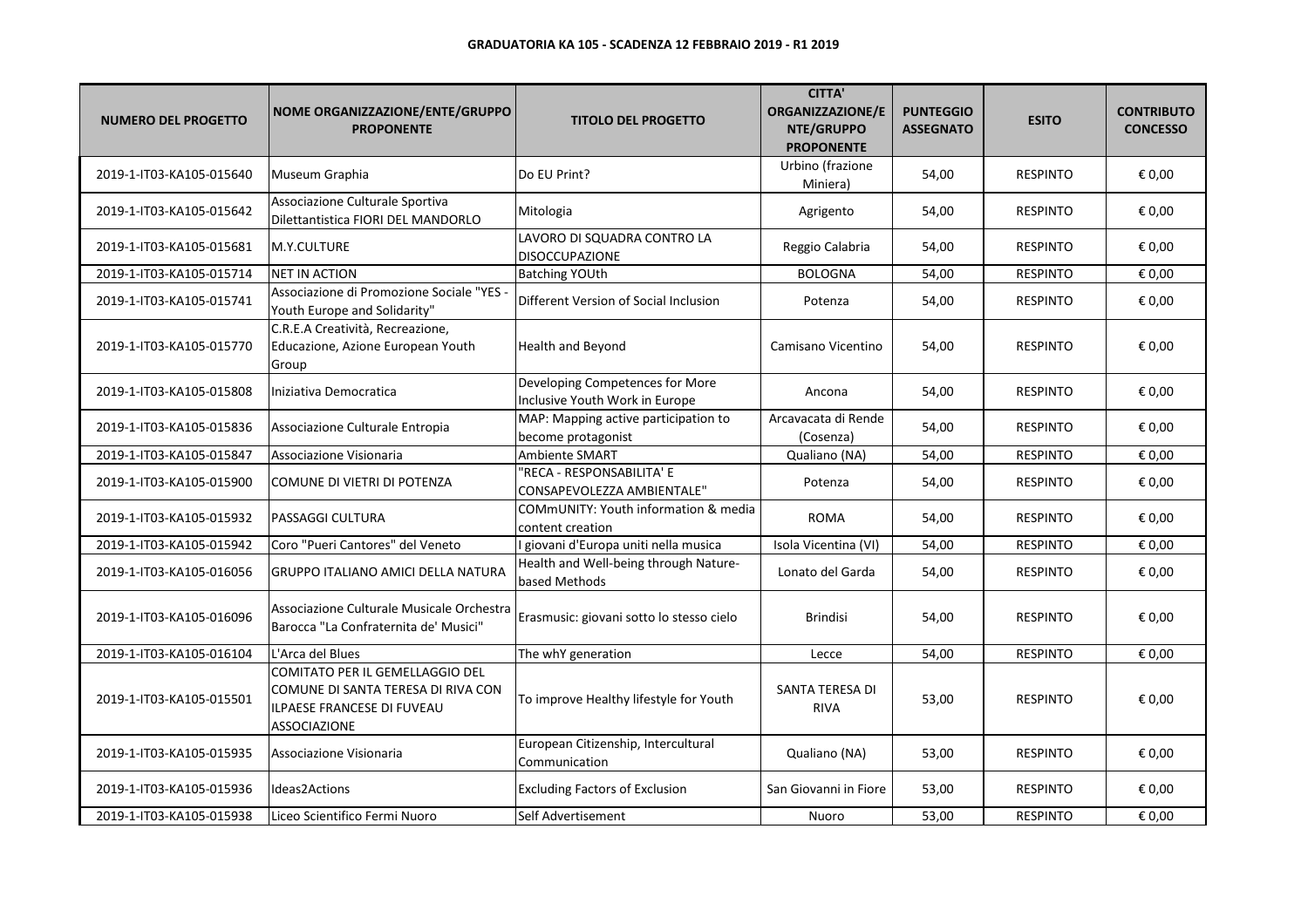| <b>NUMERO DEL PROGETTO</b> | NOME ORGANIZZAZIONE/ENTE/GRUPPO<br><b>PROPONENTE</b>         | <b>TITOLO DEL PROGETTO</b>                                    | <b>CITTA'</b><br><b>ORGANIZZAZIONE/E</b><br>NTE/GRUPPO<br><b>PROPONENTE</b> | <b>PUNTEGGIO</b><br><b>ASSEGNATO</b> | <b>ESITO</b>    | <b>CONTRIBUTO</b><br><b>CONCESSO</b> |
|----------------------------|--------------------------------------------------------------|---------------------------------------------------------------|-----------------------------------------------------------------------------|--------------------------------------|-----------------|--------------------------------------|
| 2019-1-IT03-KA105-015949   | Associazione Culturale di Promozione<br>Sociale Gentle Giant | <b>ReAct to Discrimination</b>                                | Ardea                                                                       | 53,00                                | <b>RESPINTO</b> | € 0,00                               |
| 2019-1-IT03-KA105-016074   | Democrazia e Ambiente Udine                                  | Education for Democracy, Ecology and<br>Participation         | Udine                                                                       | 53,00                                | <b>RESPINTO</b> | € 0,00                               |
| 2019-1-IT03-KA105-016190   | Iniziativa Democratica                                       | Control - Job - Alternative                                   | Ancona                                                                      | 53,00                                | <b>RESPINTO</b> | € 0,00                               |
| 2019-1-IT03-KA105-015441   | A.S.D. Atletica Bitritto                                     | Gioca con noi, gioca per noi!                                 | <b>Bitritto</b>                                                             | 52,00                                | <b>RESPINTO</b> | € 0,00                               |
| 2019-1-IT03-KA105-015588   | COMUNE DI RIVOLI                                             | Le Tasche Piene di Diritti                                    | Rivoli                                                                      | 52,00                                | <b>RESPINTO</b> | € 0,00                               |
| 2019-1-IT03-KA105-015630   | Gruppo folkloristico città di Cutro                          | Dammi un buon motivo                                          | Cutro                                                                       | 52,00                                | <b>RESPINTO</b> | € 0,00                               |
| 2019-1-IT03-KA105-015758   | Nuova Associazione Pro Loco Biccari                          | The game of tradition                                         | <b>Biccari</b>                                                              | 52,00                                | <b>RESPINTO</b> | € 0,00                               |
| 2019-1-IT03-KA105-015901   | Active Youth for Europe                                      | Youth workers - online activists                              | Santa Maria la Carità                                                       | 52,00                                | <b>RESPINTO</b> | € 0,00                               |
| 2019-1-IT03-KA105-015920   | <b>Bel Quel</b>                                              | Come here, Let's do it                                        | Sala Bolognese                                                              | 52,00                                | <b>RESPINTO</b> | € 0,00                               |
| 2019-1-IT03-KA105-016002   | NICOLA NEW INTERNATIONAL COMPANY<br>OF LIVE ARTS ITALY       | Step Forward for Peace Building                               | SALERNO                                                                     | 52,00                                | <b>RESPINTO</b> | € 0,00                               |
| 2019-1-IT03-KA105-016184   | NICOLA NEW INTERNATIONAL COMPANY<br>OF LIVE ARTS ITALY       | <b>READY-SET-START IT UP</b>                                  | SALERNO                                                                     | 52,00                                | <b>RESPINTO</b> | € 0,00                               |
| 2019-1-IT03-KA105-015923   | Fondazione Mondoaltro                                        | Xenia: Non Restare Fuori Gioco                                | Agrigento                                                                   | 51,00                                | <b>RESPINTO</b> | € 0,00                               |
| 2019-1-IT03-KA105-015987   | Organizzazione di Volontariato Be Equal                      | DHREAM: Human Rights, Exchenge<br>experiences And More        | Cosenza                                                                     | 51,00                                | <b>RESPINTO</b> | € 0,00                               |
| 2019-1-IT03-KA105-016001   | Associazione Protezione Civile Gruppo<br>Lucano              | Build it up: NGO Management                                   | Viggiano                                                                    | 51,00                                | <b>RESPINTO</b> | € 0,00                               |
| 2019-1-IT03-KA105-016008   | <b>COMUNE DI TORTONA</b>                                     | FriendlyWay                                                   | <b>TORTONA</b>                                                              | 51,00                                | <b>RESPINTO</b> | € 0,00                               |
| 2019-1-IT03-KA105-016027   | MINE VAGANTI NGO                                             | Cultural Entrepreneurships 3.0                                | <b>PERFUGAS</b>                                                             | 51,00                                | <b>RESPINTO</b> | € 0,00                               |
| 2019-1-IT03-KA105-015455   | ASSOCIAZIONE SOS EUROPA                                      | Read between the lines                                        | <b>ROMA</b>                                                                 | 50,00                                | <b>RESPINTO</b> | € 0,00                               |
| 2019-1-IT03-KA105-015510   | Lupetti Petruresi 1964                                       | Mondo in rete                                                 | Forino                                                                      | 50,00                                | <b>RESPINTO</b> | € 0,00                               |
| 2019-1-IT03-KA105-015535   | Associazione Socio Culturale<br>Turistica Savoia Terra Mia   | Uniti per il futuro                                           | Savoia di Lucania                                                           | 50,00                                | <b>RESPINTO</b> | € 0,00                               |
| 2019-1-IT03-KA105-015543   | <b>EURO SUD</b>                                              | #OUT OF SIGHT                                                 | <b>TRIGGIANO</b>                                                            | 50,00                                | <b>RESPINTO</b> | € 0,00                               |
| 2019-1-IT03-KA105-015555   | YOUNG MENS CHRISTIAN ASSOCIATION<br>YMCA PARTHENOPE ONLUS    | Youth for Migrants!                                           | <b>NAPOLI</b>                                                               | 50,00                                | <b>RESPINTO</b> | € 0,00                               |
| 2019-1-IT03-KA105-015575   | <b>CET PLATFORM ITALY</b>                                    | Image Mapping: a tool for development<br>of rural communities | CASERTA                                                                     | 50,00                                | <b>RESPINTO</b> | € 0,00                               |
| 2019-1-IT03-KA105-015604   | COOPERATIVA SOCIALE "NON è MAI<br>TROPPO TARDI"              | Wake me up                                                    | Quartucciu (CA)                                                             | 50,00                                | <b>RESPINTO</b> | € 0,00                               |
| 2019-1-IT03-KA105-015619   | SMART                                                        | UNITED STATES OF IMMIGRANTS                                   | UGGIANO LA CHIESA                                                           | 50,00                                | <b>RESPINTO</b> | € 0,00                               |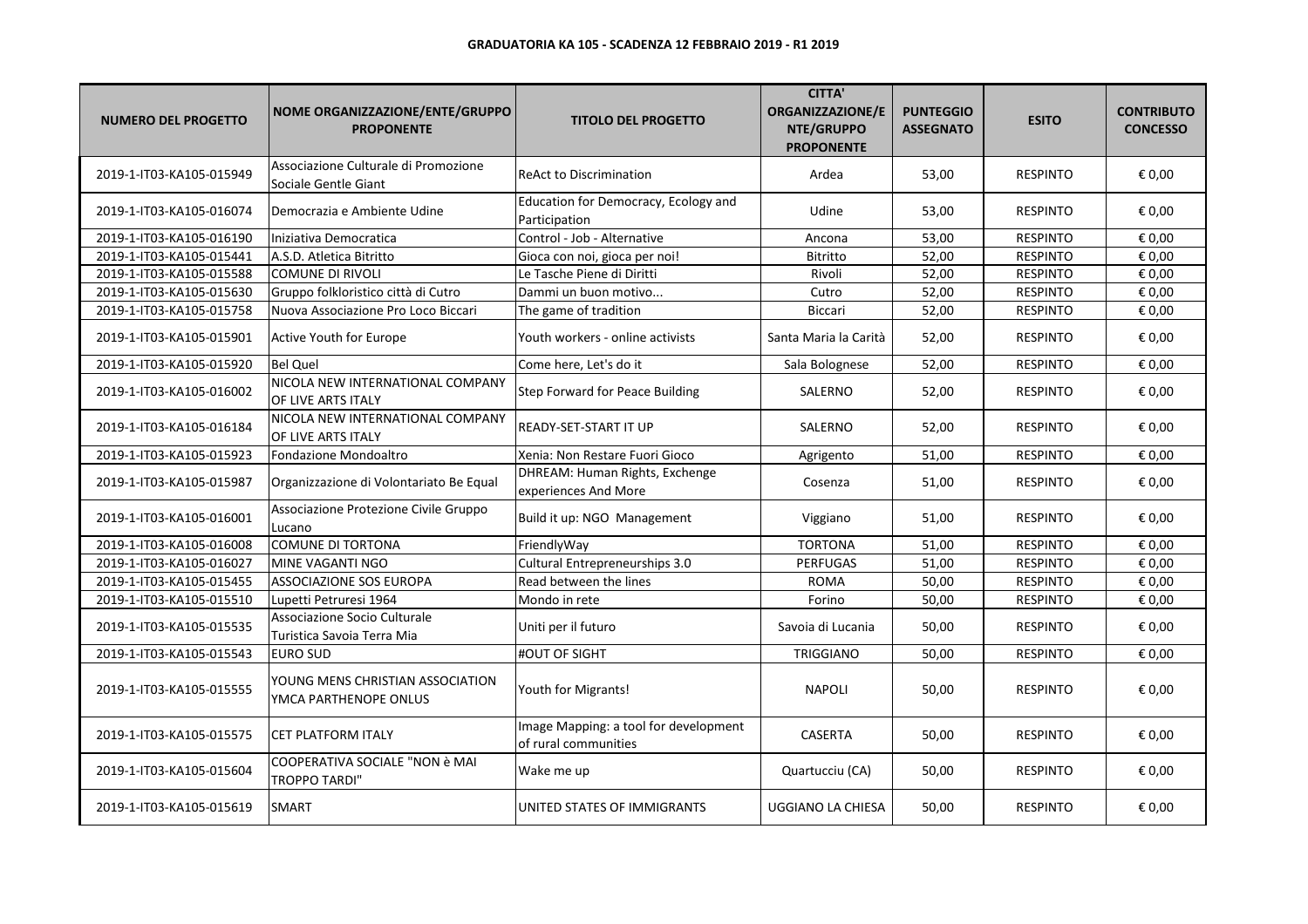| <b>NUMERO DEL PROGETTO</b> | NOME ORGANIZZAZIONE/ENTE/GRUPPO<br><b>PROPONENTE</b>              | <b>TITOLO DEL PROGETTO</b>                            | <b>CITTA'</b><br><b>ORGANIZZAZIONE/E</b><br>NTE/GRUPPO<br><b>PROPONENTE</b> | <b>PUNTEGGIO</b><br><b>ASSEGNATO</b> | <b>ESITO</b>    | <b>CONTRIBUTO</b><br><b>CONCESSO</b> |
|----------------------------|-------------------------------------------------------------------|-------------------------------------------------------|-----------------------------------------------------------------------------|--------------------------------------|-----------------|--------------------------------------|
| 2019-1-IT03-KA105-015676   | A.s.d. Euromar                                                    | Sportive Citizenship: Play for your Rights            | Roma                                                                        | 50,00                                | <b>RESPINTO</b> | € 0,00                               |
| 2019-1-IT03-KA105-015799   | ASSOCIAZIONE DI PROMOZIONE SOCIALE<br>'UNLESS"                    | Il Racconto dei Racconti                              | Albano di Lucania                                                           | 50,00                                | <b>RESPINTO</b> | € 0,00                               |
| 2019-1-IT03-KA105-015919   | SE.M.I. - SEEDS FOR MORE INTERCULTURE<br><b>ETS APS</b>           | Think out of the box                                  | Faenza                                                                      | 50,00                                | <b>RESPINTO</b> | € 0,00                               |
| 2019-1-IT03-KA105-016015   | Torre dei Giovani - TdG                                           | Seasons of Sport                                      | Torre del Greco                                                             | 50,00                                | <b>RESPINTO</b> | € 0,00                               |
| 2019-1-IT03-KA105-016028   | ASSOCIAZIONE INTERCULTURALE ITALIA-<br>ROMANIA"CUORE ROMENO"ONLUS | <b>Building bridges</b>                               | ORISTANO                                                                    | 50,00                                | <b>RESPINTO</b> | € 0,00                               |
| 2019-1-IT03-KA105-016045   | <b>RUBRA</b>                                                      | Campo di Volontariato Estivo Orto e Arte              | Quattordio                                                                  | 50,00                                | <b>RESPINTO</b> | € 0,00                               |
| 2019-1-IT03-KA105-016061   | Cooperativa Sociale Immaginaria A<br>R.L.Onlus                    | Lovearth through art: learn, act and<br>change        | Sant'Angelo a Cupolo                                                        | 50,00                                | <b>RESPINTO</b> | € 0,00                               |
| 2019-1-IT03-KA105-016067   | MINE VAGANTI NGO                                                  | Stay Yin, Stay Yang!                                  | <b>PERFUGAS</b>                                                             | 50,00                                | <b>RESPINTO</b> | € 0,00                               |
| 2019-1-IT03-KA105-016108   | Associazione Unione                                               | <b>ENGAGED 4 VOLUNTEERING</b>                         | Catania                                                                     | 50,00                                | <b>RESPINTO</b> | € 0,00                               |
| 2019-1-IT03-KA105-015430   | APRUSTUM - ASSOCIAZIONE SOCIO<br>CULTURALE INCONTRI MULTIETNICI   | Musica : un ponte per L'Europa                        | SANTA MARIA DEL<br><b>CEDRO</b>                                             | 49,00                                | <b>RESPINTO</b> | € 0,00                               |
| 2019-1-IT03-KA105-015460   | La Ginestra Associazione di Promozione<br>sociale                 | Musica contro le dipendenze                           | Campagna                                                                    | 49,00                                | <b>RESPINTO</b> | € 0,00                               |
| 2019-1-IT03-KA105-015691   | Agenzia di Promozione Integrata per i<br>Cittadini in Europa      | Inclusion Through Arts                                | Reggio Calabria                                                             | 49,00                                | <b>RESPINTO</b> | € 0,00                               |
| 2019-1-IT03-KA105-015707   | Associazione culturale libera università del<br>cinema Roma       | The common roots trough the<br>videocamera            | San Cesareo                                                                 | 49,00                                | <b>RESPINTO</b> | € 0,00                               |
| 2019-1-IT03-KA105-015906   | COMUNESANTACROCEDIMAGLIANO                                        | Magliano Responsabile (MaR)                           | SANTA CROCE DI<br><b>MAGLIANO</b>                                           | 49,00                                | <b>RESPINTO</b> | € 0,00                               |
| 2019-1-IT03-KA105-015907   | nuova destinazione d'uso                                          | Art of Chance                                         | Benevento                                                                   | 49,00                                | <b>RESPINTO</b> | € 0,00                               |
| 2019-1-IT03-KA105-016018   | COMUNE DI TROIA                                                   | <b>VinArt Troia</b>                                   | <b>TROIA</b>                                                                | 49,00                                | <b>RESPINTO</b> | € 0,00                               |
| 2019-1-IT03-KA105-016075   | Associazione ONLUS L'Albero della vita                            | Remuseek                                              | Pachino                                                                     | 49,00                                | <b>RESPINTO</b> | € 0,00                               |
| 2019-1-IT03-KA105-016086   | Associazione Culturale Usamborgia                                 | From roots to food                                    | Avola                                                                       | 49,00                                | <b>RESPINTO</b> | € 0,00                               |
| 2019-1-IT03-KA105-015564   | Traguardo Europa                                                  | IncluSI senza Pregiudizi                              | Potenza                                                                     | 48,00                                | <b>RESPINTO</b> | € 0,00                               |
| 2019-1-IT03-KA105-015636   | YOUNG MENS CHRISTIAN ASSOCIATION<br>YMCA PARTHENOPE ONLUS         | CambiaMenti: Building Resilience in<br>European Youth | <b>NAPOLI</b>                                                               | 48,00                                | <b>RESPINTO</b> | € 0,00                               |
| 2019-1-IT03-KA105-015718   | ASSOCIAZIONE CULTURALE SAGRA DELLE<br><b>REGNE</b>                | Oltre le Differenze                                   | MINTURNO (LT)                                                               | 48,00                                | <b>RESPINTO</b> | € 0,00                               |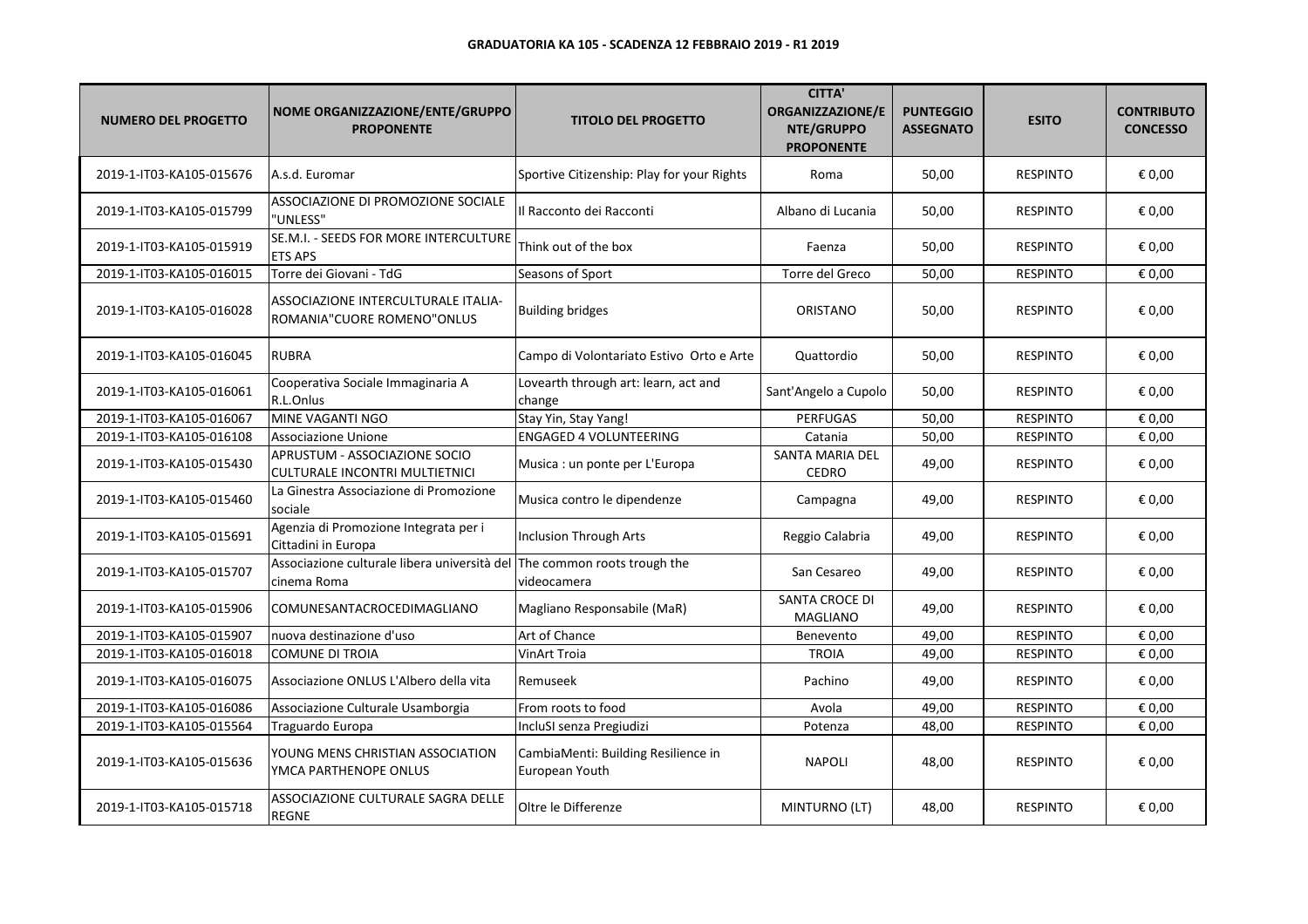| <b>NUMERO DEL PROGETTO</b> | NOME ORGANIZZAZIONE/ENTE/GRUPPO<br><b>PROPONENTE</b>                           | <b>TITOLO DEL PROGETTO</b>                                      | <b>CITTA'</b><br>ORGANIZZAZIONE/E<br>NTE/GRUPPO<br><b>PROPONENTE</b> | <b>PUNTEGGIO</b><br><b>ASSEGNATO</b> | <b>ESITO</b>    | <b>CONTRIBUTO</b><br><b>CONCESSO</b> |
|----------------------------|--------------------------------------------------------------------------------|-----------------------------------------------------------------|----------------------------------------------------------------------|--------------------------------------|-----------------|--------------------------------------|
| 2019-1-IT03-KA105-015769   | C.R.E.A Creatività, Recreazione,<br>Educazione, Azione European Youth<br>Group | <b>Curtains UP!</b>                                             | Camisano Vicentino                                                   | 48,00                                | <b>RESPINTO</b> | € 0,00                               |
| 2019-1-IT03-KA105-015861   | ASS A RUOTA LIBERA ONLUS                                                       | PlayFORinclusion                                                | Nettuno                                                              | 48,00                                | <b>RESPINTO</b> | € 0,00                               |
| 2019-1-IT03-KA105-015894   | Ecole Instrument de Paix Italia Scuola<br>Strumento di Pace                    | Where does Europe End? - European<br>Citizenship under Erasmus+ | Roma                                                                 | 48,00                                | <b>RESPINTO</b> | € 0,00                               |
| 2019-1-IT03-KA105-015947   | Iniziativa Democratica                                                         | <b>Eco Citizens</b>                                             | Ancona                                                               | 48,00                                | <b>RESPINTO</b> | € 0,00                               |
| 2019-1-IT03-KA105-015997   | NUCLEO EDUCATIVO PER LA FORMAZIONE<br>EUROPEA AL LAVORO INTERNAZIONALE         | Youth Combating Hate Speech                                     | <b>TREVISO</b>                                                       | 48,00                                | <b>RESPINTO</b> | € 0,00                               |
| 2019-1-IT03-KA105-015999   | 196 Paesi                                                                      | Is Sustainability a new Fashion Trend?                          | Cerda                                                                | 48,00                                | <b>RESPINTO</b> | € 0,00                               |
| 2019-1-IT03-KA105-016071   | <b>ASSOCIAZIONE BIOS</b>                                                       | Youth OlimParty                                                 | <b>MESSINA</b>                                                       | 48,00                                | <b>RESPINTO</b> | € 0,00                               |
| 2019-1-IT03-KA105-015479   | AVIS - Comunale di Potenza                                                     | Apri le tue braccia, apri la tua mente                          | <b>POTENZA</b>                                                       | 47,00                                | <b>RESPINTO</b> | € 0,00                               |
| 2019-1-IT03-KA105-015523   | Associazione gruppo folk "Città di Tropea"                                     | Stronger together                                               | Tropea                                                               | 47,00                                | <b>RESPINTO</b> | € 0,00                               |
| 2019-1-IT03-KA105-015745   | Youth Workers Alliance GENOA                                                   | Healthy Living Starts in Kitchen                                | Genoa                                                                | 47,00                                | <b>RESPINTO</b> | € 0,00                               |
| 2019-1-IT03-KA105-015819   | centro studio folk Michele Mario Mancuso<br>gruppo folkloristico I Nebrodi     | Humans first of all!                                            | Ficarra                                                              | 47,00                                | <b>RESPINTO</b> | € 0,00                               |
| 2019-1-IT03-KA105-016025   | <b>FORMA MENTIS</b>                                                            | NEXT STEP ENTREPRENEURSHIP !                                    | SALERNO                                                              | 47,00                                | <b>RESPINTO</b> | € 0,00                               |
| 2019-1-IT03-KA105-016174   | QG Enviro                                                                      | International and Sustainable Lab of<br>Agriculture             | Merine di Lizzanello                                                 | 47,00                                | <b>RESPINTO</b> | € 0,00                               |
| 2019-1-IT03-KA105-015708   | Associazione Culturale Usamborgia                                              | Gli isolani                                                     | Avola                                                                | 46,00                                | <b>RESPINTO</b> | € 0,00                               |
| 2019-1-IT03-KA105-015944   | <b>UNISCO</b>                                                                  | Migrants' Places                                                | Roma                                                                 | 46,00                                | <b>RESPINTO</b> | € 0,00                               |
| 2019-1-IT03-KA105-016239   | Esplora                                                                        | Stay Healthy, Be Cool!                                          | Itri                                                                 | 46,00                                | <b>RESPINTO</b> | € 0,00                               |
| 2019-1-IT03-KA105-015589   | MODAVI - Federazione Regionale della<br><b>Sicilia</b>                         | RadioStop: stop discrimination through<br>the dialogue          | Acireale (CT)                                                        | 45,00                                | <b>RESPINTO</b> | € 0,00                               |
| 2019-1-IT03-KA105-015705   | Associazione di Cultura Folkloristica "La<br>Serra"                            | New International Non Formal Education                          | Serre                                                                | 45,00                                | <b>RESPINTO</b> | € 0,00                               |
| 2019-1-IT03-KA105-015806   | Associazione Culturale Rocambolesco                                            | Photo's Expression                                              | Roma                                                                 | 45,00                                | <b>RESPINTO</b> | € 0,00                               |
| 2019-1-IT03-KA105-015813   | Associazione Culturale Rocambolesco                                            | Our New Opportunities                                           | Roma                                                                 | 45,00                                | <b>RESPINTO</b> | € 0,00                               |
| 2019-1-IT03-KA105-015829   | Associazione Culturale Rocambolesco                                            | Prepare for Financial Independence                              | Roma                                                                 | 45,00                                | <b>RESPINTO</b> | € 0,00                               |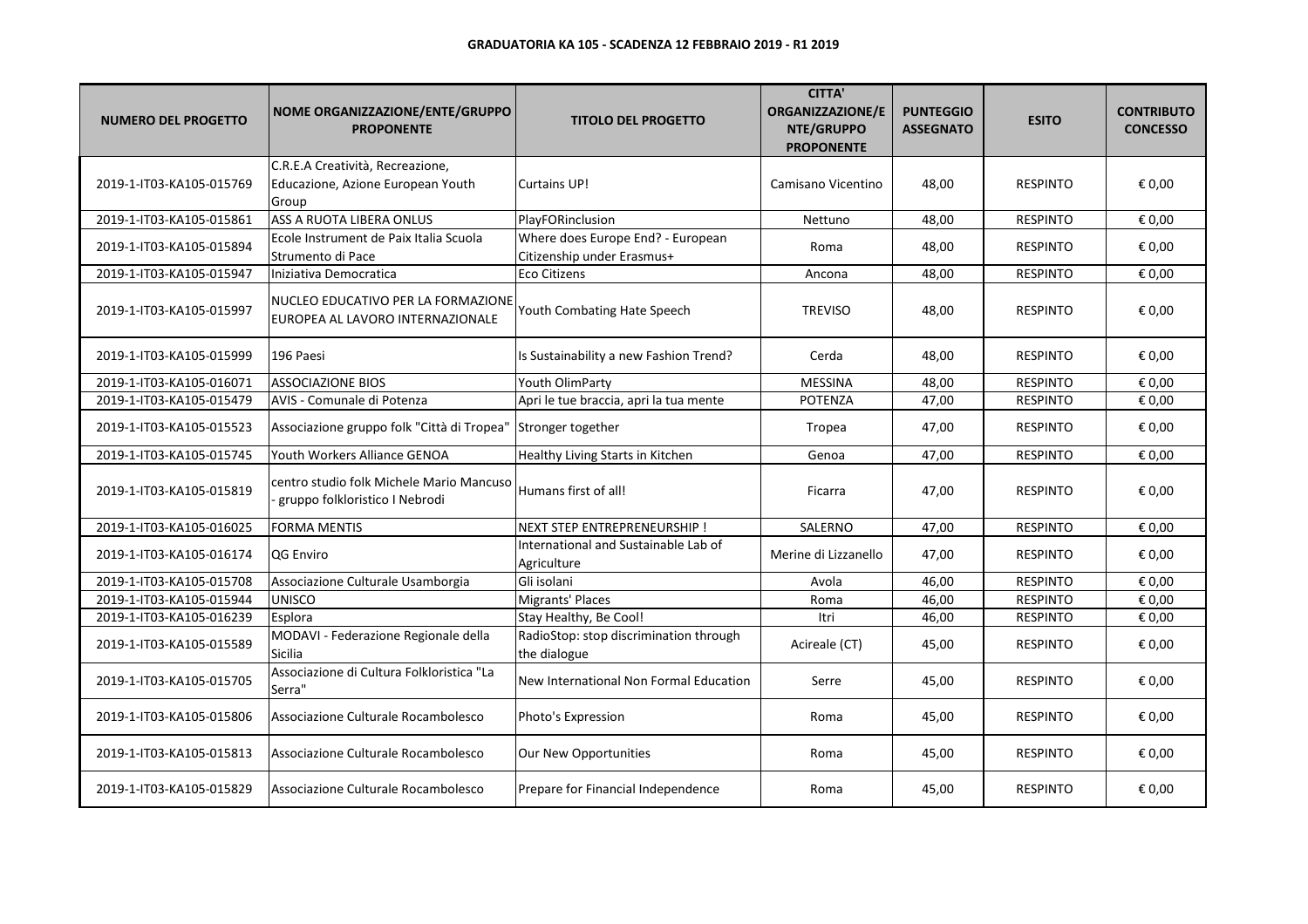| <b>NUMERO DEL PROGETTO</b> | NOME ORGANIZZAZIONE/ENTE/GRUPPO<br><b>PROPONENTE</b>    | <b>TITOLO DEL PROGETTO</b>                                        | <b>CITTA'</b><br><b>ORGANIZZAZIONE/E</b><br>NTE/GRUPPO<br><b>PROPONENTE</b> | <b>PUNTEGGIO</b><br><b>ASSEGNATO</b> | <b>ESITO</b>    | <b>CONTRIBUTO</b><br><b>CONCESSO</b> |
|----------------------------|---------------------------------------------------------|-------------------------------------------------------------------|-----------------------------------------------------------------------------|--------------------------------------|-----------------|--------------------------------------|
| 2019-1-IT03-KA105-015841   | <b>WELCOME</b>                                          | Inspire, create, imagineshine your light!                         | Siracusa                                                                    | 45,00                                | <b>RESPINTO</b> | € 0,00                               |
| 2019-1-IT03-KA105-015849   | H.R.Y.O HUMAN RIGHTS YOUTH<br><b>ORGANIZATION</b>       | Art tool in solidarity                                            | <b>MONREALE</b>                                                             | 45,00                                | <b>RESPINTO</b> | € 0,00                               |
| 2019-1-IT03-KA105-015884   | H.R.Y.O HUMAN RIGHTS YOUTH<br><b>ORGANIZATION</b>       | EyeON - Telling stories of invisible places<br>through pictures   | <b>MONREALE</b>                                                             | 45,00                                | <b>RESPINTO</b> | € 0,00                               |
| 2019-1-IT03-KA105-015908   | <b>Tou Play</b>                                         | ERA Youth Worker Training: Roleplay nella<br>Roma Antica          | Palo del Colle                                                              | 45,00                                | <b>RESPINTO</b> | € 0,00                               |
| 2019-1-IT03-KA105-016007   | NICOLA NEW INTERNATIONAL COMPANY<br>OF LIVE ARTS ITALY  | Training of Youth Workers on Social<br>Governance                 | SALERNO                                                                     | 45,00                                | <b>RESPINTO</b> | € 0,00                               |
| 2019-1-IT03-KA105-016014   | MINE VAGANTI NGO                                        | Keep Calm, Be Europe!                                             | <b>PERFUGAS</b>                                                             | 45,00                                | <b>RESPINTO</b> | € 0,00                               |
| 2019-1-IT03-KA105-015444   | Associazione Culturale Imago Lucus                      | Fotografiamo il nostro futuro                                     | Potenza                                                                     | 44,00                                | <b>RESPINTO</b> | € 0,00                               |
| 2019-1-IT03-KA105-015661   | Domani ETS APS                                          | <b>ACTA NON VERBA</b>                                             | Savona                                                                      | 44,00                                | <b>RESPINTO</b> | € 0,00                               |
| 2019-1-IT03-KA105-015915   | Work in Progress onlus                                  | Non-formal Methodology in Education of<br>Arts                    | Galatone                                                                    | 44,00                                | <b>RESPINTO</b> | € 0,00                               |
| 2019-1-IT03-KA105-015941   | Associazione Culturale Pitagora                         | <b>Healthy Shift</b>                                              | Sassari                                                                     | 44,00                                | <b>RESPINTO</b> | € 0,00                               |
| 2019-1-IT03-KA105-016012   | chi rome chi no                                         | Youth Rights matters                                              | Mugnano (Napoli)                                                            | 44,00                                | <b>RESPINTO</b> | € 0,00                               |
| 2019-1-IT03-KA105-016181   | M.Y.CULTURE                                             | Mix Cultural Ingredients                                          | Reggio Calabria                                                             | 44,00                                | <b>RESPINTO</b> | € 0,00                               |
| 2019-1-IT03-KA105-015692   | you media                                               | EMPOWER YOURSELF, CATCH YOUR<br><b>DREAMS</b>                     | Ortelle                                                                     | 43,00                                | <b>RESPINTO</b> | € 0,00                               |
| 2019-1-IT03-KA105-016050   | Lighthouse Languages                                    | EuroCamp 2019: Equal Access For All                               | Orte (VT)                                                                   | 43,00                                | <b>RESPINTO</b> | € 0,00                               |
| 2019-1-IT03-KA105-015453   | Club dance folk "Miss '48                               | Danzare sulle ali della pace                                      | Ruoti (PZ)                                                                  | 42,00                                | <b>RESPINTO</b> | € 0,00                               |
| 2019-1-IT03-KA105-015467   | A.L.I. - Art Loves Innovation 4.0                       | <b>Universal Young Future</b>                                     | Pignola                                                                     | 42,00                                | <b>RESPINTO</b> | € 0,00                               |
| 2019-1-IT03-KA105-015546   | A ritmo di cultura                                      | The Sixth Sense                                                   | Matera                                                                      | 42,00                                | <b>RESPINTO</b> | € 0,00                               |
| 2019-1-IT03-KA105-015924   | Gramigna OdV                                            | Youth of rural areas - We build our future!                       | Pago Veiano                                                                 | 42,00                                | <b>RESPINTO</b> | € 0,00                               |
| 2019-1-IT03-KA105-016099   | Cripta Maynarda                                         | <b>Water Resistence</b>                                           | Grottaminarda                                                               | 42,00                                | <b>RESPINTO</b> | € 0,00                               |
| 2019-1-IT03-KA105-015512   | Cooperativa Culturale La Cantina delle Arti Turn green! |                                                                   | Sala Consilina                                                              | 41,00                                | <b>RESPINTO</b> | € 0,00                               |
| 2019-1-IT03-KA105-015464   | <b>IDEA EUROPA</b>                                      | Real facts power                                                  | <b>ROMA</b>                                                                 | 40,00                                | <b>RESPINTO</b> | € 0,00                               |
| 2019-1-IT03-KA105-015678   | associazione culturale giovanile "Hello<br>mondo"       | La musica della tradizione                                        | Pignola (PZ)                                                                | 38,00                                | <b>RESPINTO</b> | € 0,00                               |
| 2019-1-IT03-KA105-015871   | Observo Olnus                                           | Gen(d)erating Equality                                            | Roma                                                                        | 38,00                                | <b>RESPINTO</b> | € 0,00                               |
| 2019-1-IT03-KA105-015733   | Gramigna OdV                                            | "We are part of the nature"                                       | Pago Veiano                                                                 | 37,00                                | <b>RESPINTO</b> | € 0,00                               |
| 2019-1-IT03-KA105-015964   | OTP "Uell Done"                                         | Breaking the Glass Ceiling: Theatre for<br><b>Gender Equality</b> | Bacoli (Napoli)                                                             | 37,00                                | <b>RESPINTO</b> | € 0,00                               |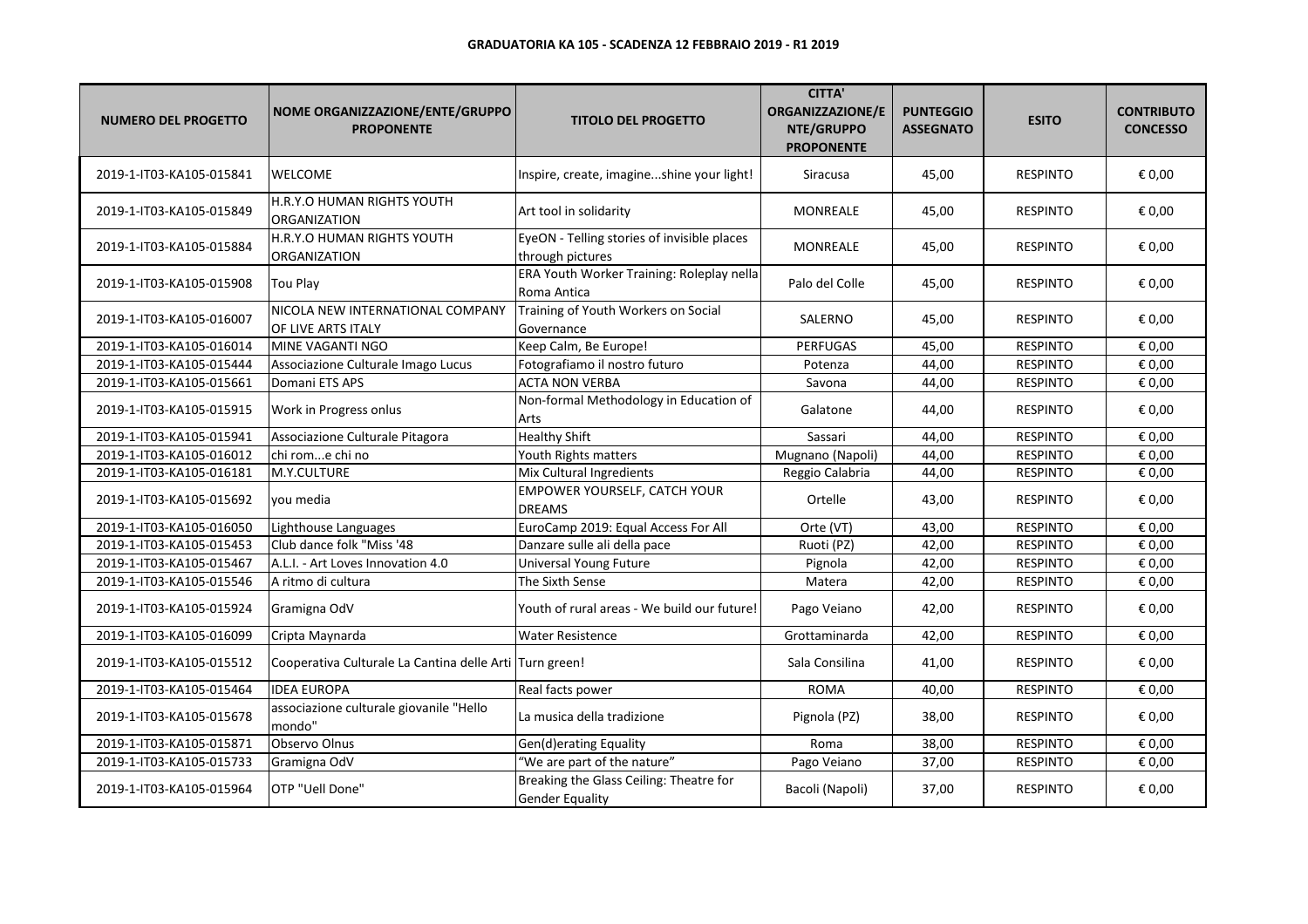| <b>NUMERO DEL PROGETTO</b> | NOME ORGANIZZAZIONE/ENTE/GRUPPO<br><b>PROPONENTE</b>                      | <b>TITOLO DEL PROGETTO</b>                                                                | <b>CITTA'</b><br><b>ORGANIZZAZIONE/E</b><br>NTE/GRUPPO<br><b>PROPONENTE</b> | <b>PUNTEGGIO</b><br><b>ASSEGNATO</b> | <b>ESITO</b>    | <b>CONTRIBUTO</b><br><b>CONCESSO</b> |
|----------------------------|---------------------------------------------------------------------------|-------------------------------------------------------------------------------------------|-----------------------------------------------------------------------------|--------------------------------------|-----------------|--------------------------------------|
| 2019-1-IT03-KA105-016182   | ASSOCIAZIONE IO PER L'ALTRO                                               | Non Formal Education: Not inFormed<br>Enough!                                             | Roma                                                                        | 37,00                                | <b>RESPINTO</b> | € 0,00                               |
| 2019-1-IT03-KA105-016035   | Cesavo                                                                    | <b>REAPYC training</b>                                                                    | Savona                                                                      | 36,00                                | <b>RESPINTO</b> | € 0,00                               |
| 2019-1-IT03-KA105-016046   | FORUM NAZIONALE DEI GIOVANI<br><b>ASSOCIAZIONE</b>                        | Youth Power Med: Empower Youth<br>Participation in the Mediterranean<br>Countries         | Rome                                                                        | 36,00                                | <b>RESPINTO</b> | € 0,00                               |
| 2019-1-IT03-KA105-015522   | <b>SPENS</b>                                                              | Internet and Social Media Education: our<br>proposals for our future                      | Acireale                                                                    | 35,00                                | <b>RESPINTO</b> | € 0,00                               |
| 2019-1-IT03-KA105-015628   | Elios                                                                     | Re-use and Re-cycle: developing creativity                                                | Acireale                                                                    | 35,00                                | <b>RESPINTO</b> | € 0,00                               |
| 2019-1-IT03-KA105-015751   | ASSOCIAZIONE PROLOCO COLLIANO                                             | Think green!                                                                              | COLLIANO                                                                    | 35,00                                | <b>RESPINTO</b> | € 0,00                               |
| 2019-1-IT03-KA105-015846   | associazione "Futuro"                                                     | <b>Eco-friendly Europe</b>                                                                | Mistretta                                                                   | 35,00                                | <b>RESPINTO</b> | € 0,00                               |
| 2019-1-IT03-KA105-015853   | ASSOCIAZIONE NUCLEO GUARDIA<br>AMBIENTALE                                 | Giovani - Ambiente - Futuro                                                               | Laurenzana                                                                  | 35,00                                | <b>RESPINTO</b> | € 0,00                               |
| 2019-1-IT03-KA105-015928   | GIOSEF - Giovani Senza Frontiere - Caserta New Integration Frontiers      |                                                                                           | Piana di Monte Verna                                                        | 35,00                                | <b>RESPINTO</b> | € 0,00                               |
| 2019-1-IT03-KA105-015508   | Associazione Culturale-Musicale "Popular<br>Symphonic Band"               | Melodia europea                                                                           | Reitano                                                                     | 34,00                                | <b>RESPINTO</b> | € 0,00                               |
| 2019-1-IT03-KA105-016038   | Associazione Giovanile di Promozione<br>Sociale Nous                      | Your Voice Against Human Trafficking                                                      | Camposano                                                                   | 34,00                                | <b>RESPINTO</b> | € 0,00                               |
| 2019-1-IT03-KA105-015583   | Mavì                                                                      | We are all one - Networking and new<br>skills in refugees integration                     | Mori                                                                        | 33,00                                | <b>RESPINTO</b> | € 0,00                               |
| 2019-1-IT03-KA105-015603   | <b>YOUth Connect</b>                                                      | <b>Rhythm To-Gather</b>                                                                   | Torino                                                                      | 33,00                                | <b>RESPINTO</b> | € 0,00                               |
| 2019-1-IT03-KA105-015626   | Associazione di Promozione Sociale "YES -<br>Youth Europe and Solidarity" | Sportivate                                                                                | Potenza                                                                     | 33,00                                | <b>RESPINTO</b> | € 0,00                               |
| 2019-1-IT03-KA105-015699   | Mavì                                                                      | Kind Word, Kind World                                                                     | Mori                                                                        | 33,00                                | <b>RESPINTO</b> | € 0,00                               |
| 2019-1-IT03-KA105-015990   | NICOLA NEW INTERNATIONAL COMPANY<br>OF LIVE ARTS ITALY                    | Training of Youth Workers on Social<br>Inclusion for Refugees                             | SALERNO                                                                     | 33,00                                | <b>RESPINTO</b> | € 0,00                               |
| 2019-1-IT03-KA105-015449   | ASSOCIAZIONE CULTURALE GIOVENTU'<br>2000                                  | Gold is in the dish                                                                       | SAN GREGORIO<br><b>MAGNO</b>                                                | 32,00                                | <b>RESPINTO</b> | € 0,00                               |
| 2019-1-IT03-KA105-015765   | <b>SFERA ITALY</b>                                                        | Diversity is Value                                                                        | MONTE DI PROCIDA                                                            | 32,00                                | <b>RESPINTO</b> | € 0,00                               |
| 2019-1-IT03-KA105-015890   | Associazione Protezione Civile Gruppo<br>Lucano                           | We the Volunteers                                                                         | Viggiano                                                                    | 31,00                                | <b>RESPINTO</b> | € 0,00                               |
| 2019-1-IT03-KA105-015470   | Associazione "Pro Loco Ollolai"                                           | Fostering youth access to labour market<br>through non conventional tourism<br>activities | Ollolai (NU)                                                                | 30,00                                | <b>RESPINTO</b> | € 0,00                               |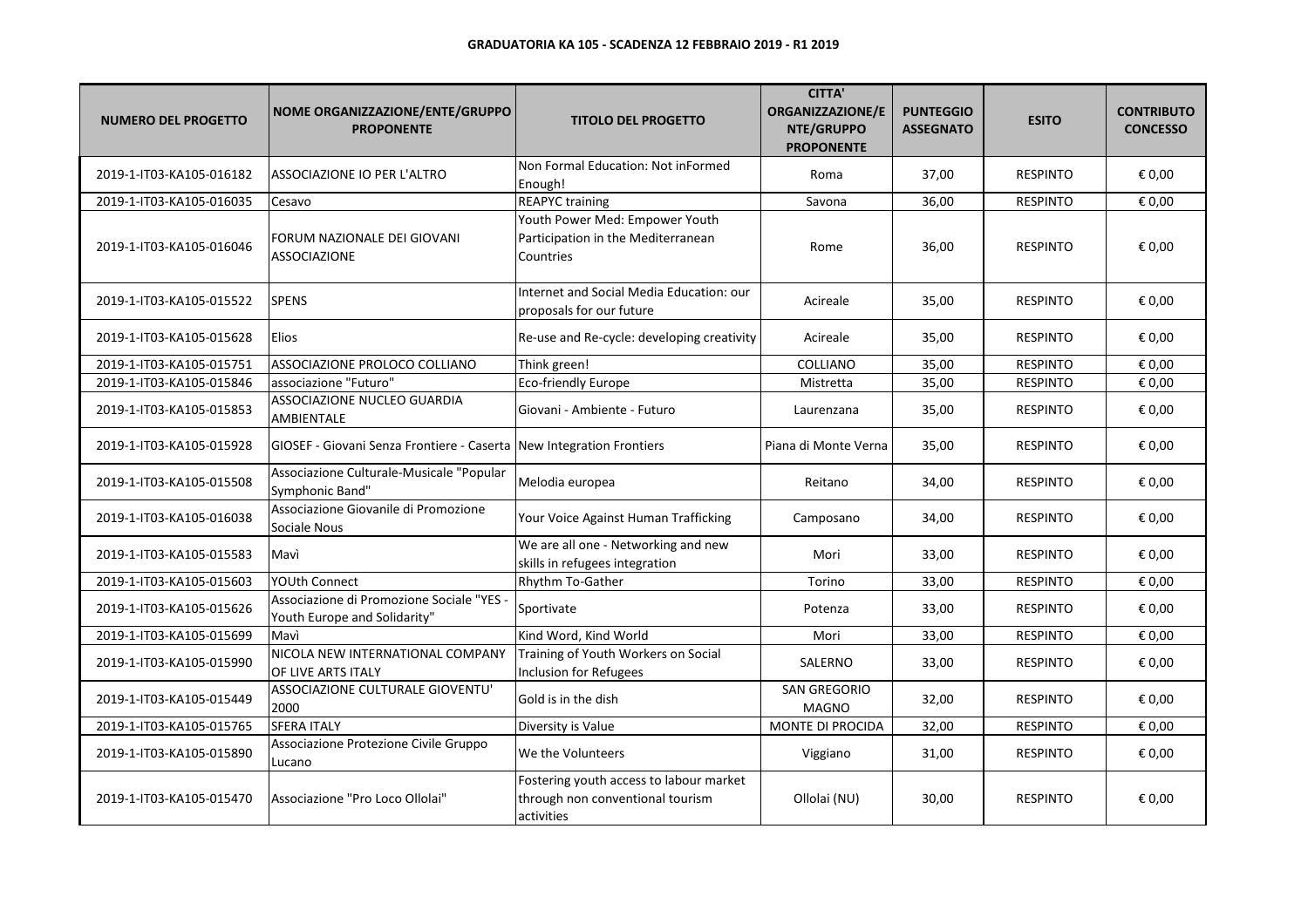| <b>NUMERO DEL PROGETTO</b> | NOME ORGANIZZAZIONE/ENTE/GRUPPO<br><b>PROPONENTE</b>                              | <b>TITOLO DEL PROGETTO</b>                                                  | <b>CITTA'</b><br><b>ORGANIZZAZIONE/E</b><br>NTE/GRUPPO<br><b>PROPONENTE</b> | <b>PUNTEGGIO</b><br><b>ASSEGNATO</b> | <b>ESITO</b>    | <b>CONTRIBUTO</b><br><b>CONCESSO</b> |
|----------------------------|-----------------------------------------------------------------------------------|-----------------------------------------------------------------------------|-----------------------------------------------------------------------------|--------------------------------------|-----------------|--------------------------------------|
| 2019-1-IT03-KA105-015675   | <b>ASSOCIAZIONE ESTATE INTERNAZIONALE</b><br><b>DEL FOLKLORE</b>                  | The PowEr of AcCeptancE                                                     | <b>CASTROVILLARI</b>                                                        | 30,00                                | <b>RESPINTO</b> | € 0,00                               |
| 2019-1-IT03-KA105-015809   | Guitare Actuelle                                                                  | Alla scoperta del Pianeta MusiNote                                          | Torino                                                                      | 30,00                                | <b>RESPINTO</b> | € 0,00                               |
| 2019-1-IT03-KA105-015870   | Base Terra Associazione Culturale                                                 | From the I to the We - Community life                                       | tregnago                                                                    | 30,00                                | <b>RESPINTO</b> | € 0,00                               |
| 2019-1-IT03-KA105-015879   | ALTEA SOCIETA' COOPERATIVA SOCIALE<br><b>ONLUS</b>                                | S.P.A. - social progress agency                                             | Caiazzo                                                                     | 30,00                                | <b>RESPINTO</b> | € 0,00                               |
| 2019-1-IT03-KA105-015886   | Rete italiana villaggi ecologici - RIVE                                           | Intentional Community Experience: Build<br><b>Empower Regenerate Ground</b> | Sovicille, Siena                                                            | 30,00                                | <b>RESPINTO</b> | € 0,00                               |
| 2019-1-IT03-KA105-015954   | Comune di Marano Vicentino                                                        | <b>Starting UP</b>                                                          | Marano Vicentino (VI)                                                       | 30,00                                | <b>RESPINTO</b> | € 0,00                               |
| 2019-1-IT03-KA105-015955   | COMUNE DI ARSIERO                                                                 | From far away, so close                                                     | <b>ARSIERO</b>                                                              | 30,00                                | <b>RESPINTO</b> | € 0,00                               |
| 2019-1-IT03-KA105-016105   | <b>YOUth Connect</b>                                                              | Luz, cámara, acción se viaja!                                               | Torino                                                                      | 30,00                                | <b>RESPINTO</b> | € 0,00                               |
| 2019-1-IT03-KA105-015425   | Sustainable Vibes                                                                 | Climate Change: let's take action<br>together!                              | Feltre                                                                      | 27,00                                | <b>RESPINTO</b> | € 0,00                               |
| 2019-1-IT03-KA105-015438   | <b>GRUPPO FOLKLORISTICO "CITTA' DI</b><br><b>ASSEMINI"</b>                        | Together in music                                                           | ASSEMINI (CA)                                                               | 27,00                                | <b>RESPINTO</b> | € 0,00                               |
| 2019-1-IT03-KA105-015439   | Associazione "Gruppo Folclorico<br>Gregoriano"                                    | Apri i tuoi occhi ed aprirai la tua mente!                                  | S. Gregorio Magno                                                           | 27,00                                | <b>RESPINTO</b> | € 0,00                               |
| 2019-1-IT03-KA105-015442   | Pro Loco "Il Platanonum"                                                          | One Vision, One Love!                                                       | Ricigliano                                                                  | 27,00                                | <b>RESPINTO</b> | € 0,00                               |
| 2019-1-IT03-KA105-015443   | "Kòre" Accademia di Studi e Ricerche sul<br>folklore città di Enna                | MY BRO!                                                                     | Enna                                                                        | 27,00                                | <b>RESPINTO</b> | € 0,00                               |
| 2019-1-IT03-KA105-015513   | Fondazione Scicolone                                                              | New technologies and youth employment                                       | Cefalù                                                                      | 27,00                                | <b>RESPINTO</b> | € 0,00                               |
| 2019-1-IT03-KA105-015514   | Associazione culturale Culture a Confronto lincludance                            |                                                                             | Tropea                                                                      | 27,00                                | <b>RESPINTO</b> | € 0,00                               |
| 2019-1-IT03-KA105-015529   | AMAB-LUCANIA ASSOCIAZIONE<br>MEDITERRANEA AGRICOLTURA<br><b>BIOLOGICA LUCANIA</b> | The Smart Food                                                              | Potenza                                                                     | 27,00                                | <b>RESPINTO</b> | € 0,00                               |
| 2019-1-IT03-KA105-015612   | ASSOCIAZIONE CULTURALE JUMPIN                                                     | LOVE, NOT HATE, MAKES EUROPE GREAT!                                         | <b>POGGIARDO</b>                                                            | 27,00                                | <b>RESPINTO</b> | € 0,00                               |
| 2019-1-IT03-KA105-015632   | Associazione culturale folklorica "Fabaria<br>Folk"                               | Radio EU                                                                    | Favara                                                                      | 27,00                                | <b>RESPINTO</b> | € 0,00                               |
| 2019-1-IT03-KA105-015694   | gruppo informale voci a sud                                                       | TOGETHER WE CAN BUILD A HAPPY<br><b>EUROPE</b>                              | cavallino                                                                   | 27,00                                | <b>RESPINTO</b> | € 0,00                               |
| 2019-1-IT03-KA105-015720   | Associazione Culturale "A.G.B.Murgantia"                                          | INSIEME PER IL DOMANI                                                       | Baselice (BN)                                                               | 27,00                                | <b>RESPINTO</b> | € 0,00                               |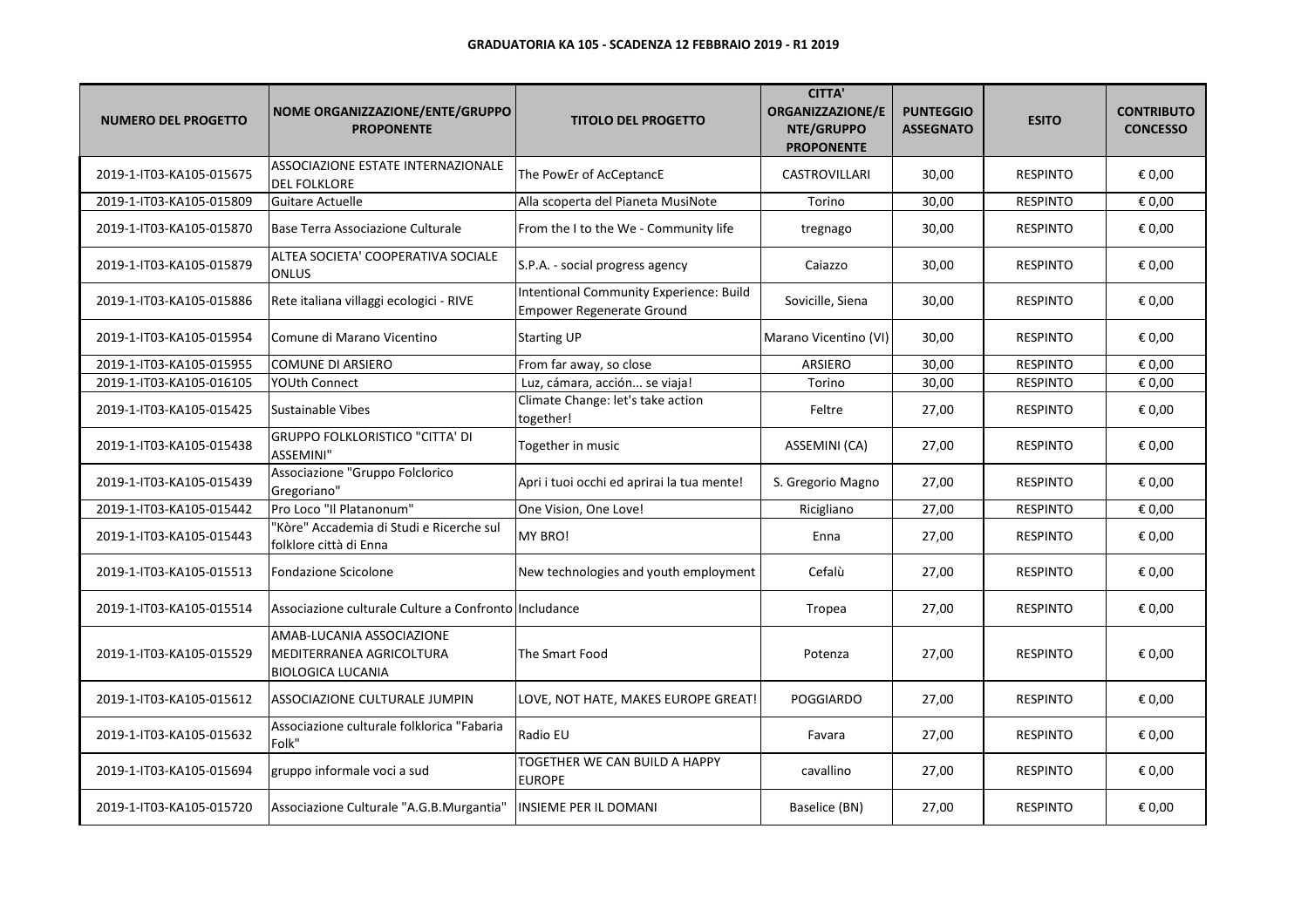| <b>NUMERO DEL PROGETTO</b> | NOME ORGANIZZAZIONE/ENTE/GRUPPO<br><b>PROPONENTE</b>      | <b>TITOLO DEL PROGETTO</b>                                  | <b>CITTA'</b><br>ORGANIZZAZIONE/E<br>NTE/GRUPPO<br><b>PROPONENTE</b> | <b>PUNTEGGIO</b><br><b>ASSEGNATO</b> | <b>ESITO</b>    | <b>CONTRIBUTO</b><br><b>CONCESSO</b> |
|----------------------------|-----------------------------------------------------------|-------------------------------------------------------------|----------------------------------------------------------------------|--------------------------------------|-----------------|--------------------------------------|
| 2019-1-IT03-KA105-015743   | Ente Folkloristico Siciliano Canterini di<br><b>Brolo</b> | 'Cambiamento Climatico & Migrazione,<br>un ballo in comune" | <b>Brolo</b>                                                         | 27,00                                | <b>RESPINTO</b> | € 0,00                               |
| 2019-1-IT03-KA105-015756   | <b>Explore The World</b>                                  | Go Live                                                     | Altamura                                                             | 27,00                                | <b>RESPINTO</b> | € 0,00                               |
| 2019-1-IT03-KA105-015824   | Associazione Giovanile Iniziative Originali               | Sei ciò che mangi                                           | Vietri di Potenza                                                    | 27,00                                | <b>RESPINTO</b> | € 0,00                               |
| 2019-1-IT03-KA105-015827   | <b>GRUPPO FOLKLORISTICO CIOCIARO</b><br>"VALLE DI COMINO" | Comprendere per Combattere il Razzismo                      | ATINA (FR)                                                           | 27,00                                | <b>RESPINTO</b> | € 0,00                               |
| 2019-1-IT03-KA105-015880   | Stato Brado                                               | SUstain your Social Initiative                              | Palermo                                                              | 27,00                                | <b>RESPINTO</b> | € 0,00                               |
| 2019-1-IT03-KA105-016017   | H.R.Y.O HUMAN RIGHTS YOUTH<br><b>ORGANIZATION</b>         | My way - my culture                                         | MONREALE                                                             | 27,00                                | <b>RESPINTO</b> | € 0,00                               |
| 2019-1-IT03-KA105-016021   | Associazione Strumentale Città di Lariano                 | The future is in our (he)arts                               | Lariano                                                              | 27,00                                | <b>RESPINTO</b> | € 0,00                               |
| 2019-1-IT03-KA105-016065   | <b>YOUth Connect</b>                                      | Europe is the Future                                        | Torino                                                               | 27,00                                | <b>RESPINTO</b> | € 0,00                               |
| 2019-1-IT03-KA105-015615   | Andrettain musica- Associazione<br>musicale culturale     | #Share nOt Shame                                            | Andretta                                                             | 18,00                                | <b>RESPINTO</b> | € 0,00                               |
| 2019-1-IT03-KA105-015723   | ASSOCIAZIONE CULTURALE BEYOND<br><b>BORDERS CORATO</b>    | European Onion                                              | <b>CORATO BA</b>                                                     | 18,00                                | <b>RESPINTO</b> | € 0,00                               |
| 2019-1-IT03-KA105-015727   | Pro loco Brindisi Montagna                                | Ricicliamo                                                  | Brindisi di Montagna                                                 | 18,00                                | <b>RESPINTO</b> | € 0,00                               |
| 2019-1-IT03-KA105-015757   | Beyond The Horizons                                       | Choose Value: a Path for Your Future                        | Orta Nova                                                            | 18,00                                | <b>RESPINTO</b> | € 0,00                               |
| 2019-1-IT03-KA105-015959   | YOUth Connect                                             | 4MOUNTAINS                                                  | Torino                                                               | 18,00                                | <b>RESPINTO</b> | € 0,00                               |
| 2019-1-IT03-KA105-015448   | Associazione Gruppo Folk San Giorgio                      | <b>ECOSIA</b>                                               | Usini (SS)                                                           | 9,00                                 | <b>RESPINTO</b> | € 0,00                               |
| 2019-1-IT03-KA105-015484   | Corale Polifonica Città di Ercolano                       | La Terra è Vita                                             | Ercolano (NA)                                                        | 9,00                                 | <b>RESPINTO</b> | € 0,00                               |
| 2019-1-IT03-KA105-015498   | Associazione Turiana                                      | Black or white? What's the difference?                      | Alcara Li Fusi (ME)                                                  | 9,00                                 | <b>RESPINTO</b> | € 0,00                               |
| 2019-1-IT03-KA105-015695   | Associazione Culturale e folklorica "Ittiri<br>Cannedu"   | Social online & Live Offline                                | Ittiri                                                               | 9,00                                 | <b>RESPINTO</b> | € 0,00                               |
| 2019-1-IT03-KA105-015719   | ASSOCIAZIONE GRUPPO FOLKLORISTICO<br>"GAZZARA"            | Esprimere l'arte                                            | CALTAVUTURO (PA)                                                     | 9,00                                 | <b>RESPINTO</b> | € 0,00                               |
| 2019-1-IT03-KA105-015961   | Associazione Folklorica "A' Spiga Rossa"                  | Dancing Together                                            | Petina                                                               | 9,00                                 | <b>RESPINTO</b> | € 0,00                               |
| 2019-1-IT03-KA105-015423   | Rainbow Group                                             | Discover your inner potential!                              | PEDAVENA                                                             | 0,00                                 | <b>RESPINTO</b> | € 0,00                               |
| 2019-1-IT03-KA105-015440   | ASSOCIAZIONE CULTURALE E FOLK "SU<br>MASU"                | What a wonderful work!                                      | ELMAS (CA)                                                           | 0,00                                 | <b>RESPINTO</b> | € 0,00                               |
| 2019-1-IT03-KA105-015481   | Associazione culturale "(Estmao)<br>SOLIDALE"             | <b>SEGUI I TUOI SOGNI!</b>                                  | Castel di Lucio (ME)                                                 | 0,00                                 | <b>RESPINTO</b> | € 0,00                               |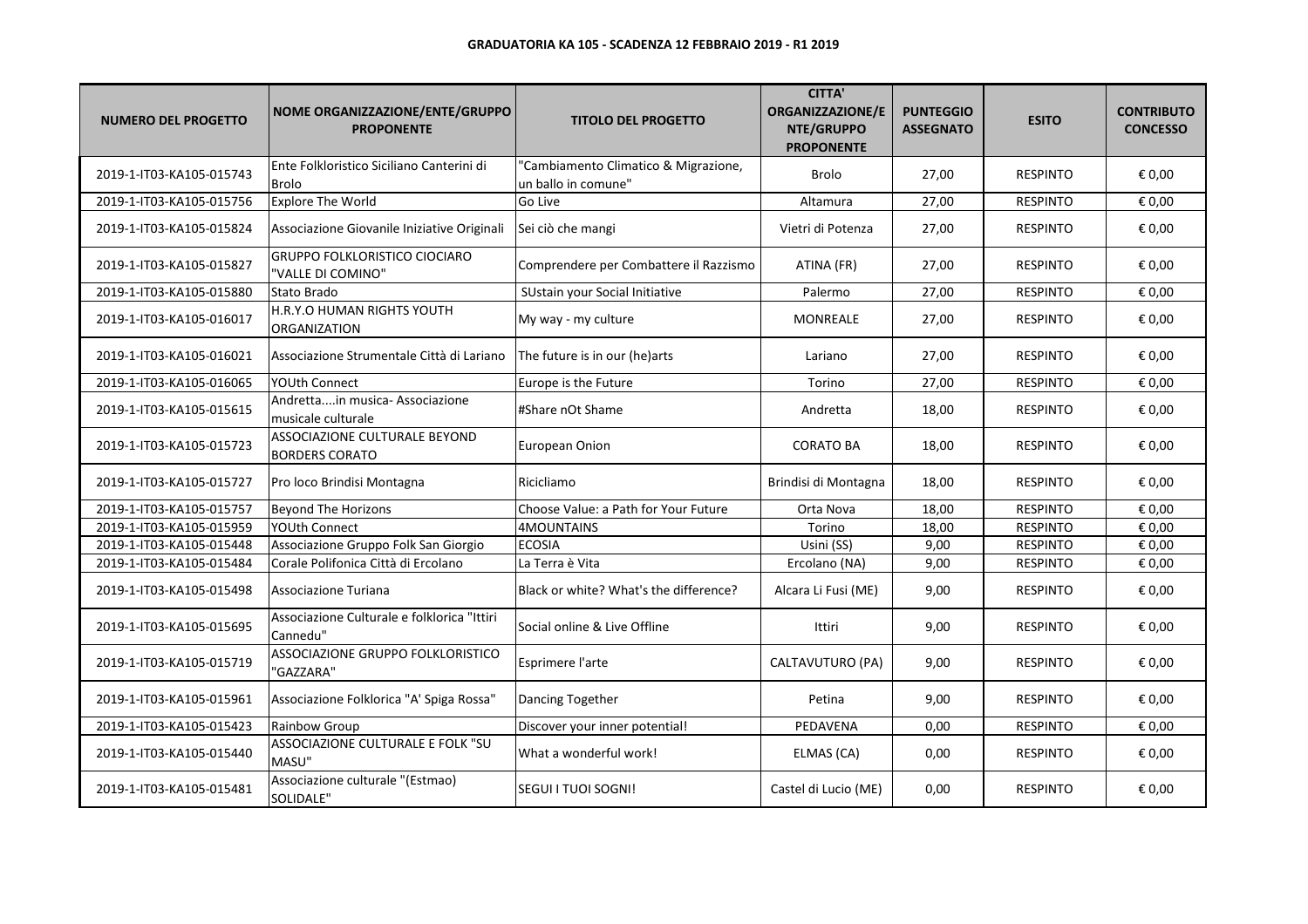| <b>NUMERO DEL PROGETTO</b> | NOME ORGANIZZAZIONE/ENTE/GRUPPO<br><b>PROPONENTE</b>                                            | <b>TITOLO DEL PROGETTO</b>                          | <b>CITTA'</b><br>ORGANIZZAZIONE/E<br>NTE/GRUPPO<br><b>PROPONENTE</b> | <b>PUNTEGGIO</b><br><b>ASSEGNATO</b> | <b>ESITO</b>    | <b>CONTRIBUTO</b><br><b>CONCESSO</b> |
|----------------------------|-------------------------------------------------------------------------------------------------|-----------------------------------------------------|----------------------------------------------------------------------|--------------------------------------|-----------------|--------------------------------------|
| 2019-1-IT03-KA105-015599   | High on Life                                                                                    | Share to Connect: One world, Many<br><b>Stories</b> | Mileto                                                               | 0,00                                 | <b>RESPINTO</b> | € 0,00                               |
| 2019-1-IT03-KA105-015763   | Terraepaglia Plus Associazione di<br>Promozione Sociale                                         | Learning by Building, Building by Learning          | Tuoro sul Trasimeno                                                  | 0,00                                 | <b>RESPINTO</b> | € 0,00                               |
| 2019-1-IT03-KA105-015785   | Informal Group SolidAir                                                                         | Be Smart, Be a Cultural Mediator!                   | Sassari                                                              | 0,00                                 | <b>RESPINTO</b> | € 0,00                               |
| 2019-1-IT03-KA105-015792   | Agesci gruppo Benevento 2                                                                       | Osservare, Giudicare, Agire                         | Benevento                                                            | 0,00                                 | <b>RESPINTO</b> | € 0,00                               |
| 2019-1-IT03-KA105-015800   | Community of Super Heroes                                                                       | Bullying in the Cyber Universe                      | Aosta Valley                                                         | 0,00                                 | <b>RESPINTO</b> | € 0,00                               |
| 2019-1-IT03-KA105-015812   | Associazione "Nothing Scares Us"                                                                | Unheeded Danger: Technology Addiction               | Aosta Valley                                                         | 0,00                                 | <b>RESPINTO</b> | € 0,00                               |
| 2019-1-IT03-KA105-015814   | Euroformes Onlus Community                                                                      | Anti Obesity Movement                               | San Ferdinando                                                       | 0,00                                 | <b>RESPINTO</b> | € 0,00                               |
| 2019-1-IT03-KA105-015866   | FONDAZIONE ISTITUTO MORCELLIANO                                                                 | Natural postcards                                   | CHIARI                                                               | 0,00                                 | <b>RESPINTO</b> | € 0,00                               |
| 2019-1-IT03-KA105-015911   | I.S.K.CON - FIRENZE                                                                             | <b>Balance is Everything</b>                        | SAN CASCIANO IN VAL<br>DI PESA (FI)                                  | 0,00                                 | <b>RESPINTO</b> | € 0,00                               |
| 2019-1-IT03-KA105-015916   | COMUNE DI CINISELLO BALSAMO                                                                     | Play2Be                                             | CINISELLO BALSAMO                                                    | 0,00                                 | <b>RESPINTO</b> | € 0,00                               |
| 2019-1-IT03-KA105-015946   | Associazione Culturale Mandarake                                                                | ART TO BE ACTOR 2                                   | francofonte                                                          | 0,00                                 | <b>RESPINTO</b> | € 0,00                               |
| 2019-1-IT03-KA105-015972   | Azione Cattolica Italiana Diocesi di San<br>Severo                                              | Yes we can!                                         | San Severo                                                           | 0,00                                 | <b>RESPINTO</b> | € 0,00                               |
| 2019-1-IT03-KA105-016011   | Social Awareness Community                                                                      | <b>Social Contract</b>                              | San Ferdinando                                                       | 0,00                                 | <b>RESPINTO</b> | € 0,00                               |
| 2019-1-IT03-KA105-016013   | <b>SAGITTARIUS</b>                                                                              | Children of Heaven                                  | <b>SAN FERDINANDO</b>                                                | 0,00                                 | <b>RESPINTO</b> | € 0,00                               |
| 2019-1-IT03-KA105-016019   | EUROFORMAZ - ONLUS                                                                              | Hormone World                                       | San Ferdinando                                                       | 0,00                                 | <b>RESPINTO</b> | € 0,00                               |
| 2019-1-IT03-KA105-016022   | ASSOCIAZIONE INCO INTERCULTURALITA& SUPERHERO: good stories from around<br><b>COMUNICAZIONE</b> | the world                                           | <b>TRENTO</b>                                                        | 0,00                                 | <b>RESPINTO</b> | € 0,00                               |
| 2019-1-IT03-KA105-016029   | <b>OSC ONLUS</b>                                                                                | <b>GIOVANI OGGI</b>                                 | Cosenza                                                              | 0,00                                 | <b>RESPINTO</b> | € 0,00                               |
| 2019-1-IT03-KA105-016030   | <b>NO BORDERS</b>                                                                               | Natural ImPRINT                                     | <b>MILANO</b>                                                        | 0,00                                 | <b>RESPINTO</b> | € 0,00                               |
| 2019-1-IT03-KA105-016037   | Gruppo Pax                                                                                      | IN is better than OUT                               | Sutri (VT)                                                           | 0,00                                 | <b>RESPINTO</b> | € 0,00                               |
| 2019-1-IT03-KA105-016042   | Centro Turistico Giovanile C.T.G.<br>Melphicta                                                  | Save your World                                     | Molfetta                                                             | 0,00                                 | <b>RESPINTO</b> | € 0,00                               |
| 2019-1-IT03-KA105-016054   | <b>Totius Mundi Una Domus</b>                                                                   | Let's include! Nobody excluded!                     | messina                                                              | 0,00                                 | <b>RESPINTO</b> | € 0,00                               |
| 2019-1-IT03-KA105-016057   | Associazione Musicale "Arturo Toscanini"<br>Corpo Bandistico Città di Ispica                    | Two sound, one world                                | Ispica (RG)                                                          | 0,00                                 | <b>RESPINTO</b> | € 0,00                               |
| 2019-1-IT03-KA105-016062   | OIKOS - ONLUS"                                                                                  | Religious Diversity and Religious<br>Understanding  | Napoli                                                               | 0,00                                 | <b>RESPINTO</b> | € 0,00                               |
| 2019-1-IT03-KA105-015730   | Associazione Culturale Liberica                                                                 | The Sixth Sense                                     | Milano                                                               | 0,00                                 | RITIRATO        | € 0,00                               |